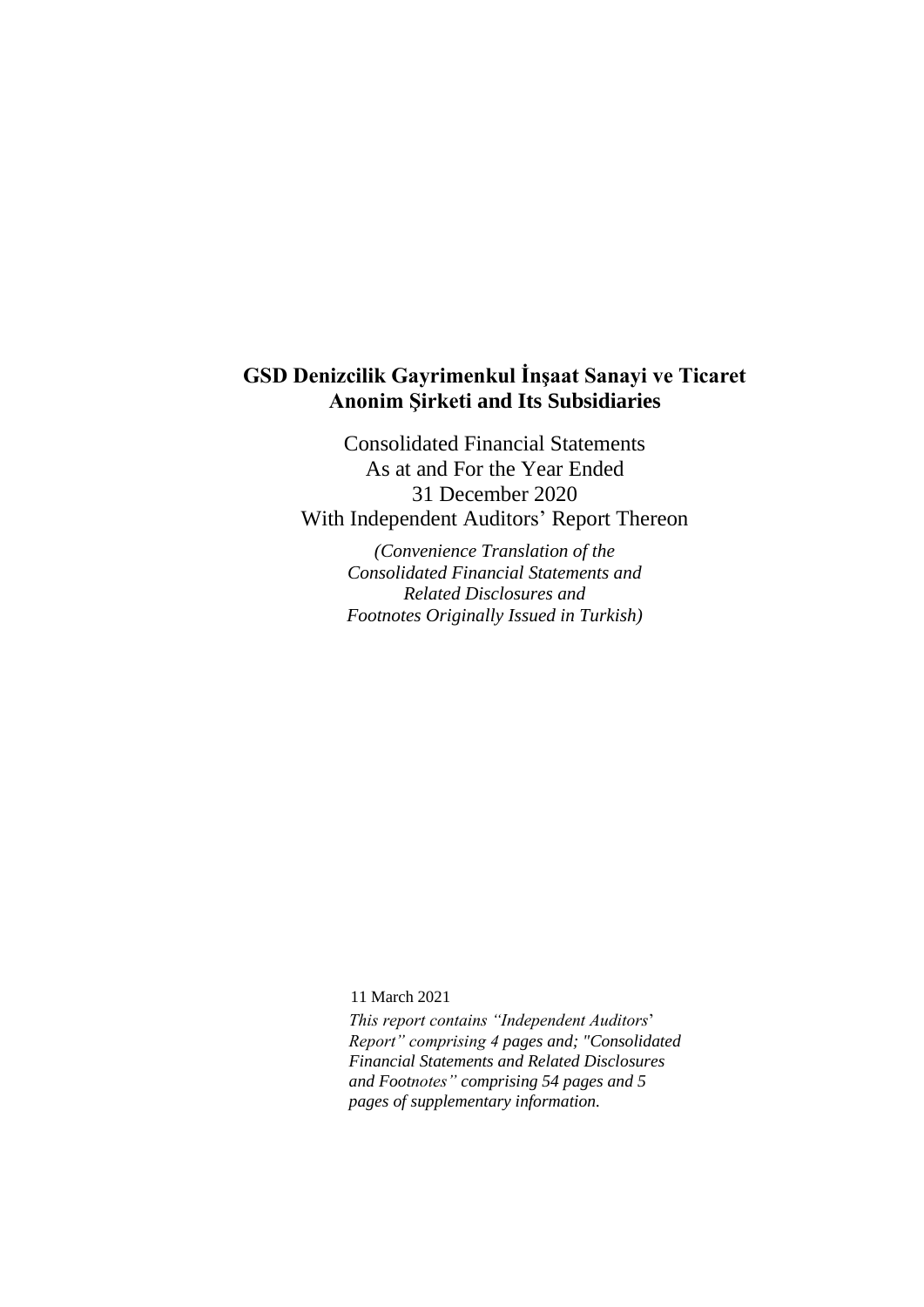# **Index**

|                                                                         | Page           |
|-------------------------------------------------------------------------|----------------|
| Independent auditors' report                                            |                |
| Consolidated statement of financial position (balance sheet)            | $1 - 2$        |
| Consolidated statement of profit or loss                                | $\mathcal{E}$  |
| Consolidated statement of profit or loss and other comprehensive income | $\overline{4}$ |
| Consolidated statement of changes in equity                             | 5              |
| Consolidated statement of cash flows                                    | 6              |
| Notes to the consolidated financial statements                          | $7 - 54$       |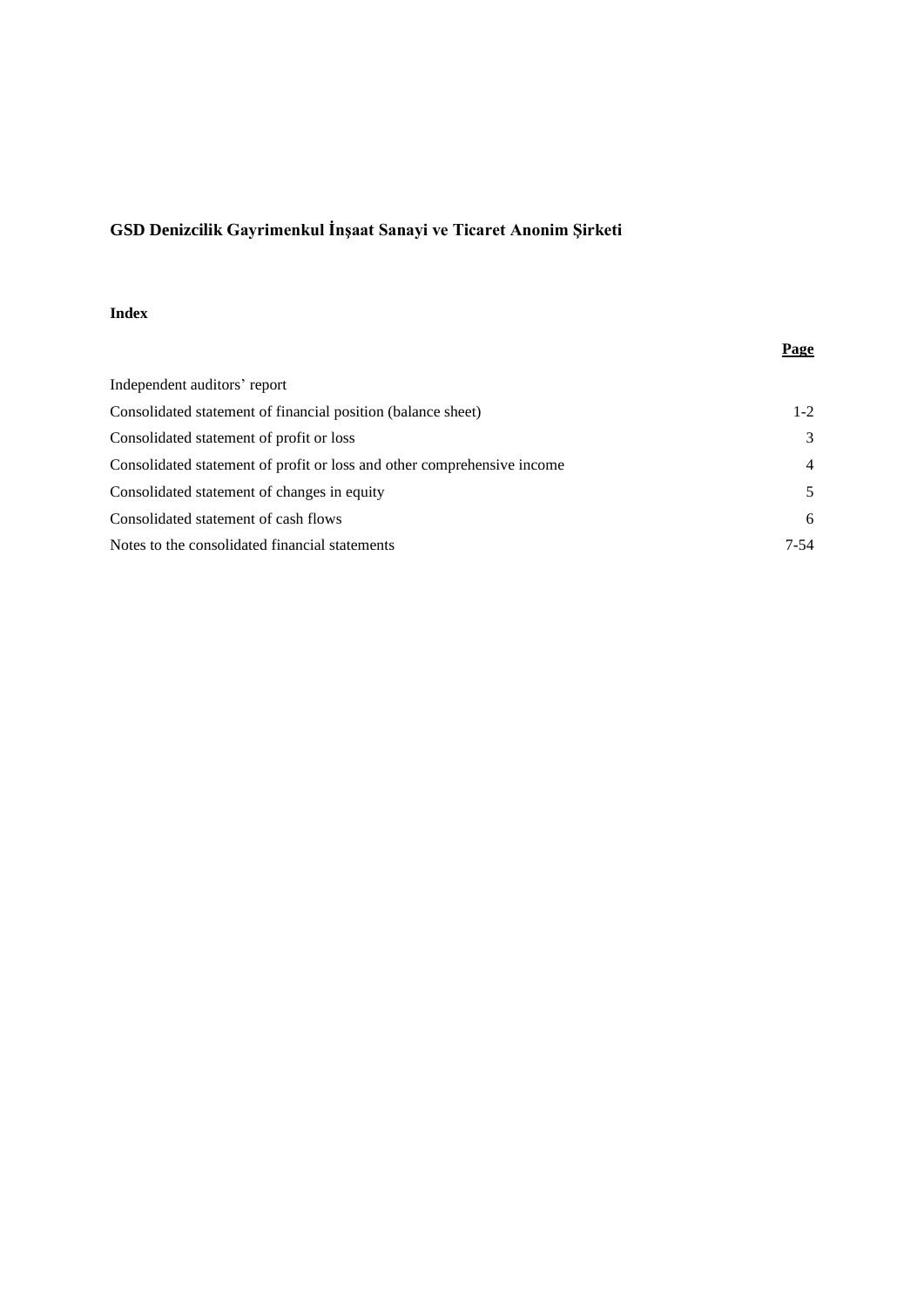

KPMG Bağımsız Denetim ve Serbest Muhasebeci Mali Müşavirlik A.Ş. ls Kuleleri Kule 3 Kat:2-9 Levent 34330 Istanbul Tel +90 212 316 6000 Fax +90 212 316 6060 www.kpmg.com.tr

# INDEPENDENT AUDITORS' REPORT

To the Shareholders of GSD Denizcilik Gayrimenkul İnşaat Sanayi ve Ticaret Anonim Şirketi

# A) Audit of the Consolidated Financial Statements

# *Opinion*

We have audited the consolidated statement of financial position of GSD Denizcilik Gayrimenkul İnşaat Sanayi ve Ticaret Anonim Şirketi and its subsidiaries (together will be referred to as "the Group") as at 31 December 2020, the consolidated statement of profit or loss, the consolidated statement of profit or loss and other comprehensive income, consolidated statement of changes in equity and consolidated statement of cash flows for the year then ended, and notes to the consolidated financial statements, including a summary of significant accounting policies.

In our opinion, the accompanying consolidated financial statements present fairly, in all material respects, the consolidated financial position of the Group as at 31 December 2020, and its consolidated financial performance and its consolidated cash flows for the year then ended in accordance with Turkish Financial Reporting Standards ("TFRSs").

# *Basis for Opinion*

.

We conducted our audit in accordance with standards on auditing issued by the Capital Markets Board of Turkey ("CMB") and Standards on Auditing which is a component of the Turkish Auditing Standards published by the Public Oversight Accounting and Auditing Standards Authority ("POA") ("Standards on Auditing issued by POA"). Our responsibilities under those standards are further described in the Auditor's Responsibilities for the Audit of the Consolidated Financial Statements section of our report. We declare that we are independent of the Group in accordance with the Code of Ethics for Auditors issued by POA ("POA's Code of Ethics") and the ethical requirements in the regulations issued by POA that are relevant to audit of consolidated financial statements, and we have fulfilled our other ethical responsibilities in accordance with the POA's Code of Ethics and regulations. We believe that the audit evidence we have obtained is sufficient and appropriate to provide a basis for our opinion.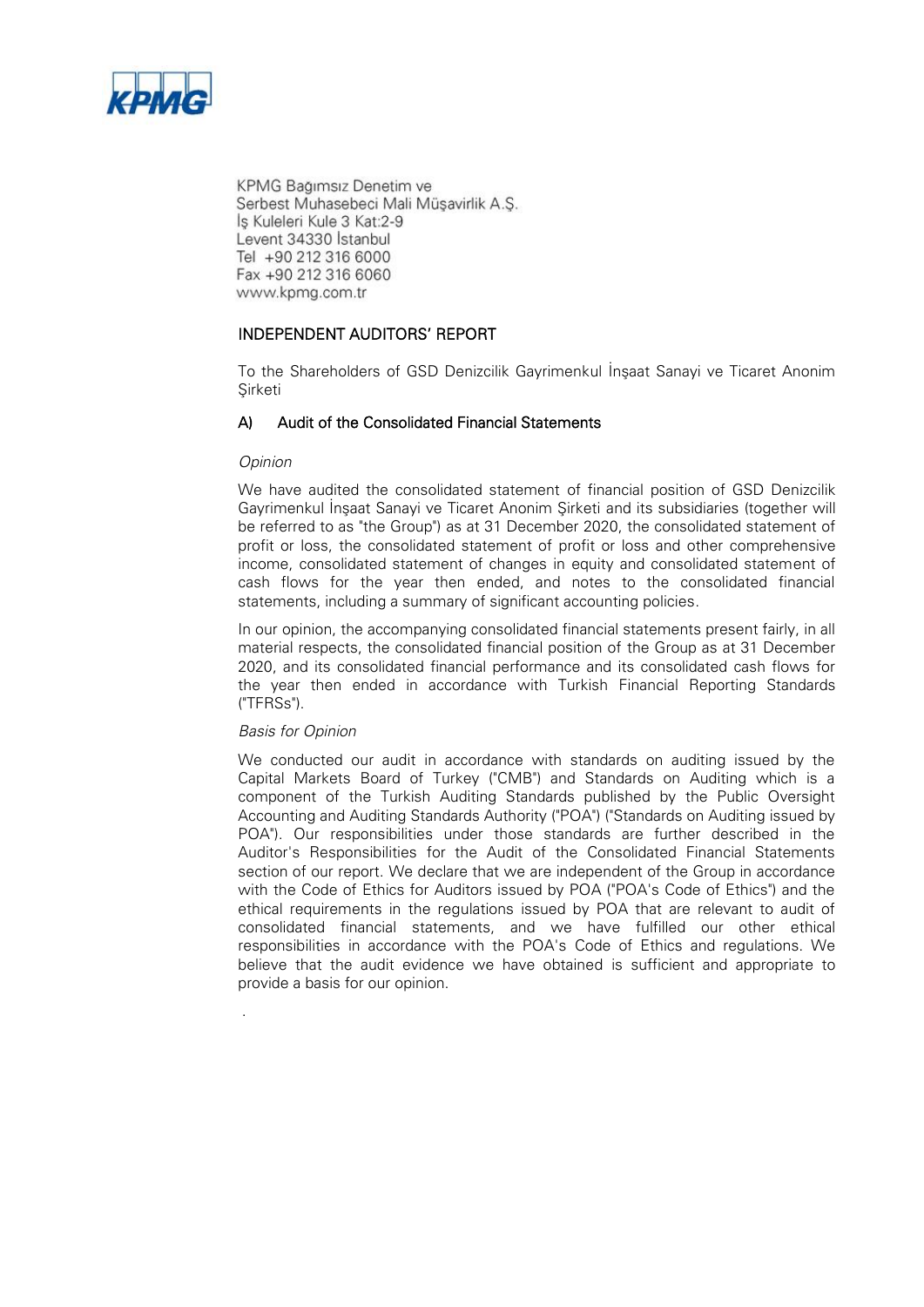

### *Key Audit Matters*

Key audit matters are those matters that, in our professional judgment, were of most significance in our audit of the financial statements of the current period. These matters were addressed in the context of our audit of the financial statements as a whole, and in forming our opinion thereon, and we do not provide a separate opinion on these matters.

Impairment of tangible assets

See Note 2.5(d) and Note 14 for the details of the accounting policies used for impairment of and for the important accounting estimates and assumptions used for tangible assets.

# Key Audit Matter

### *Impairment of tangible assets*

As at 31 December 2020, ships which are presented in the tangible assets, comprise 93% of the Group's total assets.

The Group measures its ships at cost less accumulated depreciation and accumulated impairment losses, if any, and evaluates each period whether there is an indication of impairment in the ships. The Company estimates the recoverable amount of assets considered to be impaired within the scope of "TAS 36 Impairment of Assets" Standard.

In order to determine whether the ships have suffered any impairment, impairment tests are performed by assessing each ship as a separate cash-generating unit, the recoverable amount, which is the higher of the fair value less cost to sell and the value in use determined by the discounted cash flow method, is compared with the carrying value,. Management used significant estimates and assumptions in the impairment tests of ships. Impairment of tangible assets has been identified as key audit matter due to the importance of ships when the consolidated financial statements are considered as a whole and the valuation<br>methods a applied include significant methods applied include significant management estimates and assumptions.

# How our audit addressed the key audit matter

Our procedures for auditing significant estimates and assumptions used in testing the impairment of ships included below:

We evaluated the appropriateness of valuation models and discount rate used in valuation model. with the involvement of specialists.

We evaluated income and expense expectations used in valuation models.

We tested the consistency, appropriateness and mathematical accuracy of estimates and assumptions used in the discounted cash flow calculations used by management to determine recoverable amount.

We evaluated the assumptions used in determining the useful lives of the ships and the market knowledge for the determination of residual value at the end of the useful life.

We evaluated the sufficiency and appropriateness of disclosures in the notes to the consolidated financial statements regarding the depreciation and impairment calculation of tangible fixed assets.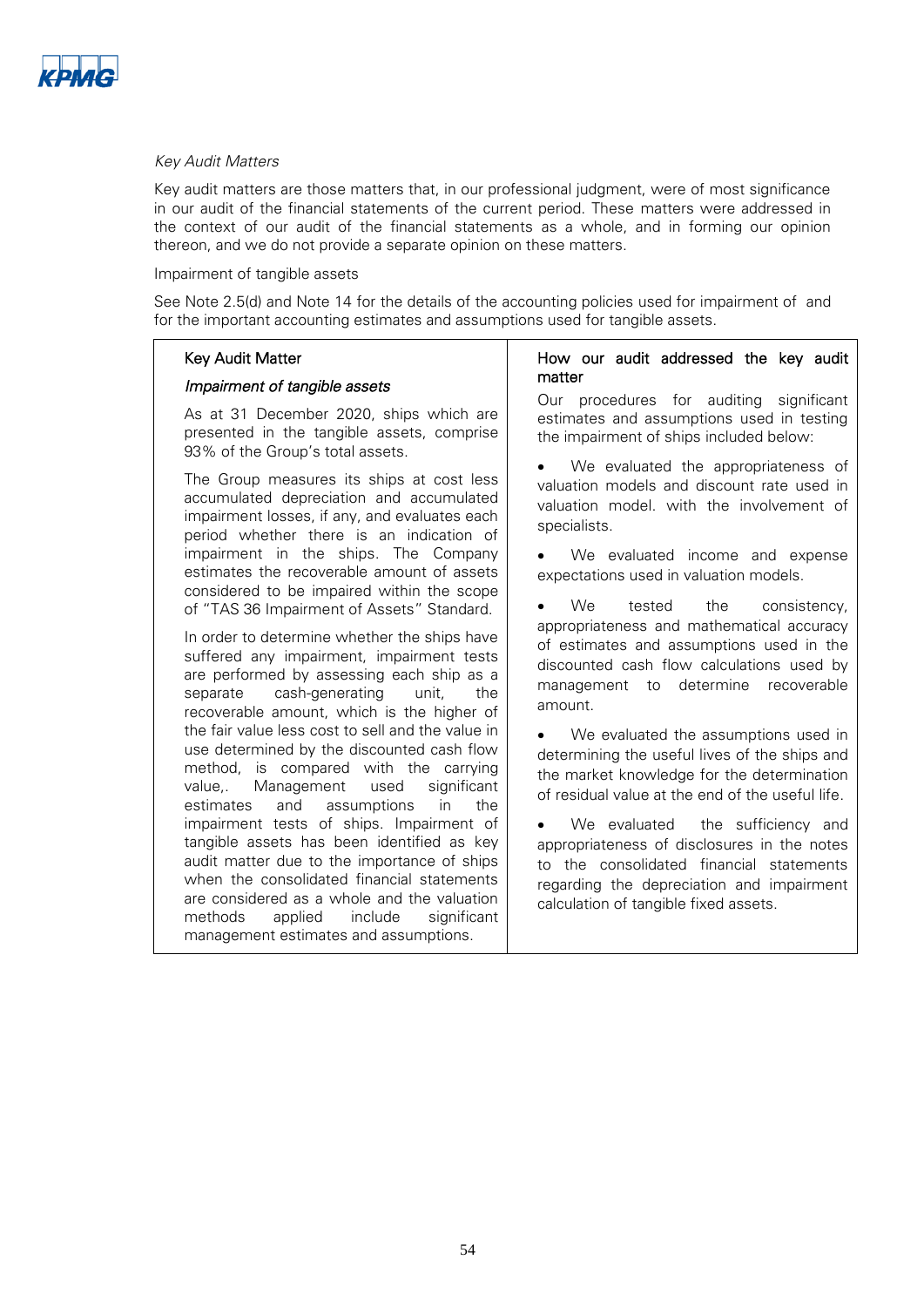

# *Responsibilities of Management and Those Charged with Governance for the Consolidated Financial Statements*

Management is responsible for the preparation and fair presentation of the consolidated financial statements in accordance with TFRSs, and for such internal control as management determines is necessary to enable the preparation of consolidated financial statements that are free from material misstatement, whether due to fraud or error.

In preparing the consolidated financial statements, management is responsible for assessing the Group's ability to continue as a going concern, disclosing, as applicable, matters related to going concern and using the going concern basis of accounting unless management either intends to liquidate the Group or to cease operations, or has no realistic alternative but to do so.

Those Charged with Governance are responsible for overseeing the Group's financial reporting process.

# *Auditor's Responsibilities for the Audit of the Consolidated Financial Statements*

Responsibilities of auditors in an audit are as follows:

Our objectives are to obtain reasonable assurance about whether the consolidated financial statements as a whole are free from material misstatement, whether due to fraud or error, and to issue an auditor's report that includes our opinion. Reasonable assurance is a high level of assurance, but is not a guarantee that an audit conducted in accordance with standards on auditing issued by the CMB and Standards on Auditing issued by POA. Misstatements can arise from fraud or error. They are considered material if, individually or in the aggregate, they could reasonably be expected to influence the economic decisions of users taken on the basis of these consolidated financial statements.

As part of an audit in accordance with the standards on auditing issued by the CMB and Standards on Auditing issued by POA, we exercise professional judgment and maintain professional skepticism throughout the audit.

We also:

• Identify and assess the risks of material misstatement of the consolidated financial statements, whether due to fraud or error, design and perform audit procedures responsive to those risks, and obtain audit evidence that is sufficient and appropriate to provide a basis for our opinion. The risk of not detecting a material misstatement resulting from fraud is higher than for one resulting from error, as fraud may involve collusion, forgery, intentional omissions, misrepresentations, or the override of internal control.

• Obtain an understanding of internal control relevant to the audit in order to design audit procedures that are appropriate in the circumstances, but not for the purpose of expressing an opinion on the effectiveness of the Group's internal control.

• Evaluate the appropriateness of accounting policies used and the reasonableness of accounting estimates and related disclosures made by management.

• Conclude on the appropriateness of management's use of the going concern basis of accounting and, based on the audit evidence obtained, whether a material uncertainty exists related to events or conditions that may cast significant doubt on the Group's ability to continue as a going concern. If we conclude that a material uncertainty exists, we are required to draw attention in our auditor's report to the related disclosures in the consolidated financial statements or, if such disclosures are inadequate, to modify our opinion. Our conclusions are based on the audit evidence obtained up to the date of our auditor's report. However, future events or conditions may cause the Group to cease to continue as a going concern.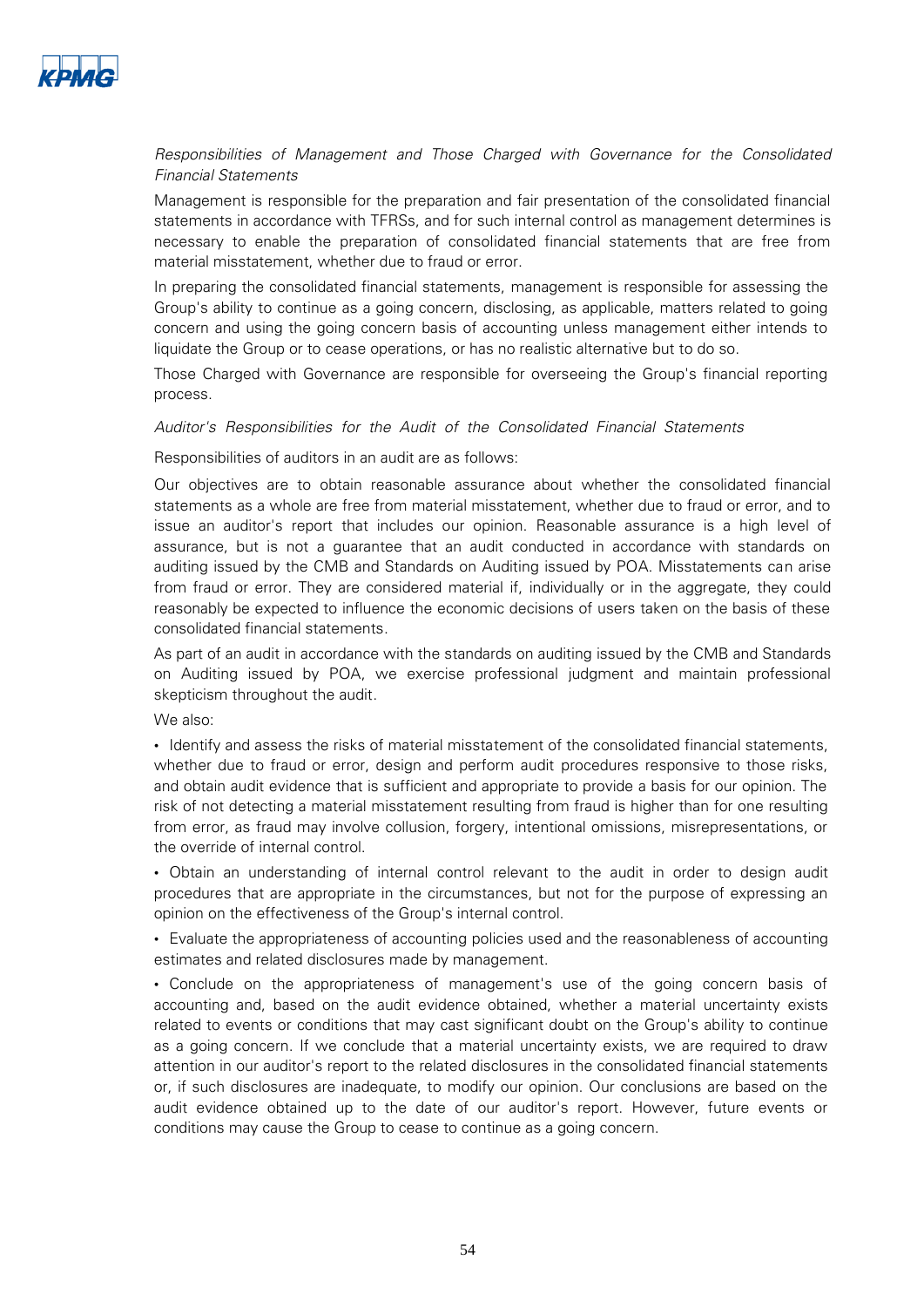

• Evaluate the overall presentation, structure and content of the consolidated financial statements, including the disclosures, and whether the consolidated financial statements represent the underlying transactions and events in a manner that achieves fair presentation.

• Obtain sufficient appropriate audit evidence regarding the financial information of the entities or business activities within the Group to express an opinion on the consolidated financial statements. We are responsible for the direction, supervision and performance of the group audit. We remain solely responsible for our audit opinion.

We communicate with those charged with governance regarding, among other matters, the planned scope and timing of the audit and significant audit findings, including any significant deficiencies in internal control that we identify during our audit.

We also provide those charged with governance with a statement that we have complied with relevant ethical requirements regarding independence, and to communicate with them all relationships and other matters that may reasonably be thought to bear on our independence, and where applicable, related safeguards.

From the matters communicated with those charged with governance, we determine those matters that were of most significance in the audit of the consolidated financial statements of the current period and are therefore the key audit matters. We describe these matters in our auditor's report unless law or regulation precludes public disclosure about the matter or when, in extremely rare circumstances, we determine that a matter should not be communicated in our report because the adverse consequences of doing so would reasonably be expected to outweigh the public interest benefits of such communication.

# B) Report on Other Legal and Regulatory Requirements

1) Pursuant to the fourth paragraph of Article 398 of Turkish Commercial Code ("TCC") no. 6102; Auditors' Report on System and Committee of Early Identification of Risks is presented to the Board of Directors of the Company on 11 March 2021.

2) Pursuant to the fourth paragraph of Article 402 of the TCC; no significant matter has come to our attention that causes us to believe that for the period 1 January - 31 December 2020, the Group's bookkeeping activities and consolidated financial statements are not in compliance with TCC and provisions of the Company's articles of association in relation to financial reporting.

3) Pursuant to the fourth paragraph of Article 402 of the TCC; the Board of Directors provided us the necessary explanations and required documents in connection with the audit.

**KPMG B Qenetim ve Serbest Muhasebeci Mali Müşavirlik Anonim Şirketi** 

Orhan Akov Partner 11 March 2021 Istanbul, Turkey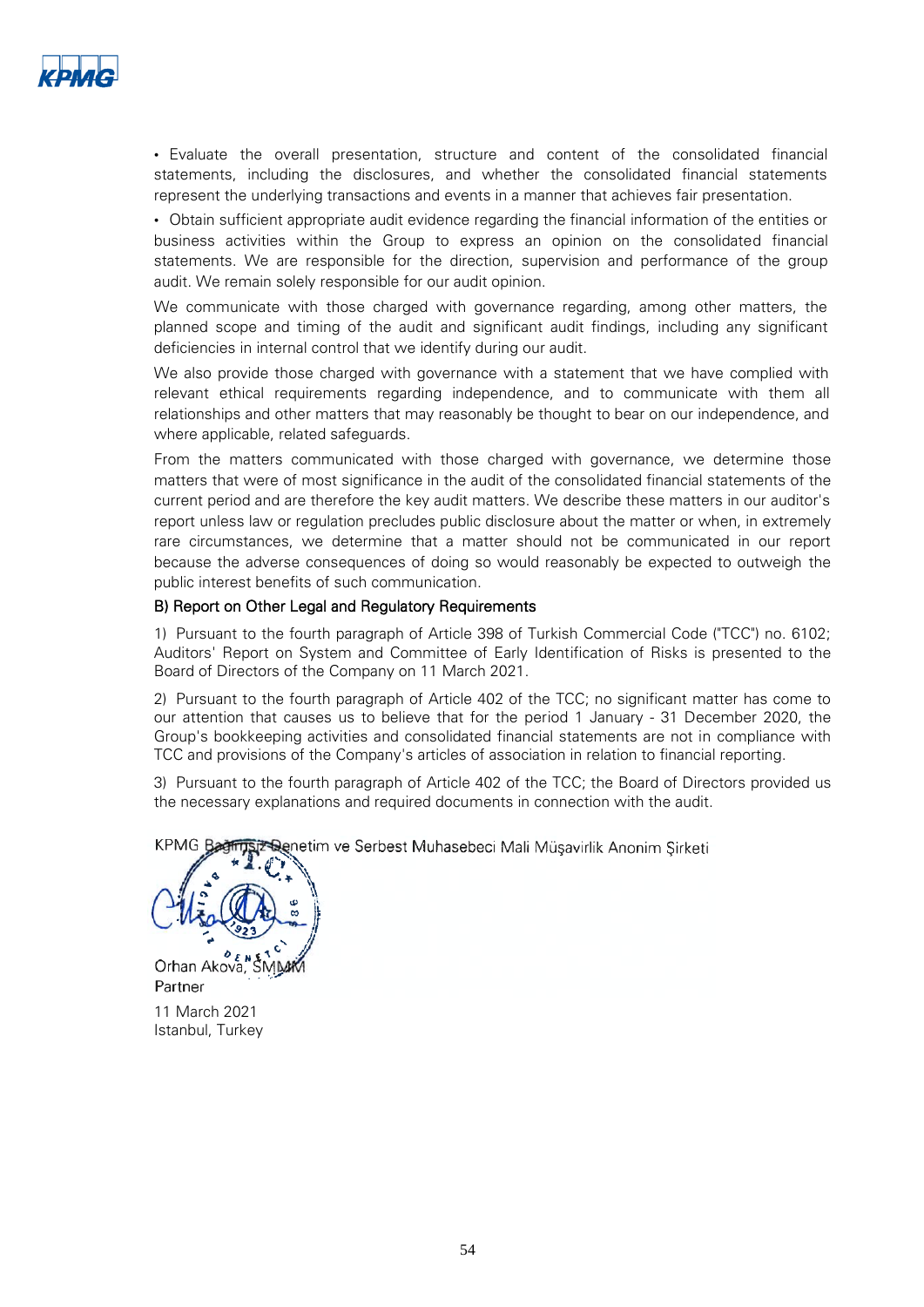# **GSD Denizcilik Gayrimenkul İnşaat Sanayi ve Ticaret Anonim Şirketi Consolidated statement of financial position (Balance sheet)**

# **As at 31 December 2020**

**Assets**

*(Amounts expressed in thousands of Turkish Lira ("TL") unless otherwise stated.)*

|                      |             | <b>Audited</b> |  |
|----------------------|-------------|----------------|--|
| 31 December          | 31 December |                |  |
| 2020<br><b>Notes</b> | 2019        |                |  |

| <b>Current assets</b>                                               |     | 18,547  | 9,829   |
|---------------------------------------------------------------------|-----|---------|---------|
|                                                                     |     |         |         |
| Cash and cash equivalents                                           | 3   | 11,923  | 5,063   |
| Trade receivables                                                   | 7   | 4.209   | 2,248   |
| - Due from related parties                                          |     | 250     |         |
| - Due from third parties                                            | 7.1 | 3,959   | 2,248   |
| Receivables from finance sector activities                          | 8   | 14      | 11      |
| - Due from finance sector activities third parties                  | 8.1 | 14      | 11      |
| Other receivables (net)                                             | 9   | 42      | 232     |
| - Due from related parties                                          | 6   |         | 230     |
| - Due from third parties                                            | 9.1 | 42      | 2       |
| Inventories (net)                                                   | 10  | 557     | 664     |
| Prepaid expenses                                                    | 11  | 681     | 444     |
| - Due from third parties                                            |     | 681     | 444     |
| Current income tax assets                                           | 12  |         | 195     |
| Other current assets                                                | 22  | 1,045   | 896     |
| - Due from third parties                                            | 22  | 1,045   | 896     |
| <b>Subtotal</b>                                                     |     | 18,471  | 9,753   |
| Assets held for sale                                                | 13  | 76      | 76      |
| <b>Non-current assets</b>                                           |     | 275,639 | 239,102 |
| Investments in subsidiaries, business partnerships and subsidiaries | 5   | 1,457   | 1,457   |
| Tangible assets                                                     | 14  | 272,564 | 235,620 |
| - Vehicles                                                          |     | 272,402 | 235,486 |
| - Furnitures and fixtures                                           |     | 162     | 134     |
| Right of use assets                                                 | 15  | 482     | 926     |
| <b>Intangible Assets</b>                                            | 16  | 95      | 203     |
| -Other intangible assets                                            | 16  | 95      | 203     |
| Deferred tax assets                                                 | 31  | 1,041   | 896     |
| <b>Total assets</b>                                                 |     | 294,186 | 248,931 |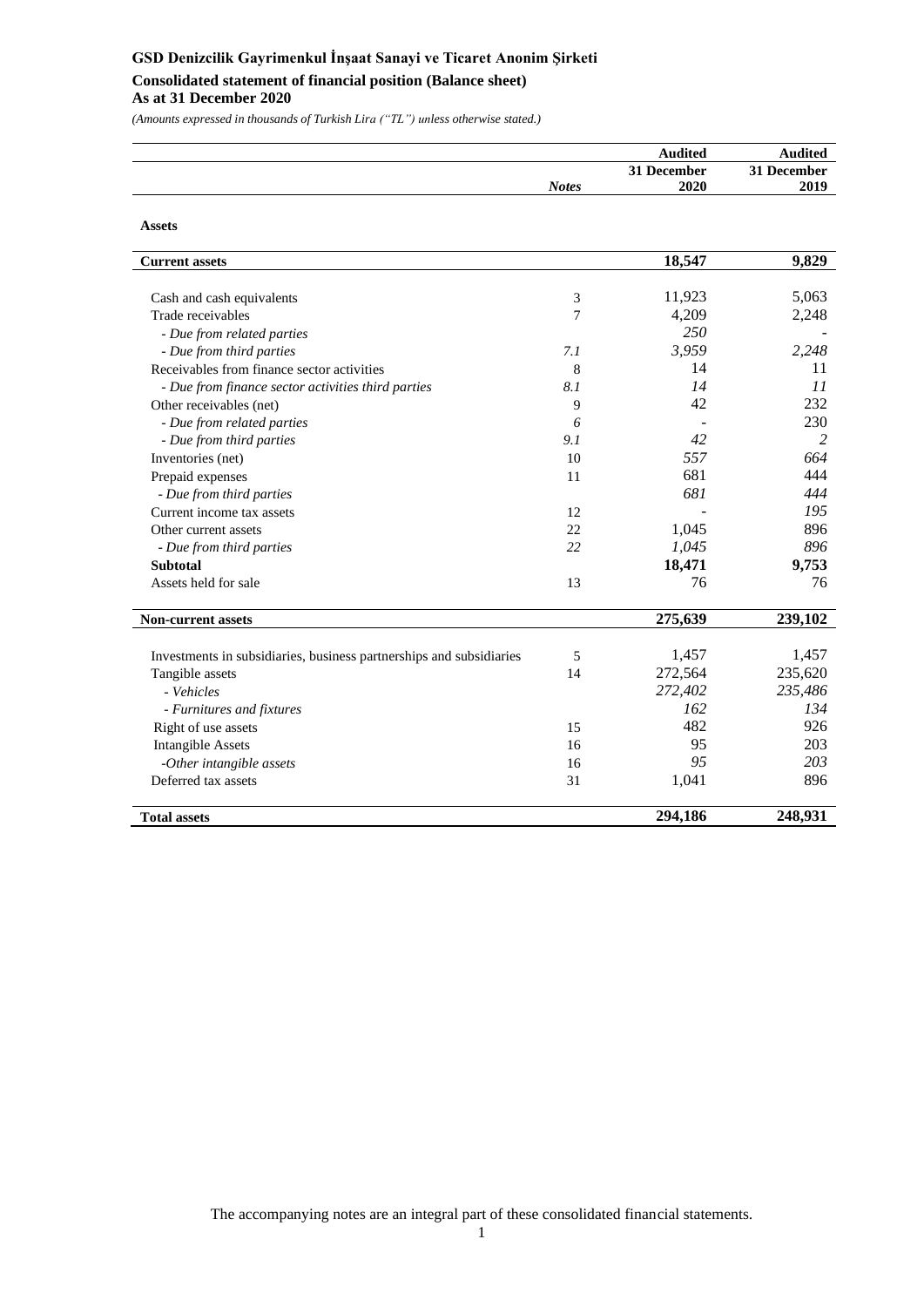# **GSD Denizcilik Gayrimenkul İnşaat Sanayi ve Ticaret Anonim Şirketi Consolidated statement of financial position (Balance sheet)**

# **As at 31 December 2020**

**Liabilities**

*(Amounts expressed in thousands of Turkish Lira ("TL") unless otherwise stated.)*

|              | <b>Audited</b> | <b>Audited</b> |
|--------------|----------------|----------------|
|              | 31 December    | 31 December    |
| <b>Notes</b> | 2020           | 2019           |
|              |                |                |

| <b>Current liabilities</b>                                      |      | 111,097   | 55,095    |
|-----------------------------------------------------------------|------|-----------|-----------|
|                                                                 |      |           |           |
| Short term borrowings                                           | 17   | 97,205    | 14,339    |
| Due to related parties                                          | 17   | 95,652    | 14,339    |
| - Bank loans                                                    | 17.2 | 95,652    | 14,339    |
| Short-term borrowings due to third parties                      |      | 1,553     |           |
| - Bank loans                                                    |      | 1,553     |           |
| Short-term portion of long term financial liabilities           | 17   | 9,897     | 38,365    |
| Due to related parties                                          | 6    | 406       | 309       |
| - Lease liabilities                                             | 6    | 406       | 309       |
| Due to third parties.                                           | 17.2 | 9,491     | 38,056    |
| - Bank loans                                                    | 17.2 | 9,353     | 37,918    |
| - Lease liabilities                                             |      | 138       | 138       |
| Trade payables                                                  | 7    | 137       | 165       |
| - Due to related parties                                        | 6    | 17        | 17        |
| - Due to third parties                                          | 7.2  | 120       | 148       |
| Payables from finance sector activities                         | 8    | 52        | 41        |
| - Due to third parties                                          | 8.2  | 52        | 41        |
| Other payables                                                  | 9    | 208       | 131       |
| - Due to third parties                                          | 9.2  | 208       | 131       |
| Deferred income                                                 | 20   | 1,542     | 820       |
| - Due to third parties                                          |      | 1,542     | 820       |
| Current income tax liabilities                                  | 31   | 1,843     | 1,009     |
| Short-term provisions                                           | 21   | 213       | 225       |
| - Provisions for employee benefits                              | 21.1 | 213       | 225       |
|                                                                 |      |           |           |
| <b>Non-current liabilities</b>                                  |      | 10,038    | 53,374    |
|                                                                 |      |           |           |
| Long-term financial liabilities                                 | 17   | 9,305     | 52,465    |
| Due to related parties                                          |      |           | 386       |
| - Lease liabilities                                             |      |           | 386       |
| Due to third parties                                            | 17.2 | 9,305     | 52,079    |
| - Bank loans                                                    | 17.2 | 9,249     | 51,887    |
| - Lease liabilities                                             |      | 56        | 192       |
| Long-term provisions                                            | 21   | 733       | 909       |
| - Provisions for employee benefits                              | 21.2 | 733       | 909       |
| <b>Equity</b>                                                   |      | 173,051   | 140,462   |
|                                                                 |      |           |           |
| Paid-in share capital                                           | 23.1 | 52,181    | 52,181    |
| Adjustment to share capital                                     | 23.2 | 24,085    | 24,085    |
| Repurchase of shares (-)                                        | 23.3 |           | (3,223)   |
| Premium on the shares/discount                                  | 23.4 | 9,189     | (140)     |
| Effect of merger under common control                           | 23.5 | (12,181)  | (12, 181) |
| Accumulated other comprehensive income that will never be       |      |           |           |
| reclassified to profit or loss                                  | 23.6 | (19)      | (71)      |
| - Gains/losses from the revaluation and reclassification        |      | (19)      | (71)      |
| Accumulated other comprehensive income that may be reclassified |      |           |           |
| subsequently to profit or loss                                  | 23.7 | 135,728   | 98,537    |
| - Currency translation differences                              |      | 135,728   | 98,537    |
| Restricted reserves                                             | 23.8 | 19,505    | 19,158    |
| Prior years' profits/(losses)                                   | 23.9 | (38, 302) | (32, 139) |
| Net profit $/$ (loss) for the period                            |      | (17, 135) | (5,745)   |
|                                                                 |      |           |           |
| <b>Total equity and liabilities</b>                             |      | 294,186   | 248,931   |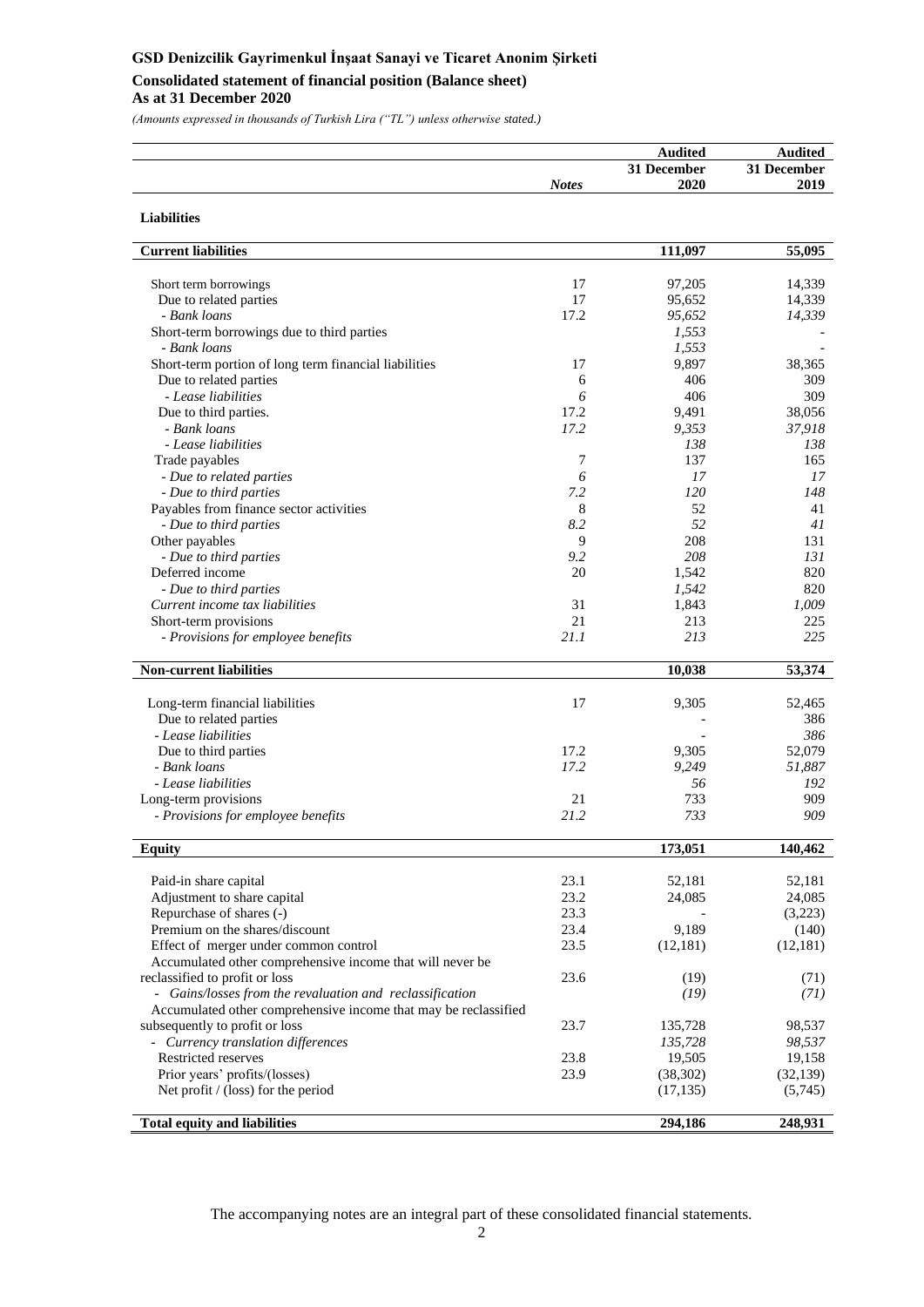# **Consolidated statement of profit or loss**

**For the year ended 31 December 2020**

*(Amounts expressed in thousands of Turkish Lira ("TL") unless otherwise stated.)*

|                                                            |              | Audited                    | <b>Audited</b>           |
|------------------------------------------------------------|--------------|----------------------------|--------------------------|
|                                                            |              | 1 January -<br>31 December | $\overline{1}$ January – |
|                                                            | <b>Notes</b> | 2020                       | 31 December<br>2019      |
|                                                            |              |                            |                          |
| <b>Continuing operations</b>                               |              |                            |                          |
| Marine sector revenues                                     | 24           | 44,571                     | 41,285                   |
| Marine sector expenses (-)                                 | 24           | (46, 158)                  | (35, 382)                |
|                                                            |              |                            |                          |
| Gross profit/(loss) of marine sector activities            |              | (1,587)                    | 5,903                    |
| Gross profit/(loss) from trading activities                |              | (1,587)                    | 5,903                    |
|                                                            |              | 8                          | 10                       |
| Finance sector operating income<br>Foreign exchange gain   | 25           | 5                          | 2                        |
| Interest income                                            | 25           | 1                          |                          |
| Reversal of provision for finance operations               | 25           | 2                          | 8                        |
| Cost of finance sector activities (-)                      |              | (912)                      | (292)                    |
| Other finance sector operating income/(expenses), net      | 25           | (912)                      | (292)                    |
|                                                            |              |                            |                          |
| Gross profit/(loss) from finance sector activities         |              | (904)                      | (282)                    |
| Gross profit/(loss)                                        |              | (2, 491)                   | 5,621                    |
|                                                            |              |                            |                          |
| General administrative expenses (-)                        | 26           | (5,810)                    | (5,399)                  |
| Other operating income                                     | 27           | 4,215                      | 8,456                    |
| Other operating expenses (-)                               | 28           | (1,278)                    | (2,753)                  |
| <b>Operating profit/(loss)</b>                             |              | (5,364)                    | 5,925                    |
|                                                            |              |                            |                          |
| Income from investment activities                          | 29           |                            | 495                      |
| Operating profit/(loss) before financial income (expenses) |              | (5,364)                    | 6,420                    |
| Financial expenses (-)                                     | 30           | (11, 153)                  | (12, 158)                |
|                                                            |              |                            |                          |
| Profit/ (loss) before tax from continued operations        |              | (16, 517)                  | (5,738)                  |
| Tax income/(expenses) of continued operations              |              | (618)                      | (7)                      |
| - Taxation on income / (expenses)                          | 31           | (758)                      | 669                      |
| - Deferred tax income / (expenses)                         | 31           | 140                        | (676)                    |
| Profit/(loss) for the period                               |              |                            |                          |
|                                                            |              | (17, 135)                  | (5,745)                  |
| Earnings / (losses) per share                              | 32           | (0.336)                    | (0.118)                  |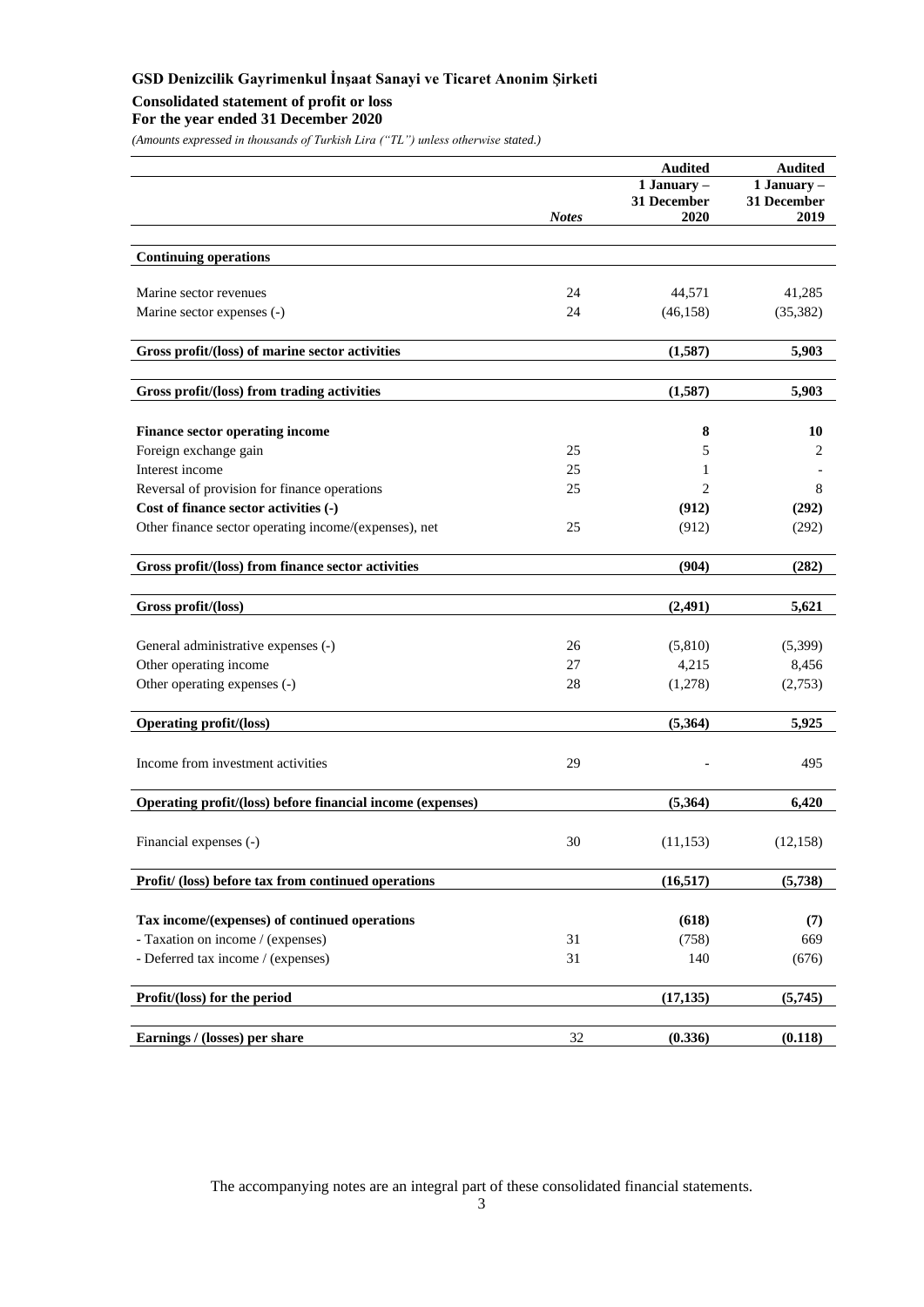# **GSD Denizcilik Gayrimenkul İnşaat Sanayi ve Ticaret Anonim Şirketi Consolidated statement of profit or loss and other comprehensive income For the year ended 31 December 2020**

*(Amounts expressed in thousands of Turkish Lira ("TL") unless otherwise stated.)*

|                                                         |              | <b>Audited</b> | <b>Audited</b> |
|---------------------------------------------------------|--------------|----------------|----------------|
|                                                         |              | 1 January $-$  | 1 January $-$  |
|                                                         |              | 31 December    | 31 December    |
|                                                         | <b>Notes</b> | 2020           | 2019           |
| Profit / (loss) for the period                          |              | (17, 135)      | (5,745)        |
| Other comprehensive income/(expenses)                   |              |                |                |
| Other comprehensive income or expenses not              |              |                |                |
| to be reclassified to profit or loss                    |              | (19)           | (71)           |
| Gains/losses from revaluation of defined benefits       |              | (19)           | (71)           |
| To be reclassified as profit or loss                    |              | 37,191         | 15,727         |
| Currency translation differences                        | 23           | 37,191         | 15,727         |
| Other comprehensive income / (expense) (net of tax)     |              | 37,172         | 15,656         |
| Total comprehensive income / (expense)                  |              | 20,037         | 9.911          |
| Appropriation of total comprehensive income / (expense) |              | 20,037         | 9,911          |
| <b>Non-controlling interest</b>                         |              |                |                |
| <b>Equity holders of the parent</b>                     |              | 20,037         | 9,911          |
|                                                         |              |                |                |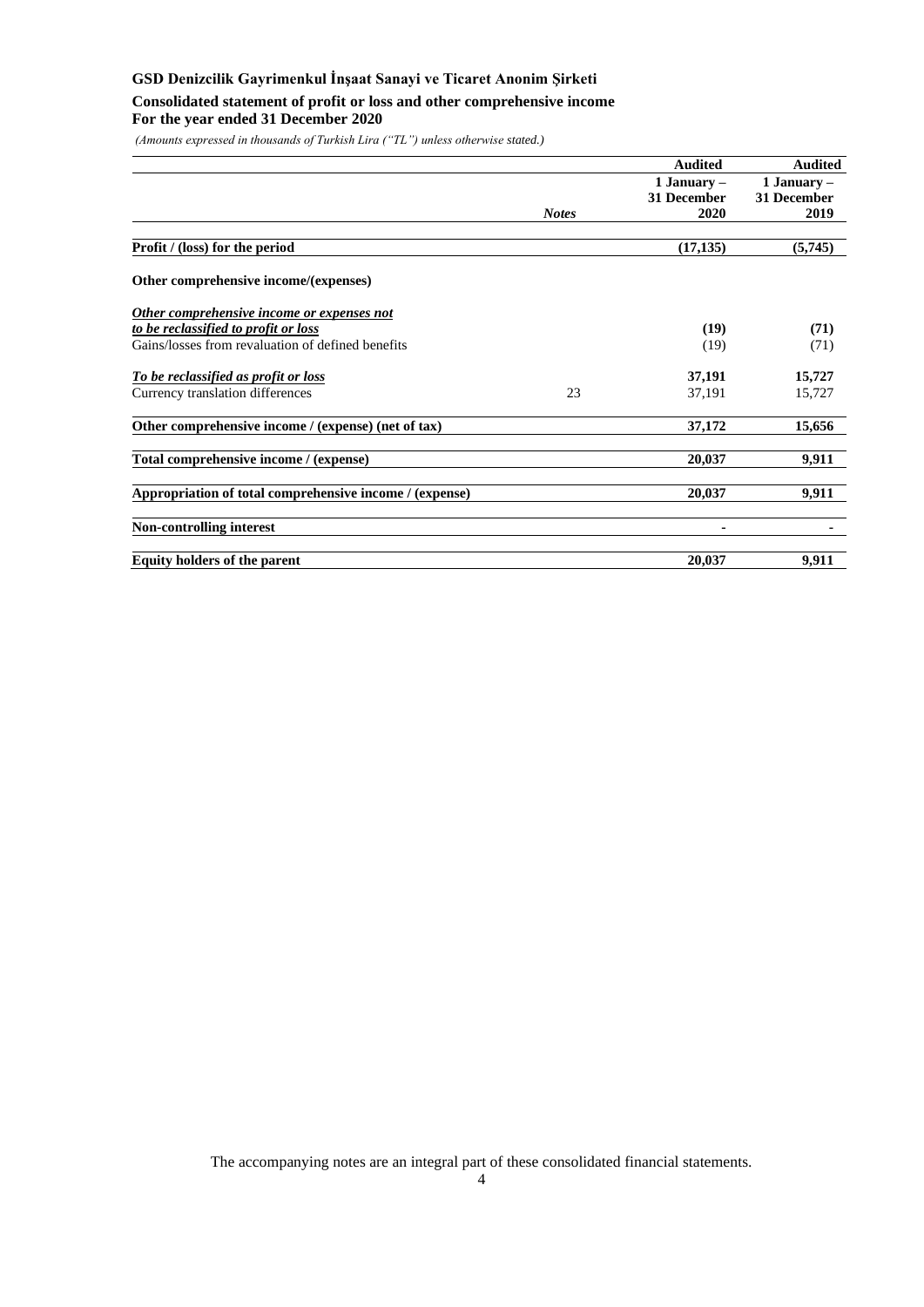# **Consolidated statement of changes in equity**

# **For the year ended 31 December 2020**

*(Amounts expressed in thousands of Turkish Lira ("TL") unless otherwise stated.)*

|                                                     |              |                          |                          |         |                                                          |                          |                                             | Other                   |                                |                                 |                          |                                |                          |                     |
|-----------------------------------------------------|--------------|--------------------------|--------------------------|---------|----------------------------------------------------------|--------------------------|---------------------------------------------|-------------------------|--------------------------------|---------------------------------|--------------------------|--------------------------------|--------------------------|---------------------|
|                                                     |              |                          |                          |         |                                                          |                          | Other comprehensive                         | comprehensive           |                                |                                 |                          |                                |                          |                     |
|                                                     |              |                          |                          |         |                                                          |                          | income or expenses not income or expenses   |                         |                                |                                 |                          |                                |                          |                     |
|                                                     |              |                          |                          |         |                                                          |                          | to be reclassified to to be reclassified to |                         |                                | Accumulated                     |                          |                                |                          |                     |
|                                                     |              |                          |                          |         |                                                          |                          | profit or loss                              | profit or loss          |                                | losses                          |                          |                                |                          |                     |
|                                                     |              |                          |                          |         |                                                          | The effect of            | Gains/losses from the                       | <b>Foreign currency</b> |                                |                                 |                          | <b>Equity attributable to</b>  |                          |                     |
|                                                     |              |                          |                          |         | Paid-in share Adjustment to Repurchase of Share Premium/ | merger under             | revaluation and                             | translation             |                                | Prior years' Net profit/loss    |                          | equity holders Non-controlling |                          |                     |
|                                                     | <b>Notes</b> | capital                  | share capital            | shares  | <b>Discounts</b>                                         | common control           | reclassification                            |                         | adjustment Restricted reserves | profits/(losses) for the period |                          | of the parent                  | interest                 | <b>Total equity</b> |
| Prior period                                        |              |                          |                          |         |                                                          |                          |                                             |                         |                                |                                 |                          |                                |                          |                     |
| <b>1 January 2019</b>                               | 23           | 52,181                   | 24.085                   | (3,223) | (140)                                                    | (12.181)                 | (7)                                         | 82.810                  | 19,158                         | (67.675)                        | 35,543                   | 130,551                        | $\sim$                   | 130,551             |
| <b>Transfers</b>                                    |              | $\overline{\phantom{a}}$ |                          | $\sim$  |                                                          | $\overline{\phantom{a}}$ | $\overline{\phantom{a}}$                    | $\blacksquare$          | $\overline{\phantom{a}}$       | 35,543                          | (35, 543)                |                                | $\overline{\phantom{a}}$ | $\sim$              |
| Transfers to prior years' profits/(losses)          |              |                          |                          |         |                                                          | $\overline{\phantom{a}}$ | $\overline{\phantom{a}}$                    | $\sim$                  | $\sim$                         | 35,543                          | (35,543)                 | . —                            | $\overline{\phantom{a}}$ | $\sim$ $-$          |
| <b>Total comprehensive income</b>                   |              |                          |                          |         |                                                          | $\overline{\phantom{a}}$ | (64)                                        | 15,727                  | $\sim$                         | (7)                             | (5,745)                  | 9.911                          | $\overline{\phantom{a}}$ | 9,911               |
| Net loss for the period                             |              |                          |                          |         |                                                          | ٠                        | $\overline{\phantom{a}}$                    |                         |                                | $\overline{\phantom{a}}$        | (5,745)                  | (5,745)                        | $\overline{\phantom{a}}$ | (5,745)             |
| Other comprehensive income                          |              |                          |                          |         |                                                          |                          | (64)                                        | 15,727                  | $\overline{\phantom{a}}$       | (7)                             | $\sim$                   | 15.656                         | $\overline{\phantom{a}}$ | 15,656              |
| Balance as at 31 December 2019                      | 23           | 52,181                   | 24,085                   | (3,223) | (140)                                                    | (12, 181)                | (71)                                        | 98,537                  | 19,158                         | (32, 139)                       | (5,745)                  | 140,462                        | $\overline{\phantom{a}}$ | 140,462             |
| <b>Current period</b>                               |              |                          |                          |         |                                                          |                          |                                             |                         |                                |                                 |                          |                                |                          |                     |
| 1 January 2020                                      | 23           | 52,181                   | 24,085                   | (3,223) | (140)                                                    | (12, 181)                | (71)                                        | 98,537                  | 19,158                         | (32, 139)                       | (5,745)                  | 140,462                        | $\overline{\phantom{a}}$ | 140,462             |
| <b>Transfers</b>                                    |              | $\overline{\phantom{a}}$ |                          |         |                                                          |                          | $\blacksquare$                              | $\blacksquare$          | 347                            | (6,092)                         | 5,745                    |                                | $\overline{\phantom{a}}$ | $\sim$              |
| Transfers to prior years' profits/(losses)          |              | $\sim$                   |                          |         |                                                          | $\overline{\phantom{a}}$ | $\sim$                                      | $\sim$                  | 347                            | (6,092)                         | 5,745                    | $\sim$                         | $\overline{\phantom{a}}$ | $\sim$ $-$          |
| <b>Total comprehensive income</b>                   |              | $\overline{\phantom{a}}$ |                          |         |                                                          | $\overline{\phantom{a}}$ | 52                                          | 37,191                  | $\overline{\phantom{a}}$       | (71)                            | (17, 135)                | 20,037                         | $\sim$                   | 20,037              |
| Net loss for the period                             |              |                          |                          |         |                                                          |                          |                                             |                         | $\overline{\phantom{a}}$       | $\sim$                          | (17, 135)                | (17, 135)                      | $\overline{\phantom{a}}$ | (17, 135)           |
| Other comprehensive income                          |              |                          |                          |         |                                                          |                          | 52                                          | 37,191                  |                                | (71)                            | $\overline{\phantom{a}}$ | 37,172                         | $\overline{\phantom{a}}$ | 37,172              |
| The increase / decrease due to repurchase of shares |              |                          | $\overline{\phantom{a}}$ | 3,223   | 9.329                                                    |                          | $\overline{\phantom{a}}$                    |                         | ۰                              |                                 | $\sim$                   | 12,552                         | $\overline{\phantom{a}}$ | 12,552              |
| Balance as at 31 December 2020                      | 23           | 52.181                   | 24,085                   | $\sim$  | 9.189                                                    | (12.181)                 | (19)                                        | 135.728                 | 19.505                         | (38,302)                        | (17, 135)                | 173.051                        | $\overline{\phantom{a}}$ | 173,051             |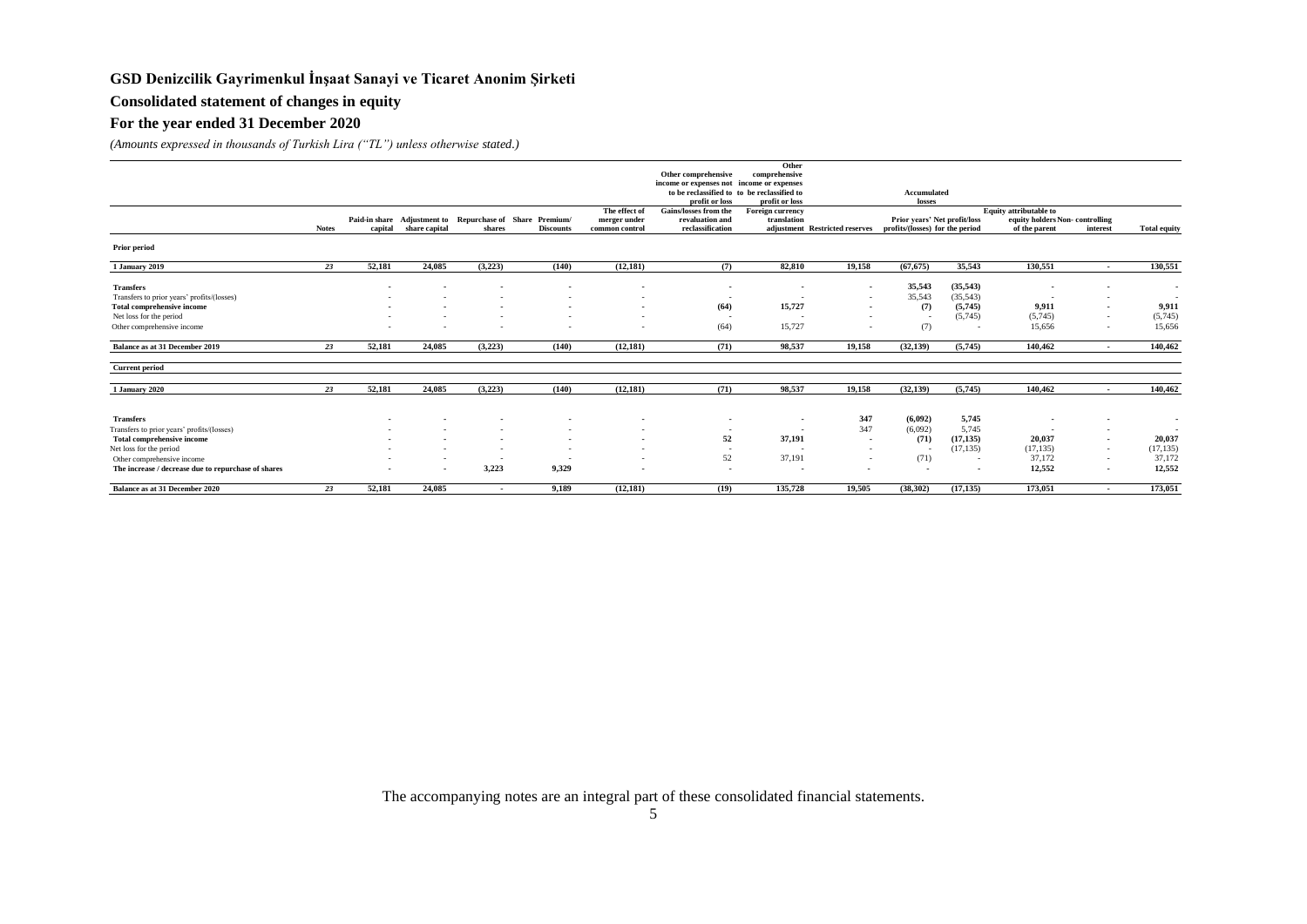# **Consolidated statement of cash flows**

# **For the year ended 31 December 2020**

*(Amounts expressed in thousands of Turkish Lira ("TL") unless otherwise stated.)*

|                                                                                                                                                  |              | <b>Audited</b>     | <b>Audited</b>   |
|--------------------------------------------------------------------------------------------------------------------------------------------------|--------------|--------------------|------------------|
|                                                                                                                                                  |              | 31 December        | 31 December      |
|                                                                                                                                                  | <b>Notes</b> | 2020               | 2019             |
| <b>Cash Flows (Indirect method)</b>                                                                                                              |              |                    |                  |
| <b>Cash flow from operating activities</b>                                                                                                       |              | 15,945             | 32,024           |
| Profit/(loss) for the period                                                                                                                     |              | (17, 135)          | (5,745)          |
| Profit/(loss) from continuing operations<br>Adjustments related with the reconciliation of net profit/(loss) for the                             |              | (17, 135)          | (5,745)          |
| period:                                                                                                                                          |              | (4,978)            | 23,127           |
| Adjustments related to depreciation and amortization                                                                                             | 14,15,16     | 19,463             | 15,167           |
| Adjustments related to provisions                                                                                                                |              | 369                | 454              |
| Provisions for employee benefits                                                                                                                 | 21           | 371                | 462              |
| Other provisions                                                                                                                                 | 25           | (2)                | (8)              |
| Adjustments related to interest expenses and income                                                                                              |              | 5,223              | 6,467            |
| Interest income                                                                                                                                  |              | (164)              | (1,010)          |
| Interest expenses                                                                                                                                |              | 5,387              | 7,477            |
| Adjustments related to unrealized foreign currency translation differences                                                                       | 14           | (30,651)           | 1,032            |
| Adjustments related to tax (income)/expenses                                                                                                     |              | 618                | 7                |
| Realized changes in working capital                                                                                                              |              | 41,084             | 16,230           |
| Changes in financial investments                                                                                                                 |              | $\overline{a}$     | (495)            |
| Adjustments related to changes in trade receivables                                                                                              |              | (1,731)            | 172              |
| Changes in receivables from financial activities due to related parties<br>Changes in receivables from financial activities due to third parties |              | (20)<br>(1,711)    | 172              |
| Changes in receivables from financial activities                                                                                                 |              | (3)                | 15               |
| Adjustments related to changes in other receivables related to operations                                                                        |              | (40)               | (51)             |
| Changes in operations from other receivables due to related parties                                                                              |              |                    | (51)             |
| Changes in operations from other receivables due to third parties                                                                                |              | (40)               |                  |
| Adjustments related to changes in inventories                                                                                                    | 10           | 107                | (151)            |
| Changes in prepaid expenses                                                                                                                      | 11           | (237)              | (39)             |
| Adjustments related to changes in trade payables                                                                                                 |              | (28)               | 24               |
| Changes in trade payables due to related parties                                                                                                 |              |                    | $\mathfrak{Z}$   |
| Changes in trade payables due to third parties                                                                                                   |              | (28)               | 21               |
| Change in finance sector payables                                                                                                                |              | 11                 | (16)             |
| Adjustments related to the changes in other payables related to operations                                                                       |              | 77                 | 17               |
| Changes in operations from other payables due to third parties<br>Changes in deferred income                                                     |              | 77<br>722          | 17               |
| Adjustments related to other changes in working capital                                                                                          |              | 42,206             | (273)<br>17,027  |
| Changes in other assets related to operations                                                                                                    |              | 39,108             | 12,528           |
| Changes in other liabilities related to operations                                                                                               |              | 3,098              | 4,499            |
| Cash flows derived from operating activities                                                                                                     |              | 18,971             | 33,612           |
| Interest received                                                                                                                                |              | 177                | 1,082            |
| Employee benefits paid                                                                                                                           |              | (542)              | (179)            |
| Tax paid                                                                                                                                         |              | (2,661)            | (2,491)          |
| <b>Cash flows from investing activities</b>                                                                                                      |              | (367)              | (10, 352)        |
| Cash outflows arising from the purchase of tangible and intangible fixed                                                                         |              |                    |                  |
| assets                                                                                                                                           |              | (367)              | (10, 352)        |
| Cash outflows from purchases of tangible fixed assets                                                                                            | 14           | (365)              | (10, 219)        |
| Cash outflows from purchases of intangible fixed assets                                                                                          |              | (2)                | (133)            |
| <b>Cash flow from financing activities</b>                                                                                                       |              | (8,722)            | (94, 400)        |
| Cash inflow on purchase of entity's own shares and other equity based                                                                            |              |                    |                  |
| instruments                                                                                                                                      |              | 12,552             |                  |
| Cash inflow on purchase of entity's own shares<br>Cash inflows from borrowings                                                                   | 17.2         | 12,552             |                  |
| Cash inflows from bank loans                                                                                                                     | 17.2         | 118,106<br>118,106 | 13,849<br>13,849 |
| Cash outflows from payment of financial borrowings                                                                                               |              | (133, 777)         | (99,249)         |
| Cash outflows repayments of bank loans                                                                                                           |              | (133, 777)         | (99,249)         |
| Cash outflows on debt payments from lease contract                                                                                               |              | (598)              | (532)            |
| Interest paid                                                                                                                                    |              | (5,005)            | (8, 468)         |
| Net increase/(decrease) in cash and cash equivalents before the effect of                                                                        |              |                    |                  |
| foreign currency translation differences                                                                                                         |              | 6,856              | (72, 728)        |
| Effect of change in foreign exchange rates on cash and cash equivalents                                                                          |              | 1,481              | 69               |
| Net increase/(decrease) in cash and cash equivalents                                                                                             |              | 8,337              | (72, 659)        |
| Cash and cash equivalents at 1 January                                                                                                           |              | 3,573              | 76,232           |
| Cash and cash equivalents at 31 December                                                                                                         | 2.5(0)       | 11,910             | 3,573            |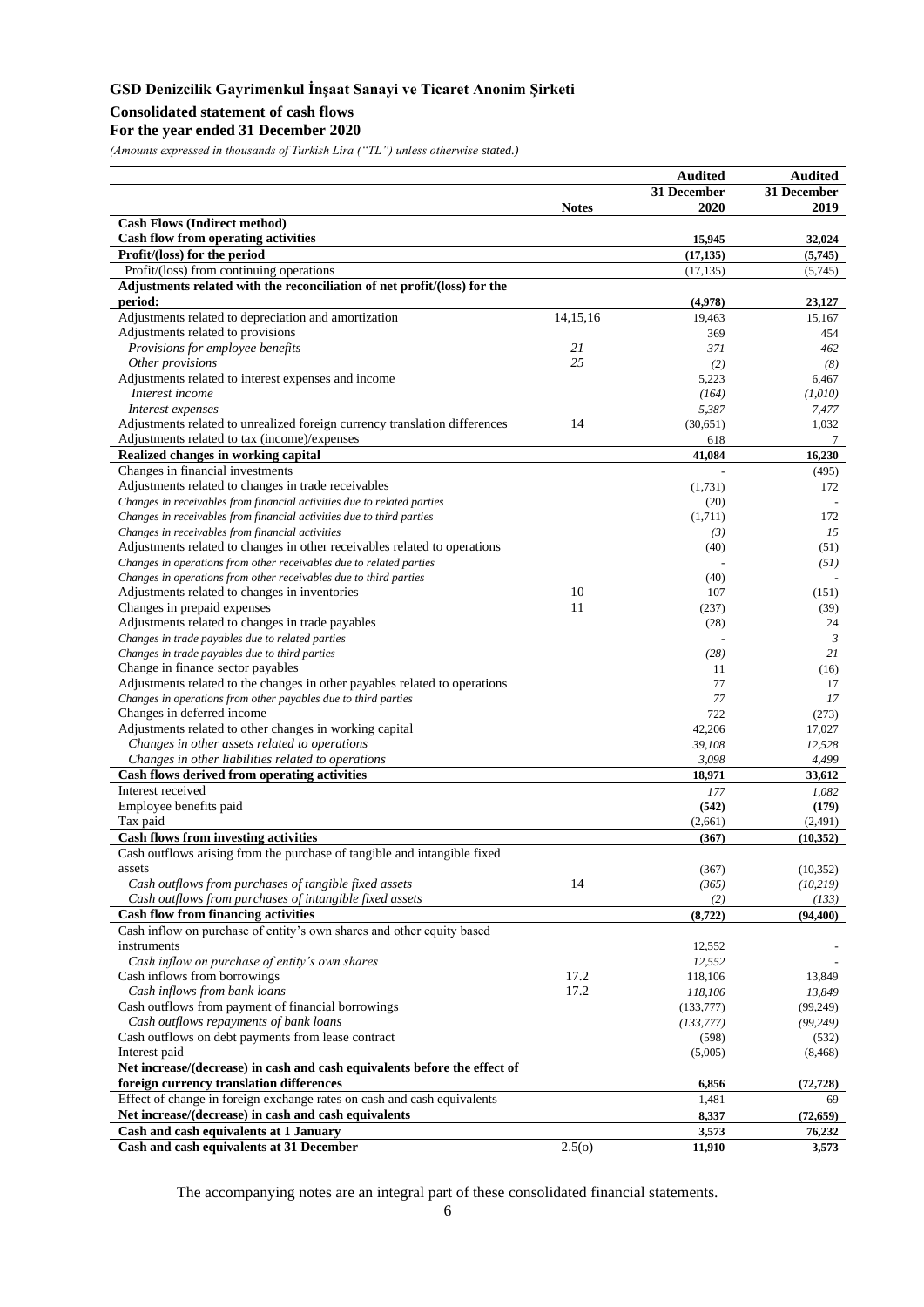**Notes to the consolidated financial statements As at 31 December 2020**

*(Amounts expressed in thousands of Turkish Lira ("TL") unless otherwise stated.)*

#### **1. Organization and operations of the Group**

GSD Denizcilik, Gayrimenkul, İnşaat Sanayi ve Ticaret Anonim Şirketi ("the Company") was established as a GSD Group Company in 1992. As at 31 December 2020, 32 % of certain shares of the Company are listed on Borsa İstanbul (BIST) since 20 February 1995.

The Company started its activities under the name of Tekstil Finansal Kiralama Anonim Şirketi in the frame of the provisions "Financial Leasing Law" dated in 1992 and numbered 3226. According to the Board of Directors resolution dated 25 May 2011, the Company decided to initiate the process regarding the amendment of the articles of association to change the operating activity, due to the sectoral contraction. According to the amendment of articles of association, the title and name of the Company have been changed as "GSD Denizcilik Gayrimenkul İnşaat Sanayi ve Ticaret Anonim Şirketi" and "GSD Marin", respectively. Based on the amendment of articles of association, the Company's purpose and activity is decided as purchasing and selling, operating, renting, building and trading of ships, yachts, sea vessels, and relevant instruments, equipment and spare parts; and the purchasing and selling, renting and building real estate properties. The Company's amendment of articles of association was submitted to and approved by the shareholders in the Extraordinary General Meeting held on 24 August 2011 subsequent to the approvals of Banking Regulation and Supervision Agency ("BRSA"), Capital Markets Board of Turkey ("CMB") and the other relevant authorities. The Company's new title was registered on 26 August 2011 as GSD Denizcilik Gayrimenkul İnşaat Sanayi ve Ticaret Anonim Şirketi (the former legal title; "Tekstil Finansal Kiralama Anonim Şirketi").

The Company would be able to prosecute its rights and claims resulting from the leasing agreements signed with its former title until its former operating activity is completely ended; on the condition that no new leasing activity or agreement is taken upon, to carry out legal operations for the execution of supplemental agreements, amendment contracts such as change of lessee, term extension and reduction, and similar amendments, annulment of contract, legally follow up of lease receivables to get the underlying leased assets back and collection of receivables; and to partially or completely transfer and assign.

The subsidiary companies have been registered in Malta with 100% shareholding of the Company. The Company started its marine operations through rental of ships when the subsidiaries took delivery of vessels of which the constructions were completed as at the date of 7 May 2013. The Company carries out its activities with two dry bulk cargo ships, each of them is owned by one of its subsidiaries which were established by the Company with 100% share in Malta. Zeyno Maritime Limited was consolidated until 6 June 2018, Dodo Maritime Limited and Neco Maritime was consolidated until 6 December 2018. On 6 June 2018, shares of Zeyno Maritime Limited owned by the Company were transferred to GSD Shipping B.V. and the Company has ceased to recognise Zeyno Maritime Limited as subsidiary. On 6 December 2018, shares of Dodo Maritime Limited and Neco Maritime Limited owned by the Company were transferred to GSD Shipping B.V. and the Company has ceased to recognise them as subsidiaries.

The address of the Company's registered office is Aydınevler Mahallesi, Kaptan Rıfat Sokak, No: 3 Küçükyalı-34854 Maltepe-İstanbul. As at 31 December 2020 the Company has 7 employees (31 December 2019: 10).

|                                                | 31 December 2020 |               | 31 December 2019 |        |  |
|------------------------------------------------|------------------|---------------|------------------|--------|--|
|                                                | Amount           | $\frac{6}{9}$ | Amount           | $\%$   |  |
| GSD Holding A.S. ("GSD Holding")               | 35,483           | 68.00         | 40,679           | 77.96  |  |
| Listed                                         | 16,697           | 32.00         | 8.090            | 15.50  |  |
| GSD Denizcilik Gayr.Ins.San Ve Tic.A.Ş.        |                  |               |                  |        |  |
| (Repurchased shares)                           | 3.411            | 6.54          | 3.411            | 6.54   |  |
| Other                                          |                  |               |                  |        |  |
| <b>Historical amount</b>                       | 52,181           | 100.00        | 52,181           | 100.00 |  |
| Share capital inflation adjustment differences | 24,085           |               | 24,085           |        |  |
| <b>Adjustment for inflation amount</b>         | 76,266           |               | 76,266           |        |  |

As at 31 December 2020 and 31 December 2019 information about shareholders and their percentages are as follows:

(\*) The sale of all the repurchased shares has been realized, and the Company does not have any shares repurchased as of 31 December 2020.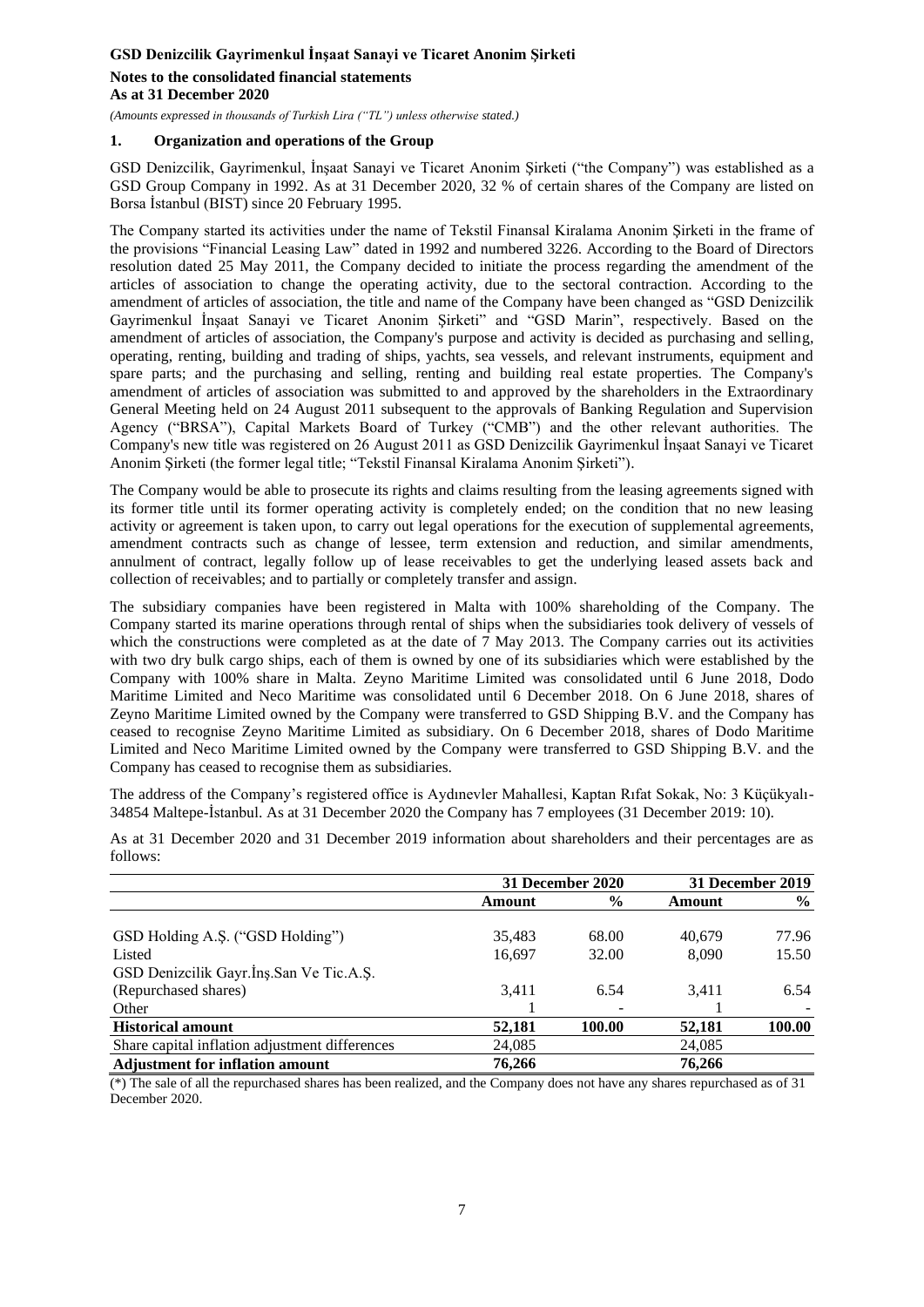**Notes to the consolidated financial statements As at 31 December 2020**

*(Amounts expressed in thousands of Turkish Lira ("TL") unless otherwise stated.)*

#### **1. Organization and operations of the Company (continued)**

As at 31 December 2020 and 31 December 2019, the distribution of the Company's shares on the basis of group is as follows:

|         | 31 December 2020 31 December 2019 |        |
|---------|-----------------------------------|--------|
|         |                                   |        |
| Group A | 8,976                             | 8,976  |
| Group B | 3,741                             | 3,741  |
| Group C | 37,219                            | 37,219 |
| Group D | 2,245                             | 2,245  |
|         | 52,181                            | 52,181 |

Every shareholder has voting right in proportion to the shares. However, Group A, B and D shareholders are priviledged in the selection of the Board of Directors, and Group A and B shareholders are priviledged in electing auditors. There are no priviledges given to shareholders in the process of profit distribution. GSD Holding holds the entire Group A, B and D shares and it holds Group C shares amounting to TL 20,521.

### **The Company's and the Consolidated Group Companies' Activities**

In the consolidated financial statements, the Company and the subsidiaries that are subject to consolidation are described as "the Group". The subsidiaries that are included in the consolidation as at 31 December 2020, the activity areas and the Group's shares in these subsidiaries are as follows:

| <b>Subsidiary</b>                        | Country of<br><b>Establishment</b> | Area of<br>Activity | <b>Final Rate %</b> |                  |
|------------------------------------------|------------------------------------|---------------------|---------------------|------------------|
|                                          |                                    |                     | 31 December 2020    | 31 December 2019 |
| Cano Maritime Ltd.<br>Hako Maritime Ltd. | Malta<br>Malta                     | Marine<br>Marine    | 100,00<br>100.00    | 100,00<br>100.00 |

As a result of the capital increases realized on 3 February 2020, the capitals of Cano Maritime Ltd. and Hako Maritime Ltd., the Company's subsidiaries, have increased from USD 12,500,000 to USD 21,000,000 and from USD 9,800,000 to USD 13,000,000, respectively.

#### **2. Basis of presentation of financial statements**

#### **2.1 Basis of presentation**

#### *2.1.1 Principles of financial statement preparation and Declaration of Conformity*

The consolidated financial statements have been prepared in accordance with Turkish Financial Reporting Standards ("TFRS") promulgated by the Public Oversight Accounting and Auditing Standards Authority ("POA") that are set out in article 5 of the communiqué numbered II-14.1 "Communiqué on the Principles of Financial Reporting In Capital Markets" ("the Communiqué") of the Capital Market Board ("CMB") published in the Official Gazette dated 13 June 2013 and numbered 28676. TFRS includes Turkish Accounting Standards ("TAS"), Turkish Financial Reporting Standards, TAS Interpretations and TFRS Interpretations issued by POA. Consolidated financial statements are presented in accordance with the TFRS Taxonomy developed on the basis of the financial statement samples specified in the Financial Statement Examples and User Guide published by the POA in the Official Gazette dated 7 June 2019 and numbered 30794.

#### *Approval of financial statements:*

Consolidated financial statements were approved by the Company's Board of Directors on 11 March 2021. The Company's General Assembly has the right to change these consolidated financial statements and to request the relevant regulatory institutions to be changed.

### *2.1.2 Functional and Reporting Currency*

The Company's statutory financial statements are prepared in Turkish Lira in accordance with the Turkish Commercial Code ("TCC"), tax legislation the Uniform Chart of Accounts published by the Ministry of Finance and in accordance with the financial reporting format published by the CMB. Subsidiaries residing abroad prepare their accounting records and financial statements in accordance with the principles and rules of the countries where they are established.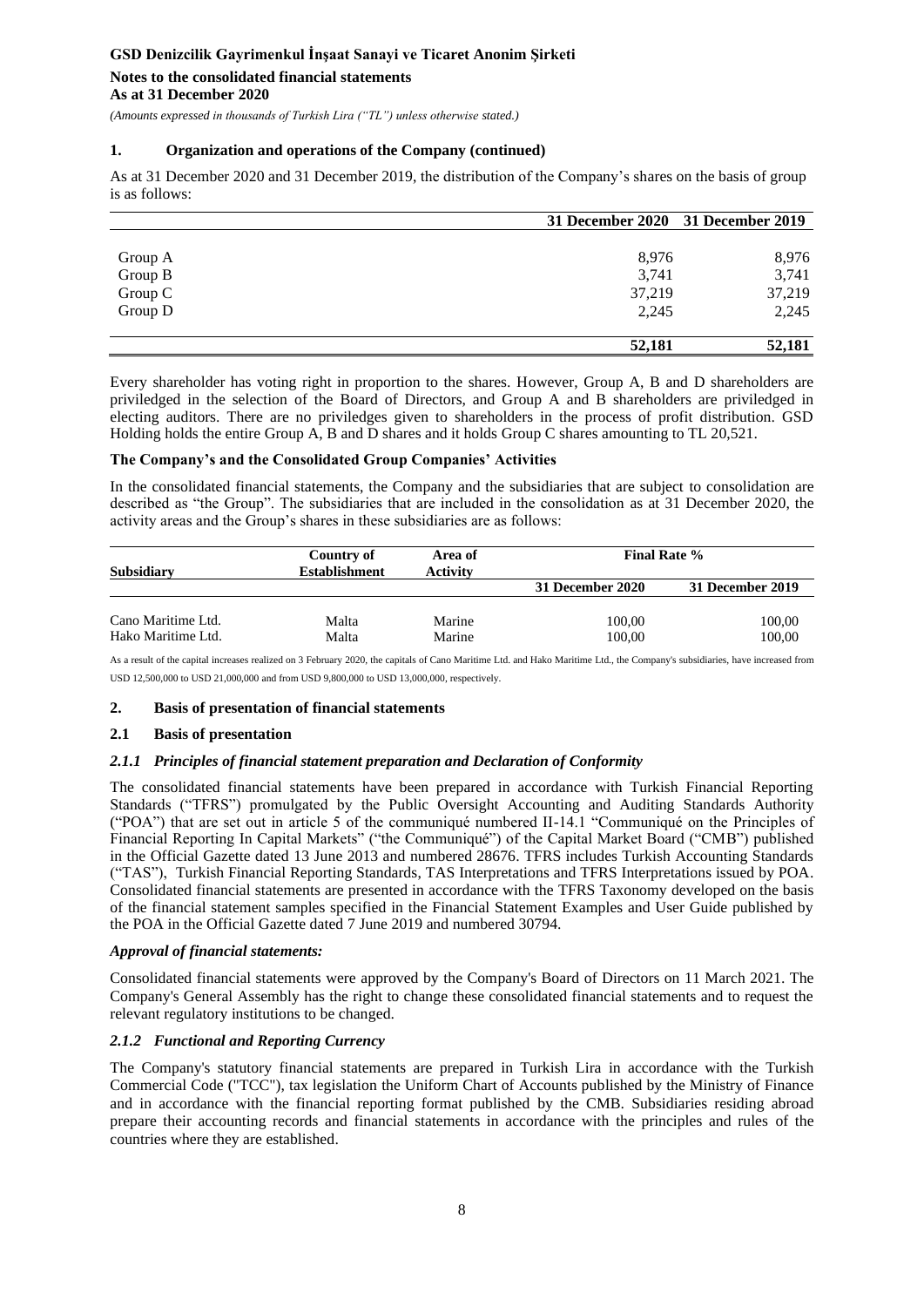**Notes to the consolidated financial statements As at 31 December 2020**

*(Amounts expressed in thousands of Turkish Lira ("TL") unless otherwise stated.)*

#### **2. Basis of presentation of financial statements (continued)**

#### **2.1 Basis of presentation (continued)**

#### *2.1.1 Principles of financial statement preparation and Declaration of Conformity (continued)*

The consolidated financial statements are based on the legal records of the Company and its subsidiaries and are expressed in Turkish Lira ("TL"), as mentioned above, in accordance with the TFRSs issued by the Public Oversight, Accounting and Auditing Standards Authority (KGK) of the Company and its subsidiaries. It has been prepared by subjecting some corrections and reclassifications in order to adequately present its status. In the preparation of these financial statements, the lower of the book value and the fair value less sales costs for fixed assets held for sale, and historical cost for other statement of financial position items. The functional currency of Cano Maritime Limited and Hako Maritime Limited companies within the scope of consolidation of the Group is US Dollars. The functional currency of the Company is TL.

#### *2.1.3 Basis of consolidation*

The consolidated financial statements incorporate the financial statements of the Company and entities controlled by the Company and its subsidiaries. Control is achieved when the Company:

- has power over the investee;
- is exposed, or has rights, to variable returns from its involment with the investee; and
- has the ability to use its power to affect its returns

The Company reassesses whether or not it controls an investee if facts and circumtances indicate that there are changes to one or more of three elements of control listed above.

When the Company has less than a majority of the voting rights of an investee, it has power over the invstee when the voting rights are sufficent to give it the practical ability to direct the relevant activities of the investee unilaterally. The Company considers all relevant facts and circumtances in assessing whether or not the Company's voting rights in an investee sufficent to give it power, including:

- the size of the Company's holding of voting rights relative to the size and dispersion of holding of the other vote holders;
- potential voting rights held by the Company, other vote holders or other parties;
- rights arising from other contractual arrangements; and
- additional fact and circumstances that indicate that the Company has, or does not have, the current ability to direct the relevant activities at the time that decisions need to be made, including voting patterns at previous shareholders' meetings.

Each component of profit or loss and other comprehensive income are attributed to the owners of the Company and to the non-controlling interest. Total comprehensive income of subsidiaries is attributed to the owners of the Company and to the non-controlling interests even if this results in non-controlling interests having a deficit balance. The Company has owned 100% share of all subsidiaries and has no non-controlling shares in the consolidated financial statements.

The consolidated financial statements consist of the financial statements of the Company and its subsidiaries as at 31 December 2020 and were prepared according to the principles below:

- i) The statements of financial position and income statements were subjected to consolidation by using full consolidation method, and the registered values of the subsidiaries in the Company books and the equity capitals of the subsidiaries in the financial statements were reciprocally clarified. The consolidated financial statements were cleared of all the balances and transactions that resulted from the transactions between the subsidiaries and the Company and of all kinds of unearned income.
- ii) In the preparation of the financial statements of the subsidiaries that are included in the consolidation, the necessary corrections and classifications were applied to the records – which were kept based on historical costs – with regards to conformity to TFRS and to the accounting principles and policies and presentation of the Company.
- iii) The operating results of the subsidiaries were included in the consolidation being effective as at the date the control in the aforementioned companies was transferred to the Company.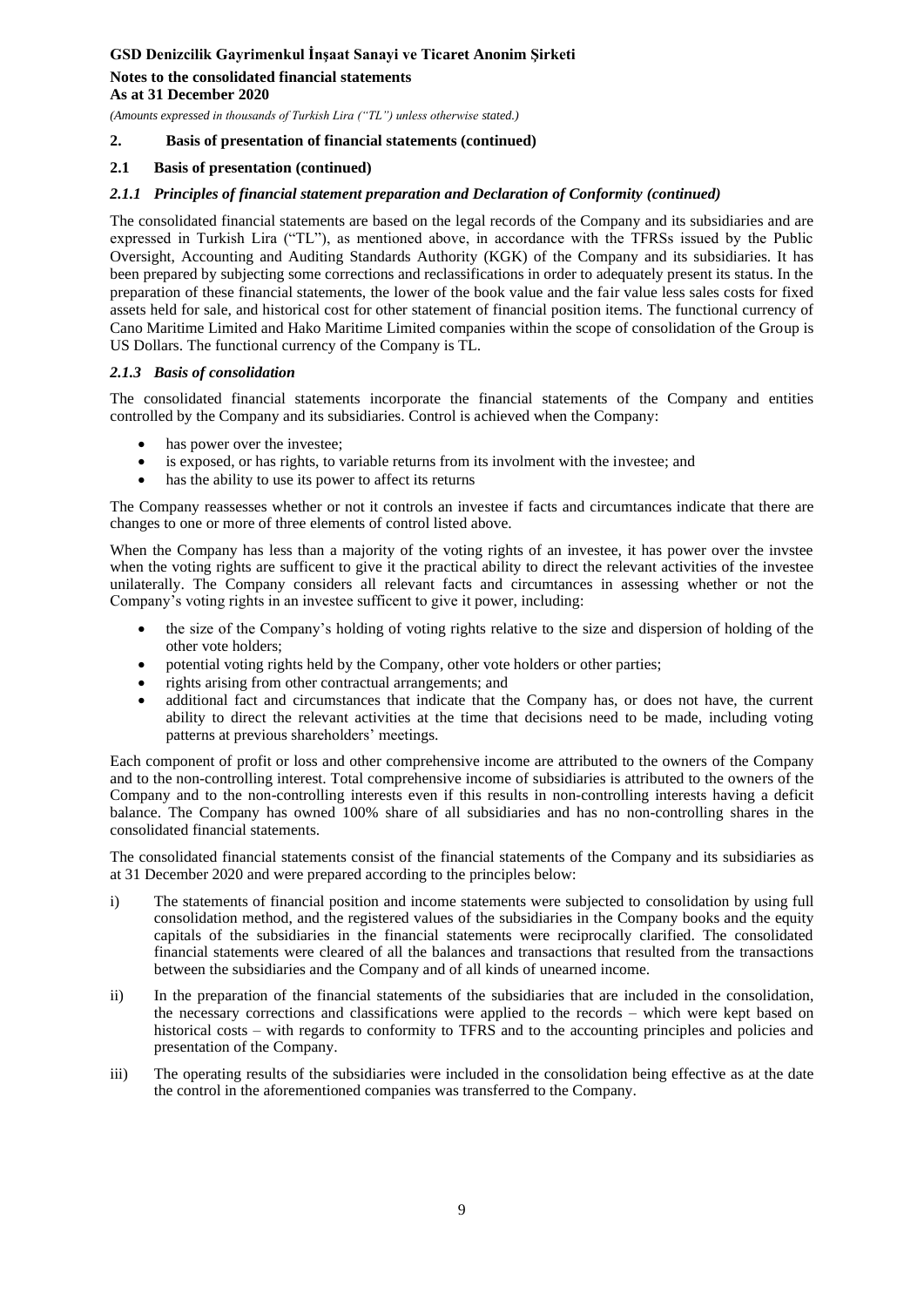# **Notes to the consolidated financial statements As at 31 December 2020**

*(Amounts expressed in thousands of Turkish Lira ("TL") unless otherwise stated.)*

### **2. Basis of presentation of financial statements (continued)**

### **2.1 Basis of presentation (continued)**

#### *2.1.4 Comparative information*

Consolidated financial statements of the Group have been prepared comparatively with the prior period in order to determine the financial position, performance and trends of the Group's cash flows. In order to maintain consistency with current year consolidated financial statements, comparative information is reclassed and significant changes are disclosed, if necessary.

### *2.1.5 Offsetting*

Financial assets and liabilities are offset and the net amount is reported in the statement of financial position (balance sheet) when there is a legally enforceable right to set-off the recognized amounts and there is an intention to settle on a net basis, or realize the asset and settle the liability simultaneously.

#### *2.1.6 Going concern*

The Company prepared its consolidated financial statements according to the going concern assumption.

#### **2.2 Changes in accounting policies**

Significant changes in accounting policies are applied retrospectively and the financial statements of the previous period are rearranged. The Group applied its accounting policies consistently with the previous fiscal year.

#### **2.3 Changes in accounting estimates**

If the changes in accounting estimates relate to a specific period, they are applied in the period they relate to whereas if the changes are related to future periods, they are applied both in the period the change is made and prospectively in the future periods. There has not been any significant change in the accounting estimates of the Group in the current year. Material accounting errors are adjusted retrospectively and prior periods' consolidated financial statements are restated.

The preparation of financial statements in accordance with the Financial Reporting Legislation requires management to make decisions and make assumptions and decisions that affect the implementation of policies and reported amounts of assets, liabilities, income and expenses. Actual results may differ from these estimates. The assumptions and the assumptions underlying the estimates are continuously reviewed. Updating in accounting estimates are recognized in the period in which they are updated and in subsequent periods. The main areas where the estimates are used are as follows:

Note 7 - Trade receivables Note 14 - Tangible assets Note 21 - Provisions for employee benefits

### **2**.**4 New standards and interpretations not yet adopted as at 31 December 2020**

#### *Standards issued but not yet effective and not early adopted*

New standards, interpretations and amendments to existing standards are not effective at reporting date but earlier application is permitted; however the Group has not early adopted. These are as follows:

#### **Classification of Liabilities as Current or Non-current (Amendments to TAS 1)**

On 23 January 2020, IASB issued "Classification of Liabilities as Current or Non-Current" which amends IAS 1 Presentation of Financial Statements to clarify its requirements for the presentation of liabilities in the statement of financial position. This amendments were issued by POA on 12 March 2020 as amendments to TAS 1.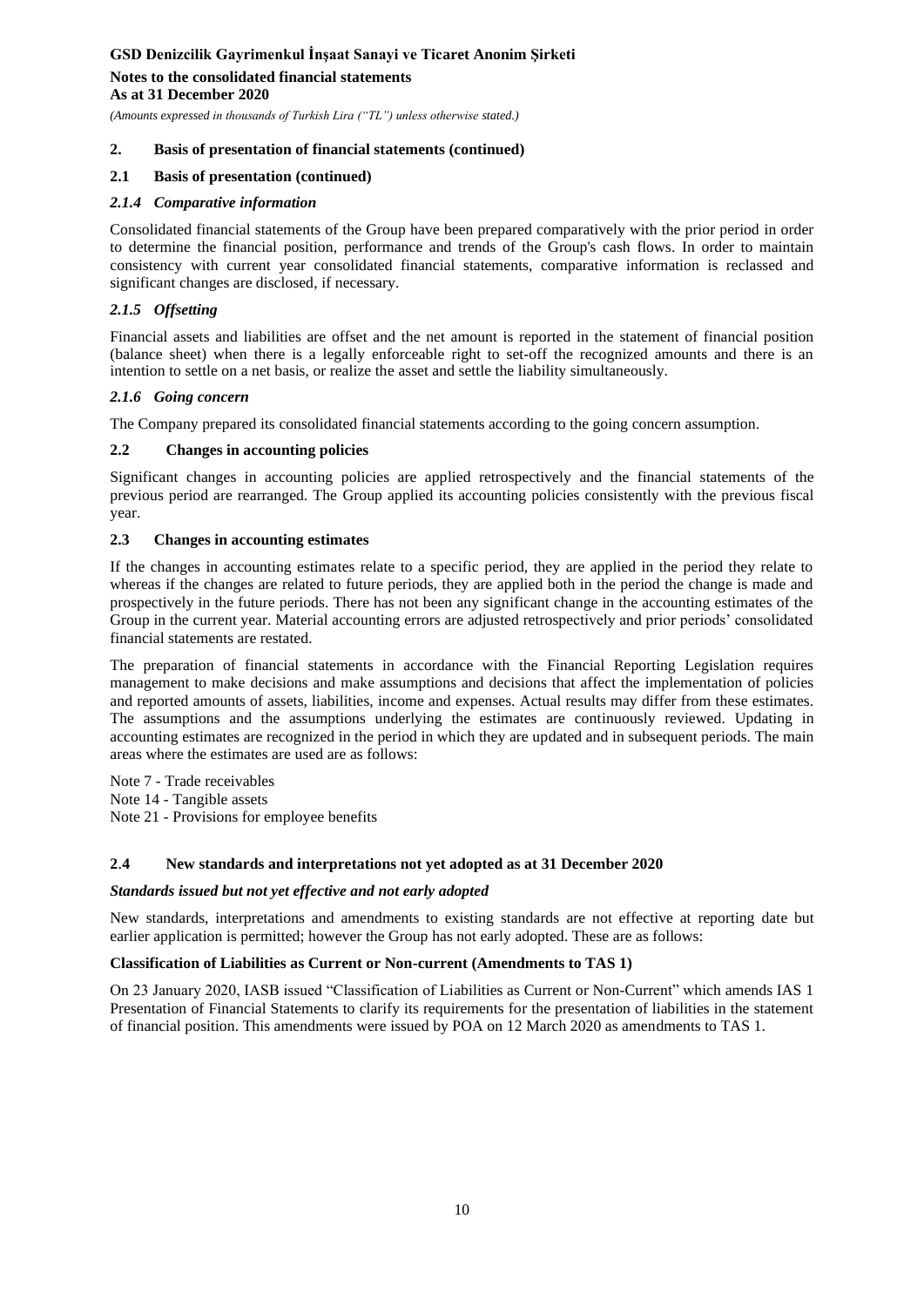**Notes to the consolidated financial statements As at 31 December 2020**

*(Amounts expressed in thousands of Turkish Lira ("TL") unless otherwise stated.)*

#### **2. Basis of presentation of financial statements (continued)**

#### **2**.**4 New standards and interpretations not yet adopted as at 31 December 2020**

The amendments clarify one of the criteria in TAS 1 for classifying a liability as non-current—that is, the requirement for an entity to have the right to defer settlement of the liability for at least 12 months after the reporting period.

The amendments include:

a. Specifying that an entity's right to defer settlement must exist at the end of the reporting period;

b. Clarifying that classification is unaffected by management's intentions or expectations about whether the entity will exercise its right to defer settlement;

c. Clarifying how lending conditions affect classification; and

d. Clarifying requirements for classifying liabilities an entity will or may settle by issuing its own equity **instruments** 

The Group shall apply retrospectively these amendments for annual periods beginning on or after 1 January 2022 with earlier application permitted. However, with the amendment published on 15 July 2020, IASB decided to defer the effective date of IAS 1 amendments until 1 January 2023.

The Group does not expect that application of these amendments to TAS 1 will have significant impact on its consolidated financial statements.

#### **COVID-19 related rent concession (Amendments to TFRS 16)**

In May 2020, IASB issued COVID-19 related rent concession which amends TFRS 16 Leases which is issued by POA on 5 June 2020.

With this amendment, an exemption on COVID-19 has been added to TFRS 16 for tenants so that the lease concessions arising from COVID-19 are not considered as a change in leasing.

The prescribed facilitating exemption will only be applicable to lease privileges granted due to the COVID-19 outbreak and only if all of the following conditions are met:

- $\triangleright$  the revised consideration is substantially the same or less than the original consideration;
- ➢ the reduction in lease payments relates to payments due on or before 30 June 2021
- ➢ no other substantive changes have been made to the terms of the lease.

No practical expedient is provided for lessors. Lessors are required to continue to assess if the rent concessions are lease modifications and account for them accordingly.

The Group shall apply these amendments for annual periods beginning on or after 1 June 2020 with earlier application permitted.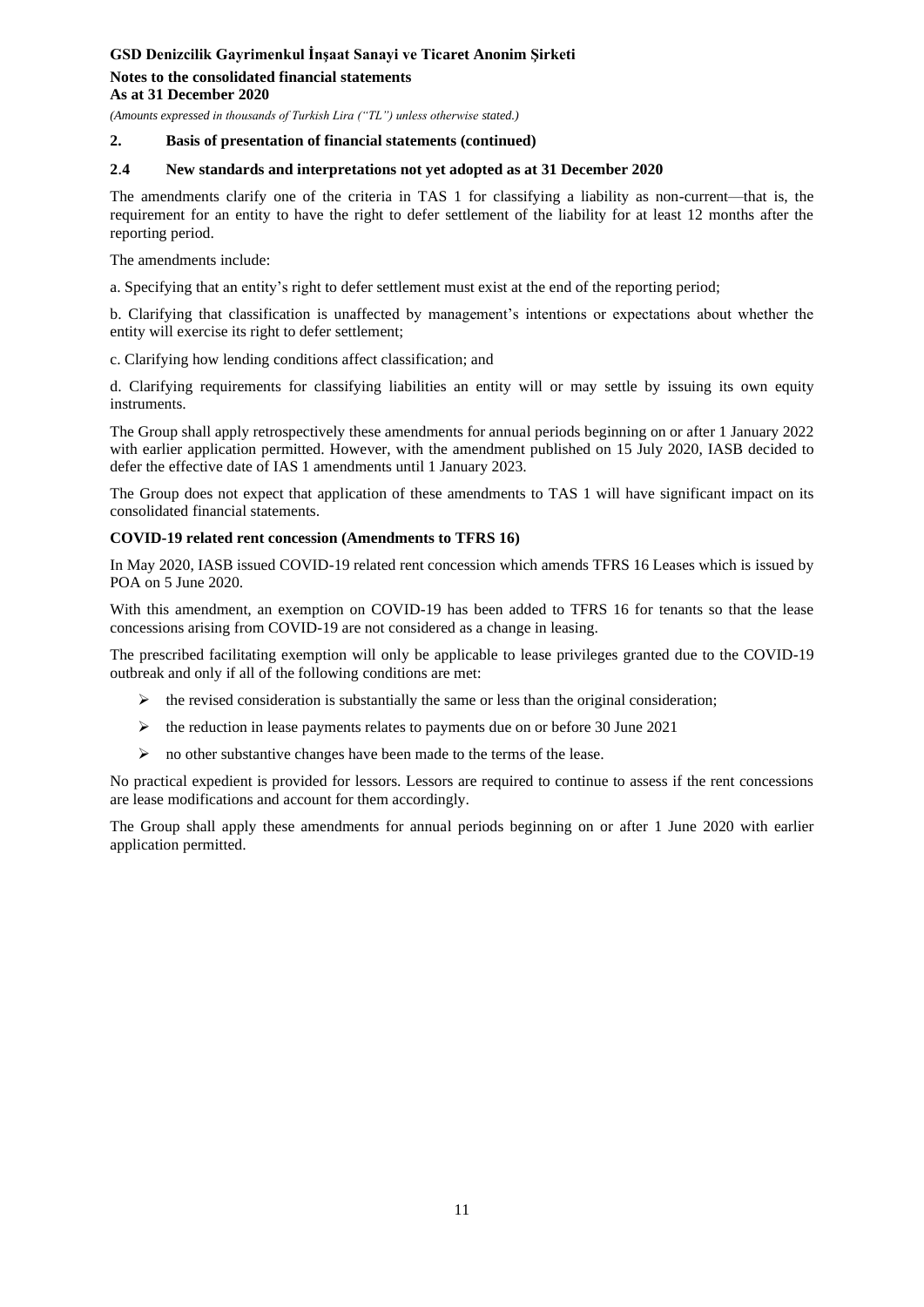**Notes to the consolidated financial statements As at 31 December 2020**

*(Amounts expressed in thousands of Turkish Lira ("TL") unless otherwise stated.)*

#### **2. Basis of presentation of financial statements (continued)**

#### **2**.**4 New standards and interpretations not yet adopted as at 31 December 2020 (continued)**

### **Indicator Interest Rate Reform - 2nd Stage (Amendments in TFRS 9, TAS 39, TFRS 7, TFRS 4 and TFRS 16)**

Changes by the IASB in August 2020, complementing those published in 2019 and focusing on the effects of the benchmark interest rate reform on the financial statements of businesses, for example, an interest rate measure used to calculate interest on a financial asset: replacing it with an alternative benchmark rate, It was published on December 18, 2020; .

Phase 2 changes, Indicator Interest Rate Reform - Phase 2 addresses issues that could affect financial reporting during an interest rate comparison reform, including the effects of changes in contractual cash flows or hedging relationships resulting from changing an interest rate metric. with an alternative benchmark (replacement problems). The IASB published the first changes in Phase 1 of the project in 2019, and then these changes were published by the POA.

The purpose of the Phase 2 changes is to assist companies in:

• applying TFRS Standards when changes in contractual cash flows or hedging relationships are made due to the benchmark interest rate reform; and

• provide useful information to users of financial statements.

In the second phase of its project, the IASB has amended the provisions in IFRS 9 Financial Instruments, IAS 39 Financial Instruments: Recognition and Measurement, IFRS 7 Financial Instruments: Disclosures, IFRS 4 Insurance Contracts and IFRS 16 Leases, and these amendments have been published by the POA.

• changes in the basis of determining the contractual cash flows of financial assets, financial liabilities and lease liabilities;

• hedge accounting; and

• descriptions.

Phase 2 changes apply only to changes required by the benchmark rate reform in financial instruments and hedging relationships.

The implementation of this change did not have a significant impact on the Group's consolidated financial statements.

#### **Amendment regarding the References to the Conceptual Framework in TFRS 3**

In May 2020, the IASB issued an amendment regarding references to the Conceptual Framework in IFRS 3. it has been replaced by references. Subsequently, the TFRS 3 amendment was published on 27 July 2020 by the POA to reflect these changes.

Although the Group has to apply these changes as of the reporting periods that start on or after 1 January 2022, early implementation is permitted.

#### **Tangible Fixed Assets - Making it suitable for the purpose of use (Amendment to TMS 16)**

In May 2020, the IASB published the "Tangible Fixed Assets - Conforming for the Purpose of Use" amendment to the IAS 16 Property, Plant and Equipment standard. With the amendment, it is no longer allowed to deduct the revenues from the sale of the products from the cost of the tangible fixed asset item in the process of making an asset fit for its intended use. Instead, the company will recognize such sales revenues and sales costs of the products sold, as well as profit or loss. Subsequently, the TAS 16 amendment was published on 27 July 2020 by the POA to reflect these changes.

The amendment clarifies the accounting requirements in this regard, increasing transparency and consistency - in particular, it does not allow the deduction of the proceeds from the sale of the manufactured products from the cost of the item of tangible fixed assets, while making the surplus asset fit for its intended use. Instead, a company will now reflect such sales revenue and associated costs in profit or loss.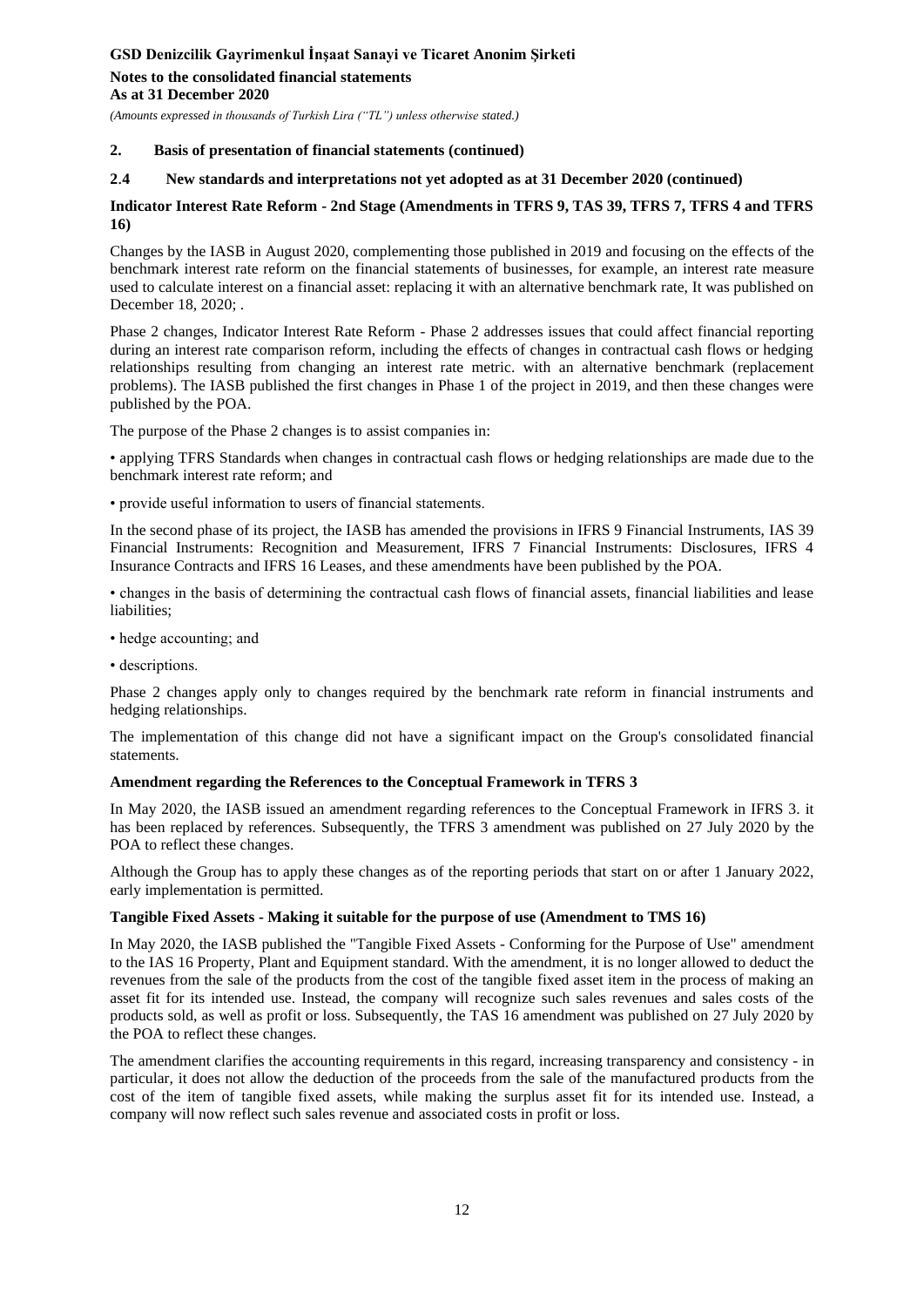**Notes to the consolidated financial statements As at 31 December 2020**

*(Amounts expressed in thousands of Turkish Lira ("TL") unless otherwise stated.)*

#### **2. Basis of presentation of financial statements (continued)**

#### **2**.**4 New standards and interpretations not yet adopted as at 31 December 2020 (continued)**

#### **Tangible Fixed Assets - Making it suitable for the purpose of use (Amendment to TMS 16) (continued)**

Although the Group is required to implement these changes from the reporting periods that start on or after 1 January 2022, early implementation is permitted.

#### **Economically disadvantaged contracts-Contract fulfillment costs (Amendment to TMS 37)**

The IASB published the "Economically disadvantaged contracts - Contract fulfillment costs" amendment amending IAS 37 Provisions, Contingent Liabilities and Contingent Assets in May 2020. The IASB has published this amendment to IAS 37 to clarify that, in order to assess whether a contract is economically disadvantaged, the cost of fulfilling the contract includes both the mandatory additional costs that must be incurred and the costs associated with the allocation of other direct costs. Subsequently, the TAS 37 amendment was published on July 27, 2020 by the POA to reflect these changes.

The changes set out what costs an entity can include in determining the cost of fulfilling a contract in order to assess whether a contract has been fulfilled.

Although the Group is required to implement these changes from the reporting periods that start on or after January 1, 2022, early implementation is permitted.

### **Annual Improvements / 2018-2020 Cycle Improvements in IFRS**

For the current standards, "Annual Improvements in TFRS / 2018-2020 Period" published by POA on 27 July 2020 is presented below. These changes are effective as of 1 January 2022, and early application is permitted. The application of these changes in TFRS is not expected to have a significant impact on the consolidated financial statements of the Group.

### *TFRS 1 First Implementation of International Financial Reporting Standards*

This amendment facilitates the application of TFRS 1 in case a subsidiary starts to apply TFRSs after the parent company; for example; In case a subsidiary starts to apply TFRSs later than the parent company, by taking advantage of the exemption in paragraph 1.D16 (a) of TFRS, the accumulated foreign currency translation differences for all foreign currency transactions, the amounts included in the consolidated financial statements of the parent company according to the transition date of the parent company to TFRS Standards. can choose to measure through. With this change, by applying this optional exemption for subsidiaries, it will facilitate the transition to TFRSs by i) reducing unnecessary costs and ii) eliminating the need to keep similar simultaneous accounting records.

#### *TFRS 9 Financial Instruments*

This amendment, in order to achieve the '10% test' for derecognition of financial liabilities - in determining the fees received on the net amount by deducting the fees paid for these transactions, the fees to be taken into account are only those that are to be considered as a debtor and lender, or mutually paid between them or It clarifies that it includes the fees charged.

#### *TMS 41 Agricultural Activities*

This amendment brings the fair value measurement provisions in TAS 41 into line with the transaction costs envisaged to be taken into account in the determination of fair value in TFRS 13 Fair Value Measurement by removing the provision that the payments made for taxes are not taken into account in determining the fair value. This change provides flexibility for the use of TFRS 13, where appropriate.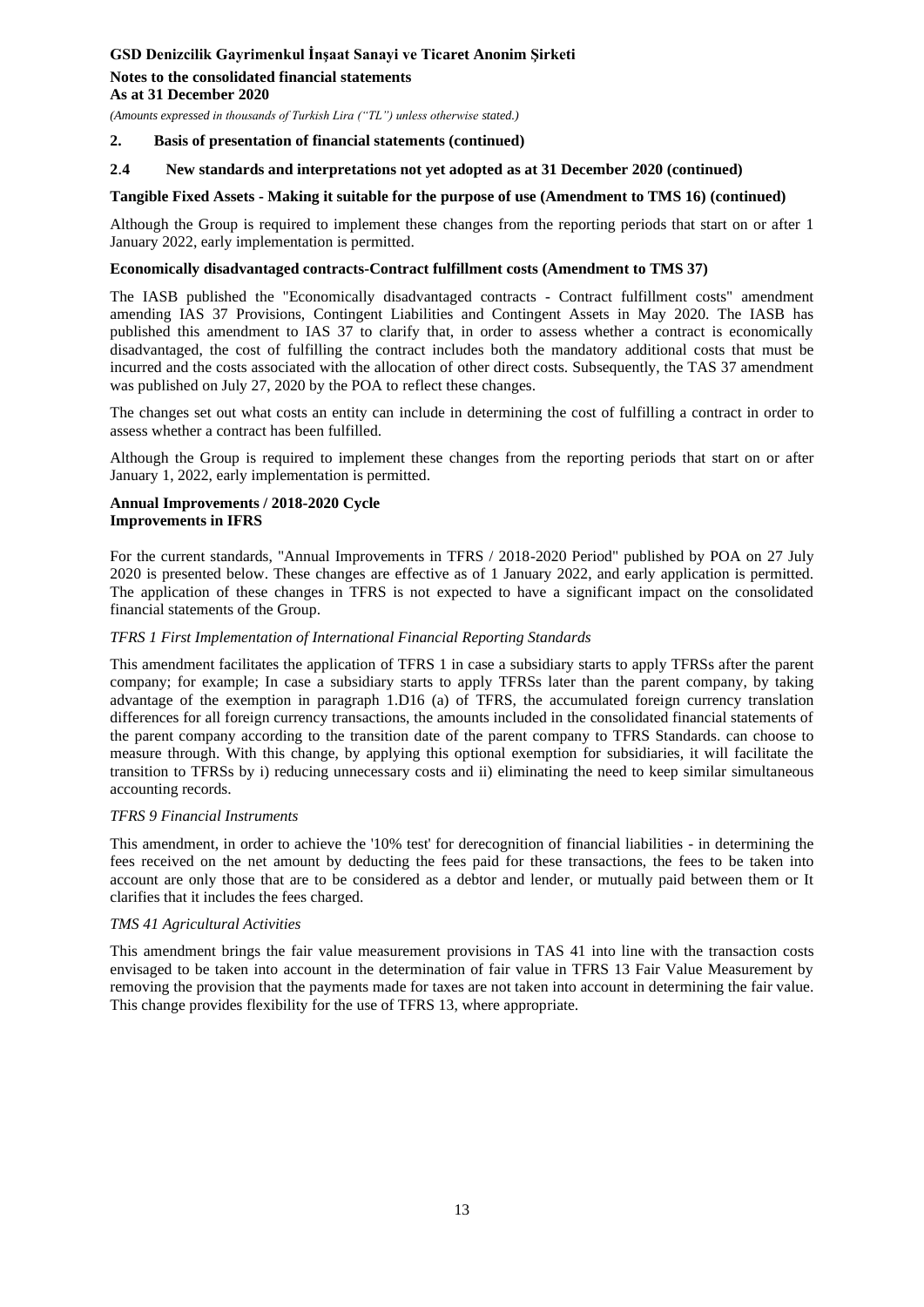### **Notes to the consolidated financial statements As at 31 December 2020**

*(Amounts expressed in thousands of Turkish Lira ("TL") unless otherwise stated.)*

#### **2. Basis of presentation of financial statements (continued)**

# **2**.**4 New standards and interpretations not yet adopted as at 31 December 2020 (continued)**

### **Changes that have been implemented and started to be implemented**

The changes that took effect for the accounting periods starting on January 1, 2020 and after are as follows:

1-) Updated Conceptual Framework (2018 version)

2-) Changes in TFRS 3 Business Combinations - Business Definition

The application of the amendment in TFRS 3 did not have a significant impact on the Group's consolidated financial statements.

3-) Amendments in TAS 1 and TAS 8 - Material Description

The application of the amendment in TAS 1 and TAS 8 did not have a significant effect on the consolidated financial statements of the Group.

4-) Indicative Interest Rate Reform (Amendments in TFRS 9, TAS 39 and TFRS 7)

The implementation of this change did not have a significant impact on the Group's consolidated financial statements.

### **2.5 Summary of significant accounting policies**

### *(a) Financial instruments*

TFRS 9 sets out requirements for recognising and measuring financial assets, financial liabilities and some contracts to buy or sell non-financial items. This standard replaces TAS 39 Financial Instruments: Recognition and Measurement.

### *Classification and measurement of financial assets and financial liabilities*

TFRS 9 largely retains the existing requirements in TAS 39 for the classification and measurement of financial liabilities. However, it eliminates the previous TAS 39 categories for financial assets of held to maturity, loans and receivables and available for sale.

The adoption of TFRS 9 has not had a significant effect on the Group's accounting policies related to financial liabilities and derivative financial instruments. Detailed information on how the Group classifies, measures and recognizes in accordance with TFRS 9 is presented below.

Under TFRS 9, on initial recognition, a financial asset is classified as measured at: amortised cost; fair value through other comprehensive income ("FVOCI") – debt investment; FVOCI – equity investment; or fair value through profit or loss ("FVTPL"). The classification of financial assets under TFRS 9 is generally based on the business model in which a financial asset is managed and its contractual cash flow characteristics. Derivatives embedded in contracts where the host is a financial asset in the scope of the standard are never separated. Instead, the hybrid financial instrument as a whole is assessed for classification.

A financial asset is measured at amortised cost if it meets both of the following conditions and is not designated as at FVTPL:

- $\triangleright$  it is held within a business model whose objective is to hold assets to collect contractual cash flows; and
- $\triangleright$  its contractual terms give rise on specified dates to cash flows that are solely payments of principal and interest on the principal amount outstanding.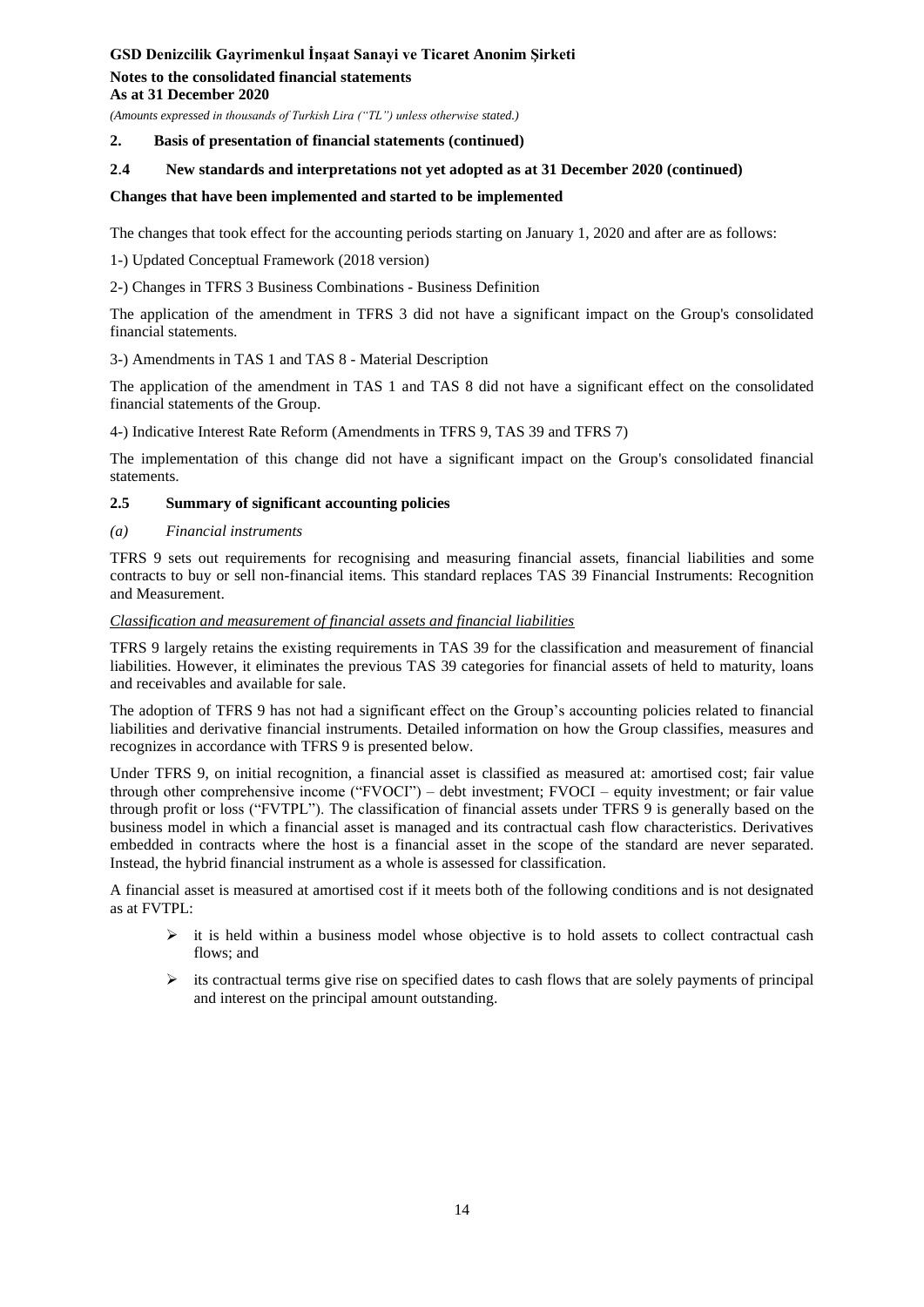**Notes to the consolidated financial statements As at 31 December 2020**

*(Amounts expressed in thousands of Turkish Lira ("TL") unless otherwise stated.)*

### **2. Basis of presentation of financial statements (continued)**

#### **2.5 Summary of significant accounting policies (continued)**

*(a) Financial instruments (continued)*

#### *Classification and measurement of financial assets and financial liabilities (continued)*

A debt investment is measured at FVOCI if it meets both of the following conditions and is not designated as at FVTPL:

- $\triangleright$  it is held within a business model whose objective is achieved by both collecting contractual cash flows and selling financial assets; and
- $\triangleright$  its contractual terms give rise on specified dates to cash flows that are solely payments of principal and interest on the principal amount outstanding.

The Group may irrevocably make preference about presentation of subsequent changes in its fair value in other comprehensive income on initial recognition of non-trading equity investment. This is made separately for each investment.

All financial assets not classified as measured at amortised cost or FVOCI as described above are measured at FVTPL. This includes all derivative financial assets. On initial recognition, the Group may irrevocably designate a financial asset that otherwise meets the requirements to be measured at amortised cost or at FVOCI as at FVTPL if doing so eliminates or significantly reduces an accounting mismatch that would otherwise arise.

A financial asset (unless it is a trade receivable without a significant financing component that is initially measured at the transaction price) is initially measured at fair value plus, for an item not at FVTPL, transaction costs that are directly attributable to its acquisition.

#### *Impairment of Financial Assets*

TFRS 9 replaces the 'incurred loss' model in TAS 39 with an 'expected credit loss' (ECL) model. The new impairment model applies to financial assets measured at amortized cost, contract assets and debt investments at FVOCI, but not to investments in equity instruments. Under TFRS 9, credit losses are recognized earlier than under TAS 39.

The financial assets at amortized cost consist of trade receivables, cash and cash equivalents, and corporate debt securities.

Under TFRS 9, loss allowances are measured on either of the following bases:

- $\triangleright$  12-month ECLs: these are ECLs that result from possible default events within the 12 months after the reporting date; and
- ➢ Lifetime ECLs: these are ECLs that result from all possible default events over the expected life of a financial instrument

The Group measures loss allowances at an amount equal to lifetime ECLs. The Group has elected to measure loss allowances for trade receivables and contract assets at an amount equal to lifetime ECLs. When determining whether the credit risk of a financial asset has increased significantly since initial recognition and when estimating ECLs, the Group considers reasonable and supportable information that is relevant and available without undue cost or effort. This includes both quantitative and qualitative information and analysis, based on the Group's historical experience and informed credit assessment and including forward-looking information.

The Group assumes that the credit risk on a financial asset has increased significantly if it is more than 30 days past due.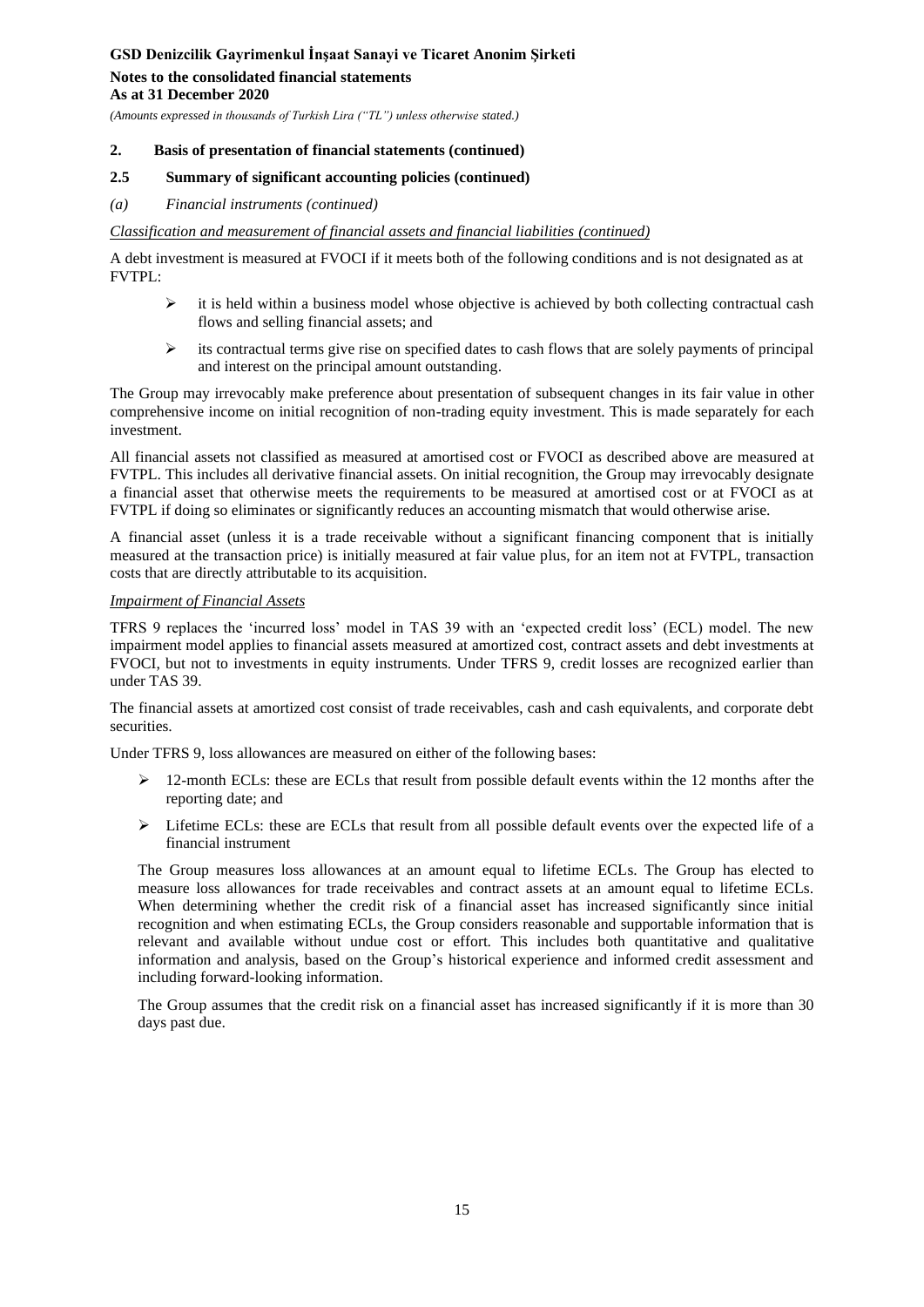# **Notes to the consolidated financial statements As at 31 December 2020**

*(Amounts expressed in thousands of Turkish Lira ("TL") unless otherwise stated.)*

## **2. Basis of presentation of financial statements (continued)**

# **2.5 Summary of significant accounting policies (continued)**

*(a) Financial instruments (continued)*

# *Impairment of Financial Assets (continued)*

### **Trade Receivables**

The analysis for the TFRS - 9 provisioning calculation model includes the trade receivables. The Group has calculated the ECL's based on the the experience of credit losses in the last three years. The Group performed the calculation of ECL separately for each customers. Exposures within each group were segmented based on common credit risk characteristics such as credit risk grade, delinquency status, geographic region, age of relationship.

### **Receivables from the finance sector operations**

Receivables from the finance sector operations consist of financial lease receivables and the total of minimum lease payments are carried at net value after the unearned income including the financial lease interest for the subsequent year are deducted from the gross financial lease receivables including interest and capital amounts. As lease payments are made, the lease amount is deducted from the gross financial lease receivables and the part of the lease payment in the unearned income pertaining to the interest is recognized as financial lease interest income in profit or loss.

Receivables from the finance sector operations and other receivables are recognized in the financial statements over their remaining values after the amount of provision booked for their non-collectible parts are deducted. Provisions is booked over the book value of the receivables which are confirmed to be impaired based on the regular reviewing of the receivables from finance sector operations and other receivables in order to bring them to their collectible values. A receivable which has become doubtful is derecognized after the completion of all legal procedures and calculation of the net loss.

# *Financial Liabilities*

Financial liabilities are measured initially at fair value. Any transaction costs directly attributable to the undertaking of a financial liability are added on the fair value of the financial liability. These financial liabilities are subsequently measured at amortised cost using the effective interest method and differences between initially recognized costs are recognized in profit or loss statement until maturity.

Financial liabilities and equity instruments issued by the Group are classified according to the substance of the contractual arrangements entered into and the definitions of a financial liability and an equity instrument. An equity instrument is any contract that evidences a residual interest in the assets of the Group after deducting all of its liabilities. The accounting policies adopted for specific financial liabilities and equity instruments are set out below.

Financial liabilities are classified as either financial liabilities at fair value through profit or loss ("FVTPL") or other financial liabilities.

# *Financial liabilities at FVTPL*

Financial liabilities are classified as at FVTPL where the financial liability is either held for trading or it is designated as at FVTPL. Financial liabilities at FVTPL are stated at fair value, with any resultant gain or loss recognized in profit or loss. The net gain or loss recognized in profit or loss incorporates any interest paid on the financial liability.

# *Other financial Iiabilities*

Other financial liabilities, including borrowings, are initially measured at fair value, net of transaction costs.

Other financial liabilities are subsequently measured at amortized cost using the effective interest method, with interest expense recognized on an effective yield basis.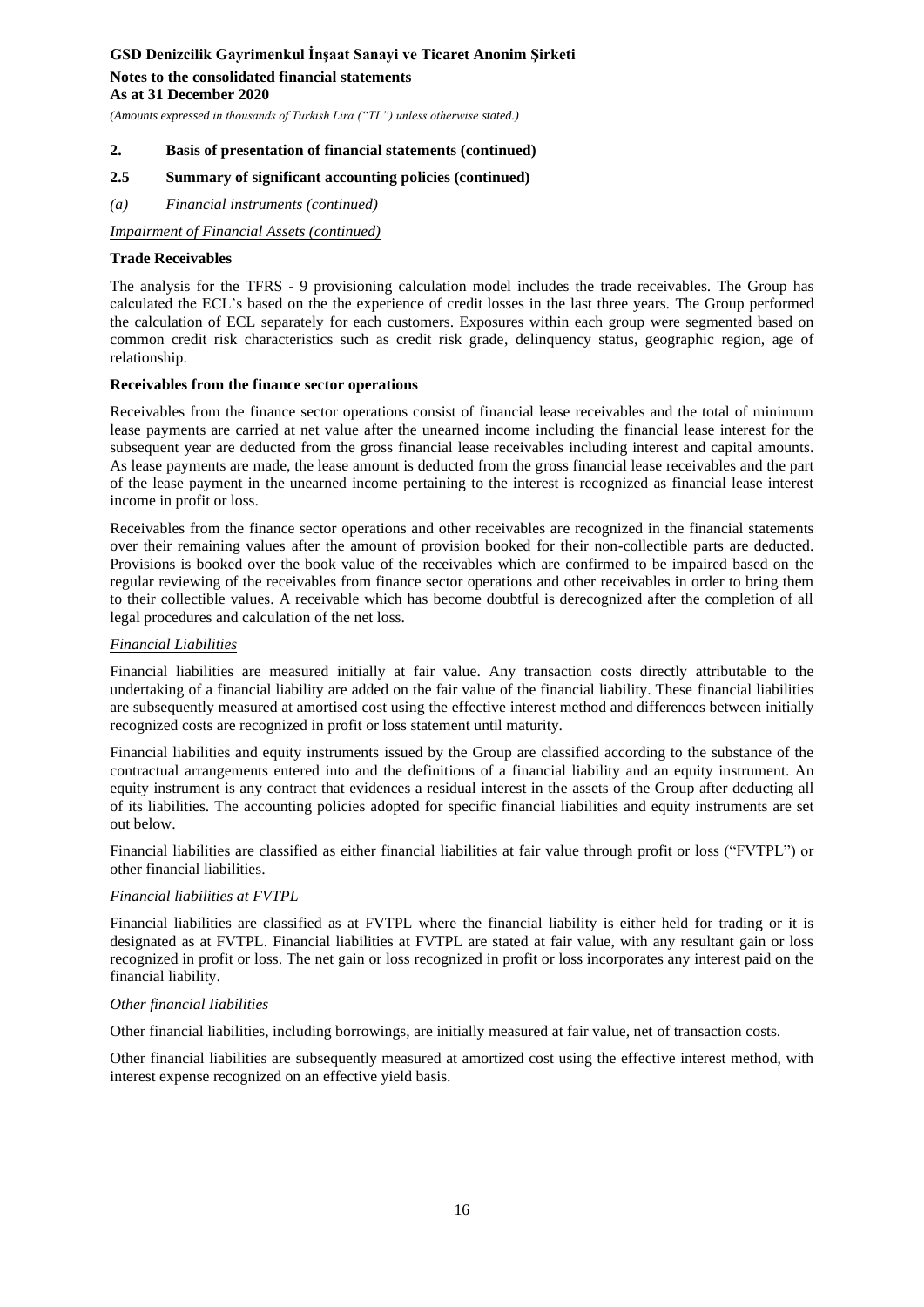# **Notes to the consolidated financial statements As at 31 December 2020**

*(Amounts expressed in thousands of Turkish Lira ("TL") unless otherwise stated.)*

#### **2. Basis of presentation of financial statements (continued)**

#### **2.5 Summary of significant accounting policies (continued)**

#### *(a) Financial instruments (continued)*

The effective interest method is a method of calculating the amortized cost of a financial liability and of allocating interest expense over the relevant period. The effective interest rate is the rate that exactly discounts estimated future cash payments through the expected life of the financial liability, or, where appropriate, a shorter period to the net carrying amount on initial recognition.

#### *Derivative financial instruments*

The Group's activities expose it primarily to the financial risks of changes in foreign exchange rates and interest rates.

The significant interest rate risk arises from bank loans. The use of financial derivatives is governed by the Group's policies approved by the board of directors, which provide written principles on the use of financial derivatives consistent with the Group's risk management strategy.

Derivatives are initially recognized at fair value at the date the derivative contracts are entered into and are subsequently remeasured to their fair value at the end of each reporting period. Derivative financial instruments are measured at fair value after initial recognition. Changes occurred are recognized as mentioned below:

If the financial instrument holds for aiming risk management and does not carry out the necessities of hedge accounting, these financial instruments are classified as held for trading. Thus, differences due to fair value calculations are recognized within gains/losses from derivative financial transactions' account.

All financial assets not classified as measured at amortized for the FVOCI as described above are measured at FVTPL.This includes all derivative financial assets. On initial recognition, the Group may irrevocably designate a financial asset that otherwise meets the requirements to be measured at amortized for the at FVOCI as at FVTPL if doing so eliminates or significantly reduces an accounting mismatch that would otherwise arise.

A financial asset (unless it is a trade receivable without a significant financing component that is initially measured at the transaction price) is initially measured at fair value plus, for an item not at FVTPL, transaction costs that are directly attributable to its acquisition.

### *(b) TFRS 16 Leases*

TFRS 16 introduced a single lease accounting model for tenants. As a result, the Group, as a lessee, recognized the right-of-use asset representing the right to use the underlying asset and lease liabilities representing the lease payments for which it is obliged to pay rent. Accounting for the lessor is similar to previous accounting policies.

#### **Lease Definition**

While previously decided by the Group at the inception of a contract based on TFRS Interpretation 4 "Determining whether an Agreement includes a lease", the Group now evaluates whether a contract includes a lease on the basis of the new lease definition. If the right to control the use of an asset defined in accordance with TFRS 16 is transferred for a certain period of time, the contract is a lease or includes a lease.

The group has allocated to each lease and non-lease component, based on its relative stand-alone price, at the reassessment or inception of a contract containing a lease component. However, for properties it rents in, the Group has chosen not to separate non-lease components and to account for non-lease and non-lease components as a single lease component.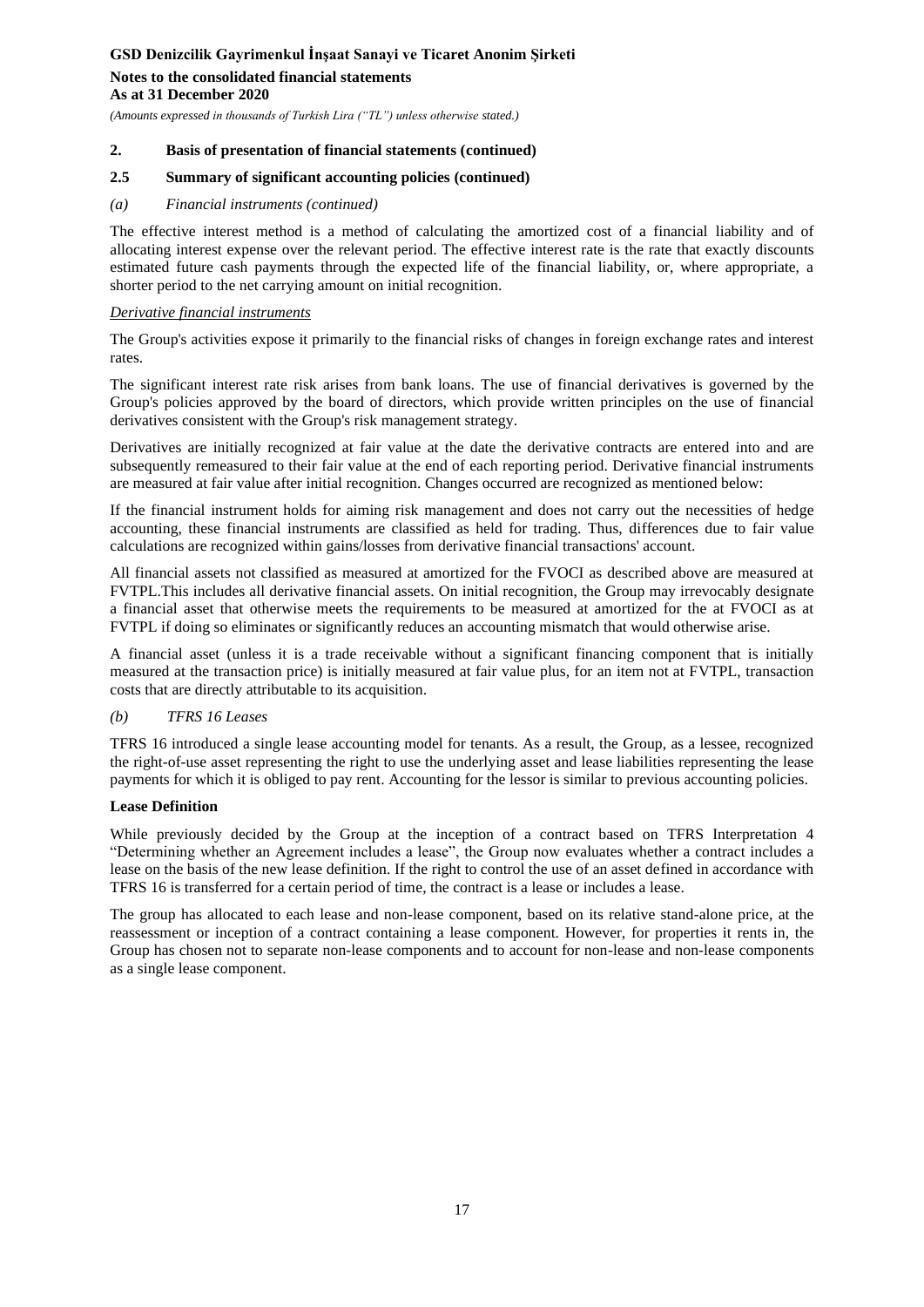**Notes to the consolidated financial statements As at 31 December 2020**

*(Amounts expressed in thousands of Turkish Lira ("TL") unless otherwise stated.)*

#### **2. Basis of presentation of financial statements (continued)**

# **2.5 Summary of significant accounting policies (continued)**

*(b) TFRS 16 Leases (continued)*

#### **As tenant**

The Group leases many assets including real estate and land vehicles. As the lessee, the Group has previously classified the lease as operating or financial lease based on an assessment of whether all the risks and benefits arising from ownership of the asset have been transferred. In accordance with TFRS 16, the Group has recognized right-of-use assets and lease payables for most of its leases, in other words, these leases are presented in the statement of financial position. The Group presented its lease obligations as "Borrowings" in the statement of financial position.

The Group recognizes the right-of-use asset and the lease liability in the financial statements at the commencement date of the lease. The right-of-use asset is measured at its initial cost and subsequently measured at cost less accumulated depreciation and accumulated impairment losses and adjusted for remeasurement of the lease liability. The right of use asset was initially measured at cost and after the actual commencement date of the lease, it is measured at its fair value in accordance with the Group's accounting policies.

At the actual beginning of the lease, the lease obligation is measured over the present value of the lease payments not paid at that date. Lease payments, if the interest rate implied in the lease can be determined easily, this rate is discounted using the alternative borrowing interest rate of the Group if it cannot be determined easily. Generally, the Group used alternative borrowing rate as the discount rate.

After the actual start of the lease, the lessee increases the book value of the lease obligation to reflect the interest on the lease liability and decreases the carrying amount to reflect the lease payments made. It is remeasured in the event of a change in the lease term and in the assessment made regarding the asset purchase option, and if there is a change in the amounts expected to be paid within the scope of the residual value commitment and there is a change in these payments as a result of a change in the index or rate.

The group used its judgment to determine the lease term for some lease contracts that include renewal options. Evaluating whether the Group is reasonably confident to implement such options affects the lease term; hence, this matter significantly affects the amounts of the lease payables and right-of-use assets recognized.

### **As a landlord**

The accounting policies applied by the Group as the lessor are not different from those applied in accordance with TAS 17.

The Group does not need to make any adjustments to TFRS 16 for lease agreements other than lease contracts.

### *(c) Tangible Assets and Depreciation*

Tangible assets acquired prior to 1 January 2005 are carried with restated cost for the effects of inflation as at 31 December 2004 less accumulated depreciation and any accumulated impairment losses. Tangible assets acquired after 31 December 2004 are carried at cost less accumulated depreciation and any accumulated impairment losses.

#### *Subsequent costs*

Subsequent costs, such as repairs and maintenance or part replacement of tangible assets, are included in the asset's carrying amount or recognized as a separate asset, as appropriate, only when it is probable that future economic benefits with the item will flow to the company. All other costs are charged to the statements of profit or loss during the financial year in which they are incurred.

### *Depreciation*

Depreciation for tangible assets is provided on a straight-line basis over their estimated useful lives. Depreciation is provided for leasehold improvements on a straight-line basis over the related lease period. Depreciation corresponding to the period is calculated by dividing costs incurred for tangible assets after deducting the salvage value by the asset's useful life. Salvage value represents value of the related tangible asset at the end of its useful life.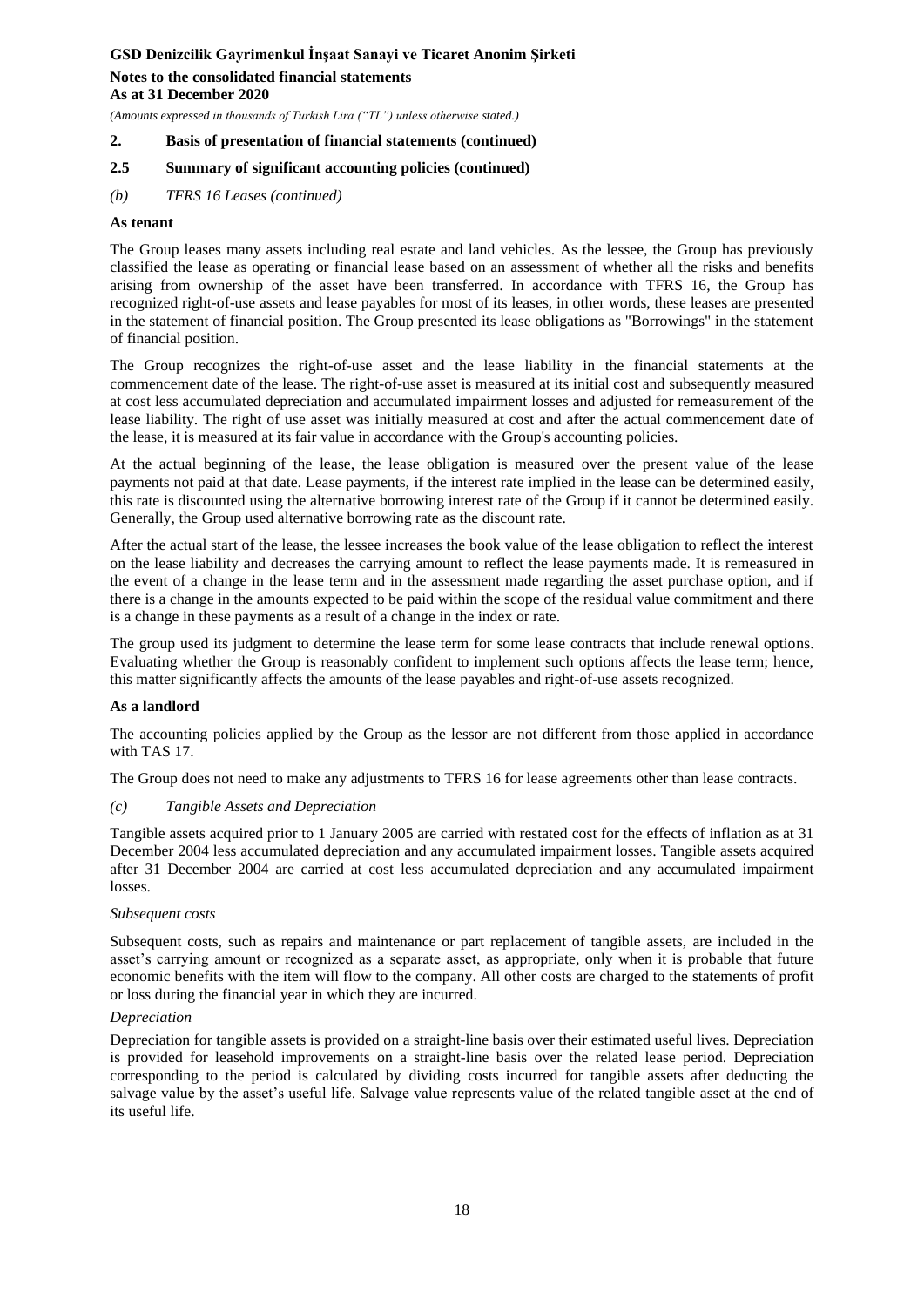# **Notes to the consolidated financial statements As at 31 December 2020**

*(Amounts expressed in thousands of Turkish Lira ("TL") unless otherwise stated.)*

## **2. Basis of presentation of financial statements (continued)**

# **2.5 Summary of significant accounting policies (continued)**

# *(c) Tangible Assets and Depreciation*

The Group management makes important assumptions about determination of ships' useful lives in direction of technical team experiences. Besides, market data is used for determination of salvage value.

Upon the purchase of a ship, parts of the ship that need to be replaced during the next dry-dock are identified and their costs are capitalized and depreciated until the next estimated dry-dock date. When a significant replacement cost occurs prior to the expiry of the depreciation period, the remaining costs of the previous dry-dock are expensed immediately. Repair and maintenance costs are recognized in the financial statements in the period in which they are incurred. Significantly, the renewal or replacement cost is included in the carrying amount of the asset, if the future economic benefits exceed the standard performance of the asset. Major renewal is depreciated over the remaining useful life of the asset.

The estimated useful lives for the current and comparative periods are as follows:

|                         | Years   |
|-------------------------|---------|
| Ships                   | 18      |
| Drydock                 |         |
| Machinery and equipment | $3-4$   |
| Vehicles                |         |
| Furnitures and fixtures | $4 - 5$ |
| Computer softwares      |         |

Gains or losses on disposals of tangible and intangible assets are classified under "other operating income" and "other operating expense" accounts, respectively.

#### *Impairment of Assets*

For assets that are subject to amortization, impairment test is applied if there is a situation or events in which it is not possible to recover the book value. An impairment loss is recognized if the carrying amount of the asset exceeds its recoverable amount.

For the purposes of assessing impairment, assets are grouped at the lowest level of separately identifiable cash flows (cash-generating units). Tangible assets are reviewed for possible reversal of impairment at each reporting date.

### *(d) Assets held for sale*

Non-current assets or asset groups that meet the criteria of asset held for sale are measured at the lower of its carrying amount and fair value less cost to sell. These assets are not depreciated.

# *(e) Share capital increases*

Share capital increased pro-rata to existing shareholders is accounted for at par value as approved by the Board of Directors.

### *(f) Provision for employee severance payments*

In accordance with the existing social legislation in Turkey, the Company is required to make certain lump-sum payments to employees whose employment is terminated due to retirement or for reasons other than resignation or misconduct. Such payments are calculated on the basis of an agreed formula, are subject to certain upper limits and are recognised in the accompanying financial statements as accrued. Since there is no funding requirement in Turkey, no funds were created for these benefit plans.

Costs of employees' services in the current or prior periods are calculated by annual liability method in the framework of defined benefit plans. Even though the Employee Benefits (TAS 19) standard was published on the official gazette on 12 March 2013, no. 28585, states recognizing actuarial gain/(loss) under equity, the Group recognized actuarial gain/(loss) under profit and loss and other comprehensive income since the amount is immaterial.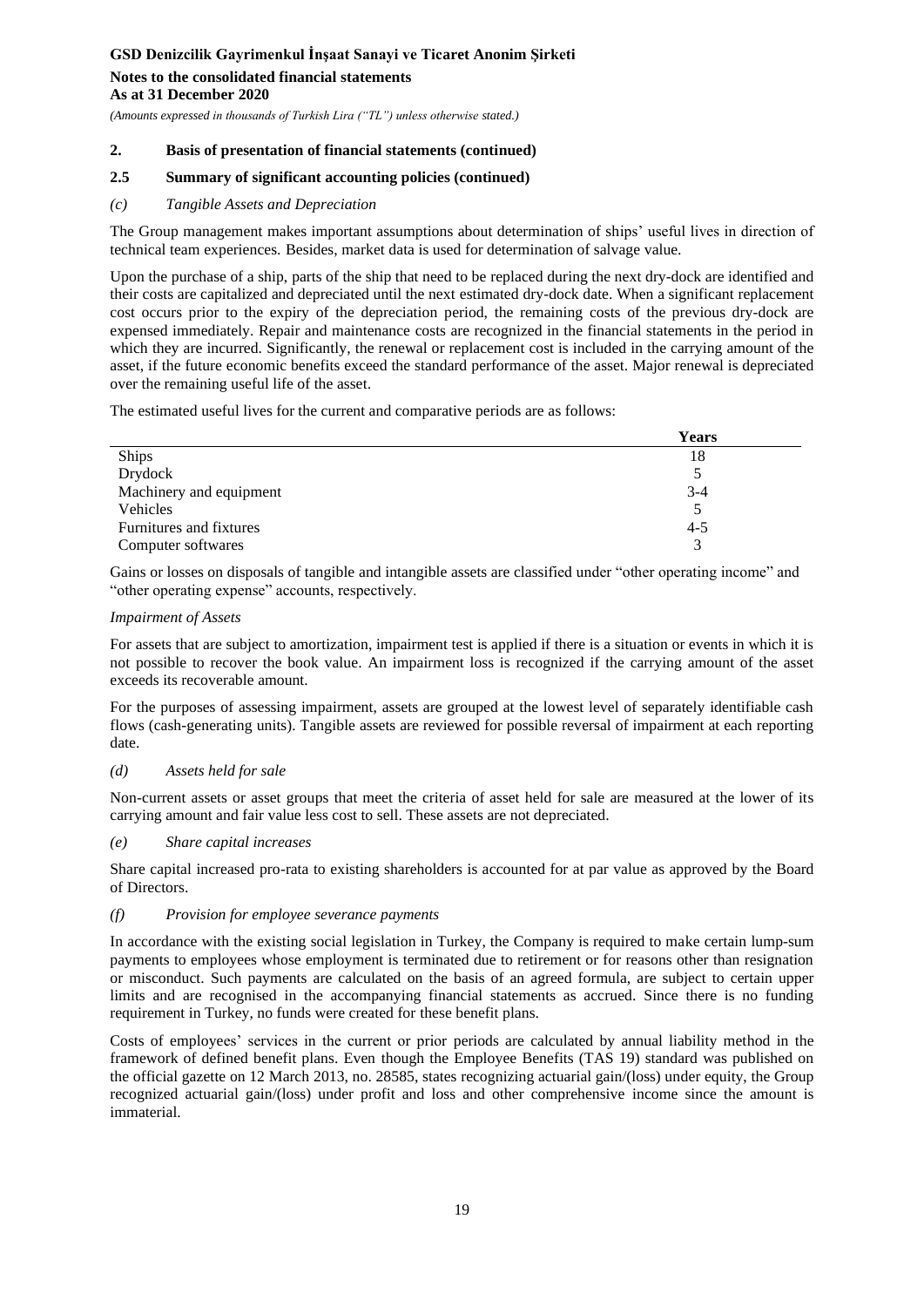# **Notes to the consolidated financial statements As at 31 December 2020**

*(Amounts expressed in thousands of Turkish Lira ("TL") unless otherwise stated.)*

# **2. Basis of presentation of financial statements (continued)**

# **2.5 Summary of significant accounting policies (continued)**

# *(f) Provision for employee severance payments (continued)*

The reserve has been calculated by estimating the present value of the future obligation of the Group that may arise from the retirement of the employees in accordance with TAS 19.

|                                                         | 31 December 2020 31 December 2019 |         |
|---------------------------------------------------------|-----------------------------------|---------|
| Net discount rate                                       | 13.20%                            | 11.56%  |
| Expected rate of salary / limit increase                | 9.00%                             | 7.00%   |
| Turnover rate to estimate the probability of retirement | 100.00%                           | 100.00% |

The principal assumption is that the maximum liability for each year of service will increase in line with inflation. As the maximum liability is revised semi-annually, amount of full TL 7,117.17 (31 December 2019: full TL 6,379.86) which is effective as at 31 December 2020 has been taken into consideration in calculating the reserve for employment termination benefits of the Company.

### *g) Provisions, contingent assets and liabilities*

As specified in TAS 37, provisions are recognised when the Group has a present legal or constructive obligation as a result of past events, it is probable that an outflow of resources will be required to settle the obligation and a reliable estimate of the amount can be made. If these criteria are not occured the Group discloses the related issues in the explanatory notes related to the financial statements. Where the effect of the time value of money is material, the amount of provision shall be the present value of the expenditures expected to be required to settle the obligation. The discount rate reflects current market assessments of the time value of money and the risks specific to the liability.

Contingent assets are not recognized unless they are realized and are only disclosed in the notes.

### *(h) Revenue recognition*

# **General model for accounting of revenue**

In accordance with TFRS 15, a five-step model is followed in recognizing revenue for all contacts with customers.

### *Step 1: Identify the contract*

A contract with a customer is in the scope of the new standard when the contract is legally enforceable and certain criteria are met. If the criteria are not met, then the contract does not exist for purposes of applying the general model of the new standard, and any consideration received from the customer is generally recognized as a deposit (liability). Contracts entered into at or near the same time with the same customer (or a related party of the customer) are combined and treated as a single contract when certain criteria are met.

### *Step 2: Identify the performance obligations*

The Group defines the "performance obligations" as a unit of account for revenue recognition. The company assesses the goods or services it has committed in a contract with the customer and determines each commitment to the customer as one of the performan obligations as a performans obligation:

(a) good or service (or a bundle of goods or services) that is distinct; or

(b) series of distinct goods or services that are substantially the same and that have the same pattern of transfer to the customer.

An entity may define a contract or a service separately from other contractual obligations and define it as a different commodity or service if the customer makes use of such goods or services alone or in combination with other resources available for use. A single contract may contain promises to deliver to the customer more than one good or service. At contract inception, an entity evaluates the promised goods or services to determine which goods or services (or bundle of goods or services) are distinct and therefore constitute performance obligations.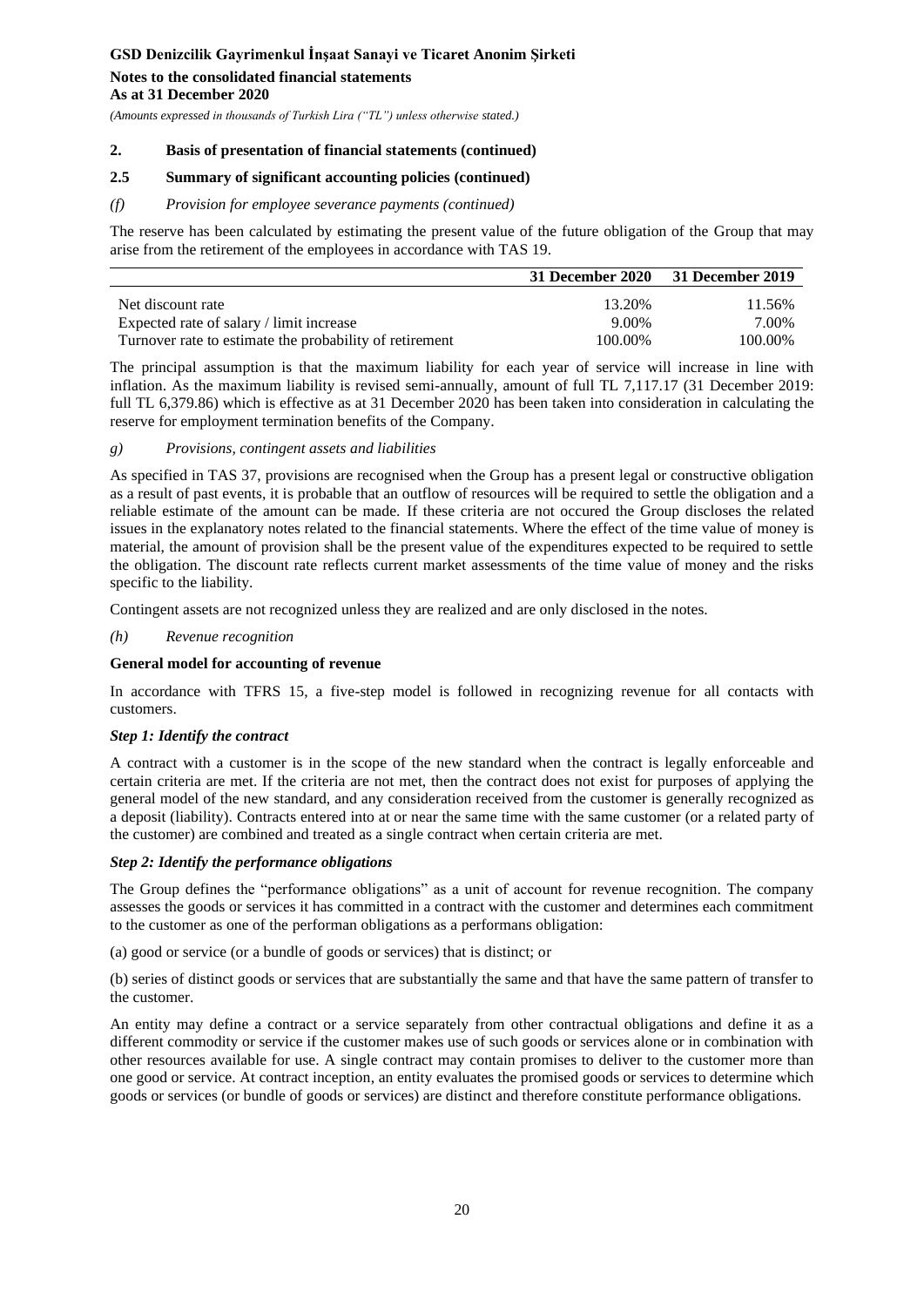**Notes to the consolidated financial statements As at 31 December 2020**

*(Amounts expressed in thousands of Turkish Lira ("TL") unless otherwise stated.)*

#### **2. Basis of presentation of financial statements (continued)**

### **2.5 Summary of significant accounting policies (continued)**

*(h) Revenue recognition (continued)*

#### *Step 3: Determine the transaction price*

When determining the transaction price, an entity assumes that the goods or services will be transferred to the customer based on the terms of the existing contract. In determining the transaction price, an entity considers variables considerations and significant financing components.

#### **Significant financing component**

To estimate the transaction price in a contract, the Group adjusts the promised amount of consideration to reflect the time value of money if the contract contains a significant financing component. Significant financing component exists if the timing of payments agreed to by the parties to the contract (either explicitly or implicitly) provides the customer or the Group with a significant benefit of financing the transfer of goods or services to the customer. The Group does not have a sales transaction with a significant financiang component.

#### **Variable consideration**

The Group identifies items such as price concessions, incentives, performance bonuses, completion bonuses, price adjustment clauses, penalties, discounts, credits, or similar items may result in variable consideration if there is any in a customer contract.

#### *Step 4: Allocate the transaction price*

The transaction price is allocated to each performance obligation – generally each distinct good or service – to depict the amount of consideration to which an entity expects to be entitled in exchange for transferring the promised goods or services to the customer.

#### *Step 5: Recognize revenue*

An entity recognizes revenue over time when one of the following criterias are met:

- Customer simultaneously receives and consumes the benefits as the entity performs, or
- The entity's performance creates or enhances an asset that the customer controls as the asset is created or enhanced, or
- The entity's performance does not create an asset with an alternative use to the entity and the entity has an enforceable right to payment for performance completed to date

For each performance obligation that is satisfied over time, an entity applies a single method of measuring progress toward complete satisfaction of the obligation. The objective is to depict the transfer of control of the goods or services to the customer. To do this, an entity selects an appropriate output or input method. It then applies that method consistently to similar performance obligations and in similar circumstances. If a performance obligation is not fulfilled in time, then the Company recognizes revenue when the control of goods or services is transferred to the customer.

Revenues are recognised on an accrual basis at the time the services are given and the amount of revenue can be measured reliably and it is probable that the economic benefits associated with the transaction will flow to the Company at the fair value of considerations received or receivable.

The Company transfers revenue to a customer and recognizes the revenue in its financial statements as per it fulfills or when it fulfills the performans obligation.

*(i) Marine sector revenues and expenses*

Marine sector revenues and expenses are recognized on accrual basis. The rent revenue is earned by leasing the vessels within time charter. Rental incomes are collected at the beginning of the agreement for each 15 day periods within the scope of agreement.

*(ii) Interest income and other income from finance sector activities*

Interest income and other income from finance sector activities are recognized on accrual basis using the effective interest method.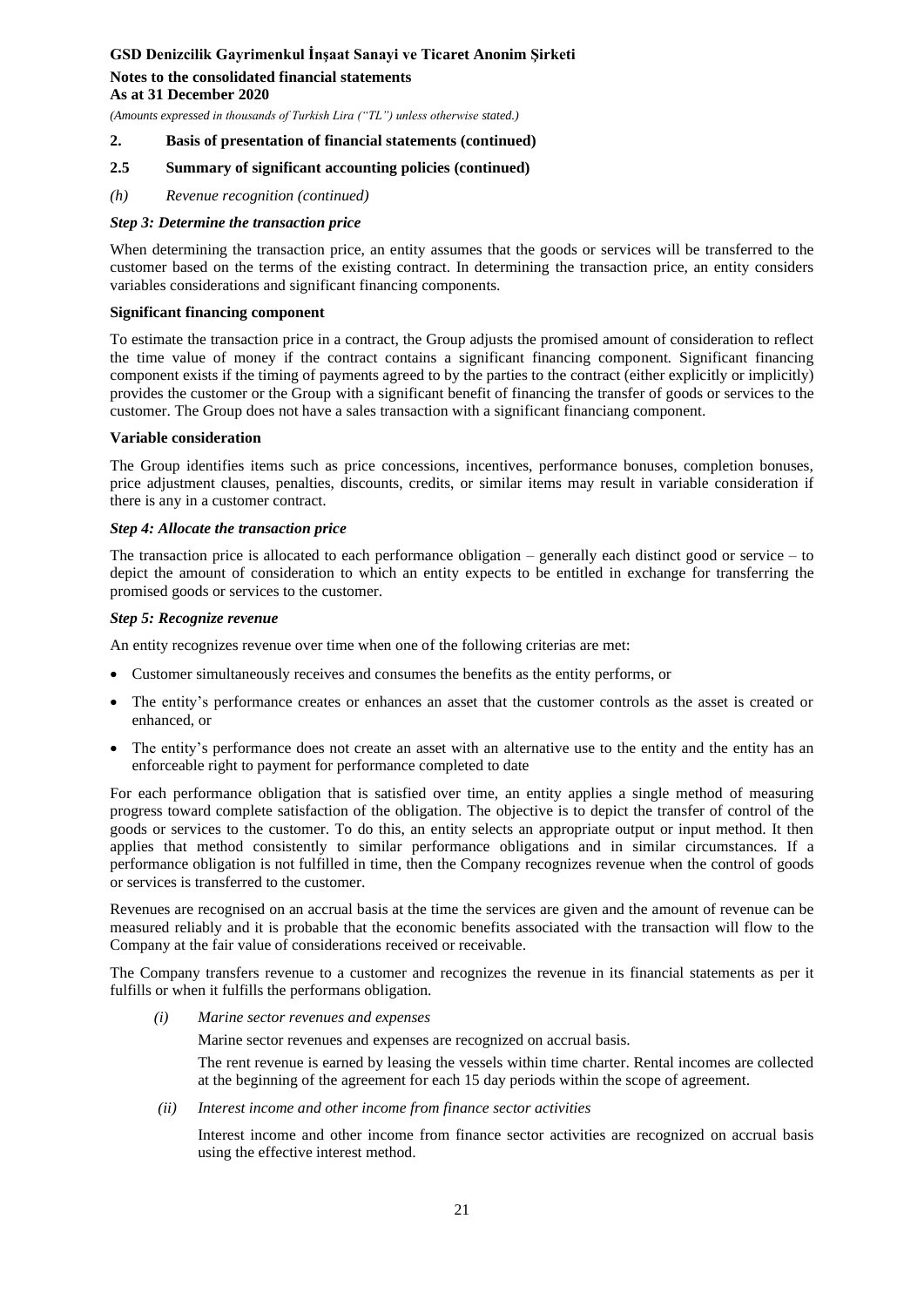**Notes to the consolidated financial statements As at 31 December 2020**

*(Amounts expressed in thousands of Turkish Lira ("TL") unless otherwise stated.)*

#### **2. Basis of presentation of financial statements (continued)**

#### **2.5 Summary of significant accounting policies (continued)**

#### *(h) Revenue recognition (continued)*

*(iii) Dividend Income*

Dividend income is recognized in profit or loss in the period they are declared.

*(iv) Other Income / Expense* 

Other income and expenses are recognized on accrual basis.

*(v) Financial Income / Expense*

Financial income and expenses are recognized on accrual basis by using the effective interest rate method over the period.

*(i) Taxes on income*

Income taxes include current period income tax liabilities and deferred tax liabilities. Current tax payable includes adjustments related to tax on the taxable profit for the reporting period and the end of the tax liability is calculated using the prevailing tax rates and tax payable in respect of previous years.

Deferred tax is recognized in respect of temporary differences between the carrying amounts of assets and liabilities for financial reporting purposes and the amounts used for taxation purposes. Deferred tax is measured at the tax rates that are expected to be applied to temporary differences when they reverse, based on the laws that have been enacted or substantively enacted by the reporting date and tax effect of fair value change of financial assets available for sale is recognized in equity.

A deferred tax asset is recognized for unused tax losses and deductible temporary differences, to the extent that it is probable that future taxable profits will be available against which the temporary difference can be utilized. Deferred tax assets are reviewed at each reporting date and are reduced to the extent that it is no longer probable that the related tax benefit will be realized. Deferred tax assets and liabilities are offset if there is a legally enforceable right to offset current tax liabilities and assets, and they relate to income taxes levied by the same tax authority on the same taxable entity

### *(j) Related Parties*

For the purpose of these consolidated financial statements, shareholders and associated companies and other companies within the GSD Holding group, key management personnel and Board members, in each case together with their families and companies controlled by/or affiliated with them, are considered and referred to as related parties. Transactions with related parties are priced according to market conditions.

Related party, is an individual or entity related to the entity preparing the financial statements ('reporting entity').

- (a) A person or a close member of that person's family is related to a reporting entity if that person:
	- (i) has control or joint control over the reporting entity;
	- (ii) has significant influence over the reporting entity; or
	- (iii) is a member of the key management personnel of the reporting entity or of a parent of the reporting entity.
- (b) The entity and the reporting entity are members of the same group (which means that each parent, subsidiary and fellow subsidiary is related to the others).
	- (i) The entity and the company are members of the same group.
	- (ii) One entity is an associate or joint venture of the other entity (or an associate or joint venture of a member of a group of which the other entity is a member).
	- (iii) Both entities are joint ventures of the same third party.
	- (iv) One entity is a joint venture of a third entity and the other entity is an associate of the third entity.
	- (v) The entity is a post-employment benefit plan for the benefit of employees of either the reporting entity or an entity related to the reporting entity. If the reporting entity is itself such a plan, the sponsoring employers are also related to the reporting entity.
	- (vi) The entity is controlled or jointly controlled by a person identified in (a).
	- (vii) A person identified in (a)(i) has significant influence over the entity or is a member of the key management personnel of the entity (or of a parent of the entity).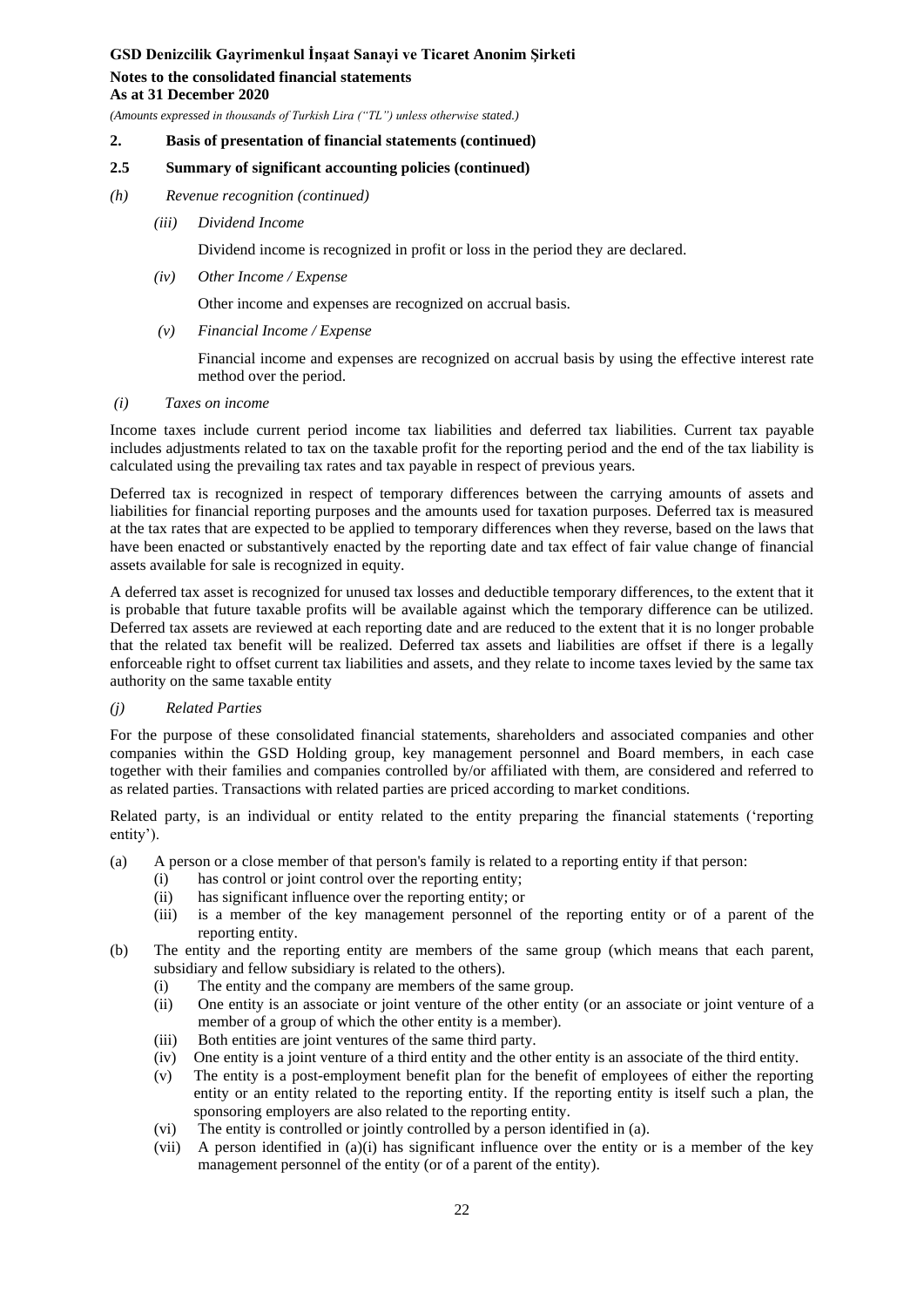# **Notes to the consolidated financial statements As at 31 December 2020**

*(Amounts expressed in thousands of Turkish Lira ("TL") unless otherwise stated.)*

### **2. Basis of presentation of financial statements (continued)**

#### **2.5 Summary of significant accounting policies (continued)**

#### *(j) Related Parties (continued)*

A related party transaction is a transfer of resources, services or obligations between related parties regardless of whether a price is charged.

#### *(k) Earning/Loss per share*

Earnings per share is calculated by dividing the net income by the weighted average number of common stock shares. The weighted average number of shares is the number calculated by multiplying and aggregating the number of ordinary shares outstanding at the beginning of the period and the number of shares withdrawn or issued during the period by a time-weighting factor. A time-weighting factor is the rate of the number of the days for which a specific number of shares have been outstanding to the total number of days in the period.

In Turkey, companies can increase their share capital through a pro-rata distribution of shares ("bonus shares") to existing shareholders from retained earnings and inflation adjustment to equity. For the purpose of earnings per share computations, the weighted average number of shares in existence during the period has been adjusted in respect of bonus share issues without a corresponding change in resources, by giving them retroactive effect for the period in which they were issued and each earlier period as if the event had occurred at the beginning of the earliest period reported.

# *(l) Borrowing costs*

Investment in a tangible asset that can not be associated with all borrowing costs are recognized in profit or loss in the period they occur. Investment in a tangible asset that can be associated with all borrowing costs are capitalised as part of the cost of that asset in the period in which the asset is prepared for its intended use or sale in accordance with "TAS 23 Borrowing Costs".

#### *(m) Events After the Reporting Period*

Events after the reporting period refer to events that in favor or against to company and occur between the end of the reporting period and the balance sheet's date of authorization for the publication. In accordance with TAS 10 "Events after the reporting period", as at ending reporting period, in terms of occurring new evidences about related events or in terms of occurring related events after reporting period and if these events require correction of financial statements, the Group adjusts consolidated financial statements in accordance with new state. If related events do not require correction of consolidated financial statements, the Group explains related matters in footnotes.

#### *(n) Segment Reporting*

.

A reportable business segment is the segment where the Group is engaged in business activities where it can generate revenue and spend it, the operating results are regularly reviewed by the Management in order to make decisions regarding the resources to be allocated to the department and to evaluate the performance of the department, and there is separate financial information about it. Due to the fact that the Group does not have any significant activity other than shipping activities, there is no reporting according to the departments.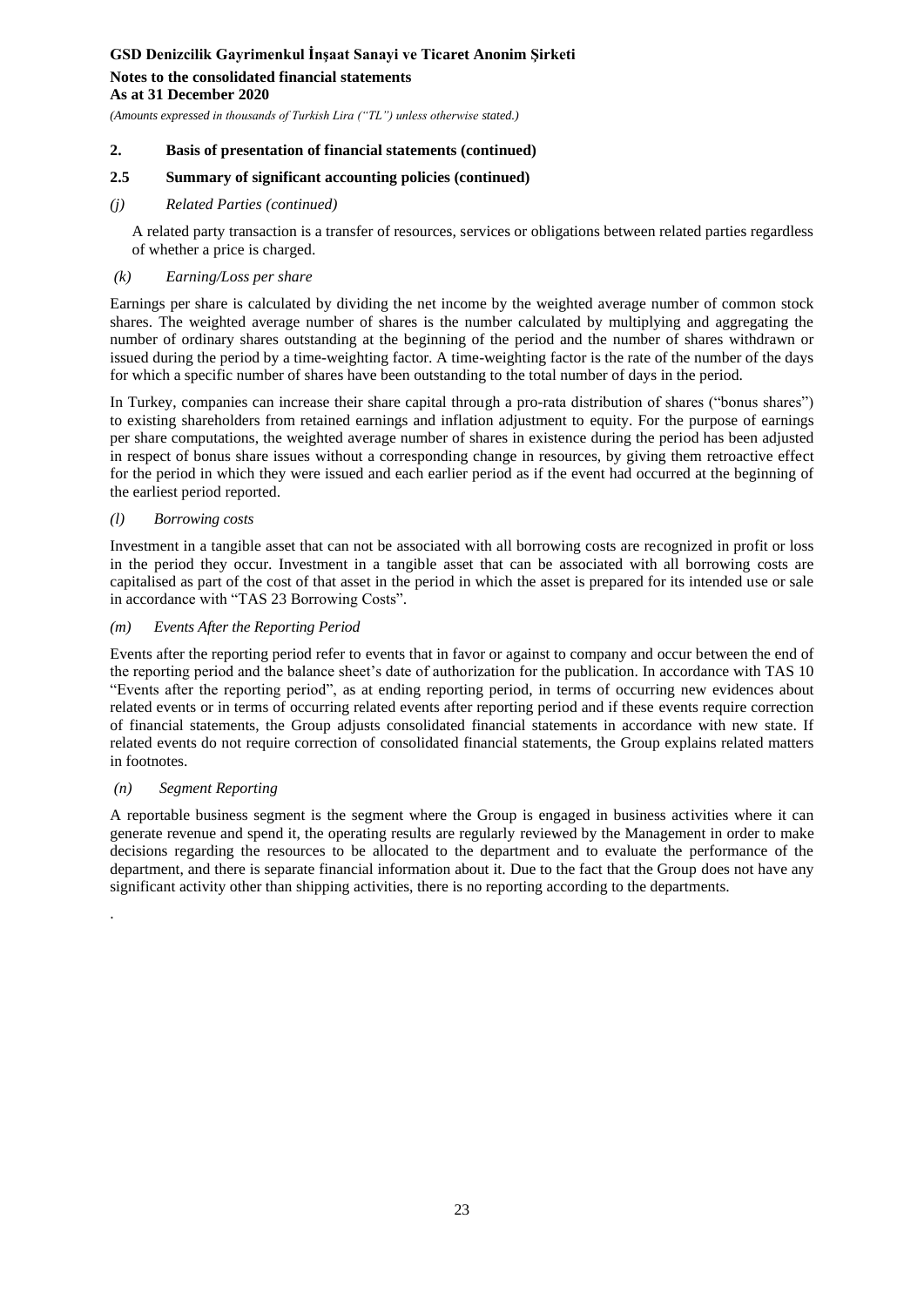# **Notes to the consolidated financial statements As at 31 December 2020**

*(Amounts expressed in thousands of Turkish Lira ("TL") unless otherwise stated.)*

#### **2. Basis of presentation of financial statements (continued)**

#### **2.5 Summary of significant accounting policies (continued)**

#### *(o) Statement of Cash Flows*

The Group prepares statement of cash flows to inform users of the financial statements about changes in net assets, financial structure and the amount and timing of cash flows' guidance ability in terms of changing circumstances.

Cash flows during the period are classified and reported by operating, investing and financing activities in the cash flow statements. Cash flows from operating activities represent the cash flows generated from the Group's activities. Cash flows related to investing activities represent the cash flows that are used in or provided from the investing activities of the Group (fixed investments and financial investments). Cash flows arising from financing activities represent the cash proceeds from the financing activities of the Group and the repayments of these funds.

Cash and cash equivalents represent cash in hand, deposits in banks, and short-term high liquid investments with not having depreciation risk.

As at 31 December 2020 and 2019, cash and cash equivalents details are as follows except the interest income accruals and blocked amounts presented in the statement of cash flows.

|                      | 31 December 2020 | 31 December 2019 |
|----------------------|------------------|------------------|
| Cash<br><b>Banks</b> | -<br>11,910      | 3,751            |
|                      | 11.910           | 3.573            |

#### *(p) Foreign currency transactions and balances*

Foreign currency transactions are translated using the exchange rates prevailing at the dates of the transactions. Monetary assets and liabilities denominated in foreign currencies are translated using the exchange rates at the balance sheet date. Foreign exchange gains and losses resulting from trading activities (trade receivables and payables) denominated in foreign currencies of the Group companies operating in the non-finance sectors, have been accounted for under "other operating income/expenses" whereas foreign exchange gains and losses resulting from the translation of other monetary assets and liabilities denominated in foreign currencies have been accounted for under "financial income/expenses" in the consolidated statement of profit or loss.

Non-monetary items that are measured in terms of historical cost in a foreign currency are translated to functional currency using the exchange rates as at the dates of the initial transactions. Non-monetary items measured at fair value in a foreign currency are translated using the exchange rates at the date when the fair value was determined.

#### *Financial statements of foreign subsidiaries*

The assets and liabilities, presented in the financial statements of the foreign subsidiaries prepared in accordance with the Group's accounting policies, are translated into TL at the exchange rate at the date of the balance sheet whereas income and expenses are translated at the average exchange rates for the respective periods. Exchange differences resulting from using the exchange rates at the balance sheet date and the average exchange rates are recognised in the currency translation differences under the equity.

Currency translation differences are recognized in other comprehensive income and shown in the foreign currency translation reserve under equity. In the event that control, significant influence or joint control is lost as a result of the sale of a foreign operation, the accumulated amount in the foreign currency translation differences reserve related to that foreign operation is reclassified to profit or loss as part of profit or loss on the sale..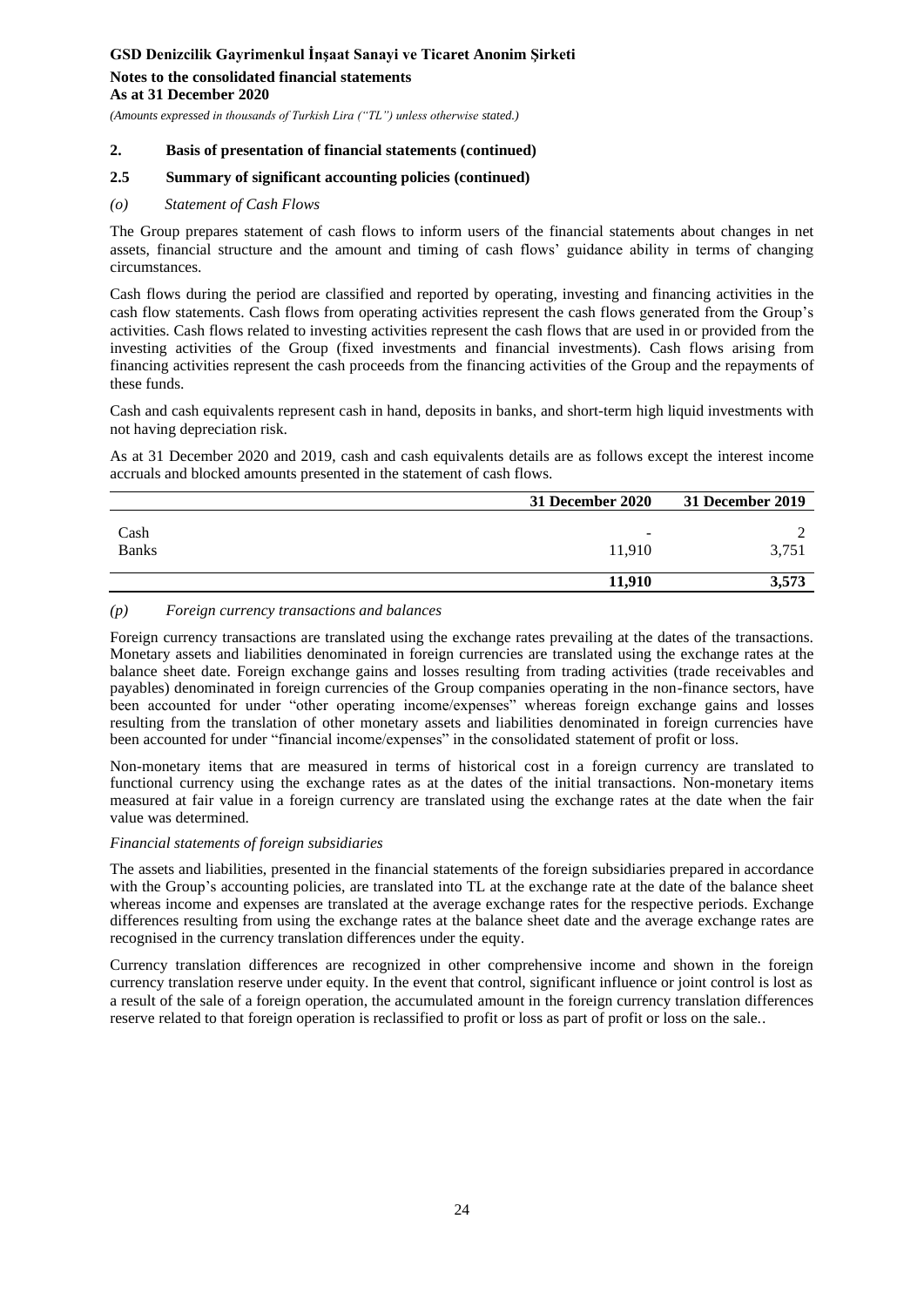# **Notes to the consolidated financial statements As at 31 December 2020**

*(Amounts expressed in thousands of Turkish Lira ("TL") unless otherwise stated.)*

#### **2. Basis of presentation of financial statements (continued)**

#### **2.5 Summary of significant accounting policies (continued)**

#### *Financial statements of foreign subsidiaries (continued)*

Exchange rates as at 31 December 2020 and 31 December 2019 that were used by the Company are as follows;

|            | 31 December 2020 | 31 December 2019 |
|------------|------------------|------------------|
| <b>USD</b> | 7.3405           | 5.9402           |
| EURO       | 9.0079           | 6.6506           |

#### *(r) Inventories*

Inventories are valued at the lower of cost or net realizable value. The cost of inventories is determined on the weighted average basis for each purchase. The Group's inventories consist of ship oil and fuel remaining at the end of time charter. Costs of inventories comprise purchase cost and those overheads that have been incurred in bringing the inventories to their present location and condition.

#### **3. Cash and cash equivalents**

As at 31 December 2020 and 31 December 2019, cash and cash equivalents are as follows;

|                                                           | 31 December 2020 | 31 December 2019 |
|-----------------------------------------------------------|------------------|------------------|
|                                                           |                  |                  |
| Cash at banks                                             | 11,923           | 5,061            |
| Demand deposit                                            | 2.381            | 2,982            |
| Time deposit                                              | 9,542            | 2,079            |
| Cash on hands                                             |                  |                  |
|                                                           |                  |                  |
| Total cash and cash equivalents included in the balance   |                  |                  |
| sheet                                                     | 11,923           | 5,063            |
|                                                           |                  |                  |
| Accrued interest income on cash and cash equivalents      | (13)             | (4)              |
| <b>Blocked</b> deposits                                   |                  | (1,486)          |
|                                                           |                  |                  |
| Total cash and cash equivalents included in the cash flow | 11,910           | 3,573            |

As at 31 December 2020, the time deposits comprised bank placements in USD. As at 31 December 2020 interest rate is 3.15% for USD denominated bank accounts (31 December 2019: %2.35 for USD).

#### **4. Financial assets-fair value through profit or loss**

As at 31 December 2020 and 31 December 2019, there is no financial asset at fair value through profit or loss.

#### **5. Investments in subsidiaries, business partnerships and subsidiaries**

*Investments in subsidiaries, business partnerships and subsidiaries* 

As at 31 December 2020 and 31 December 2019, investments in subsidiaries, business partnerships and subsidiaries consist of unlisted equity investments. As at 31 December 2020 and 31 December 2019, the details of investments in subsidiaries, business partnerships and subsidiaries are as follows:

|                                  | 31 December 2020 |                |             | 31 December 2019 |  |
|----------------------------------|------------------|----------------|-------------|------------------|--|
|                                  | % of shares      | Carrying value | % of shares | Carrying value   |  |
| Not Listed<br>GSD Faktoring A.Ş. | 1.98             | 1.457          | 1.98        | 1,457            |  |
|                                  |                  | 1.457          |             | 1.457            |  |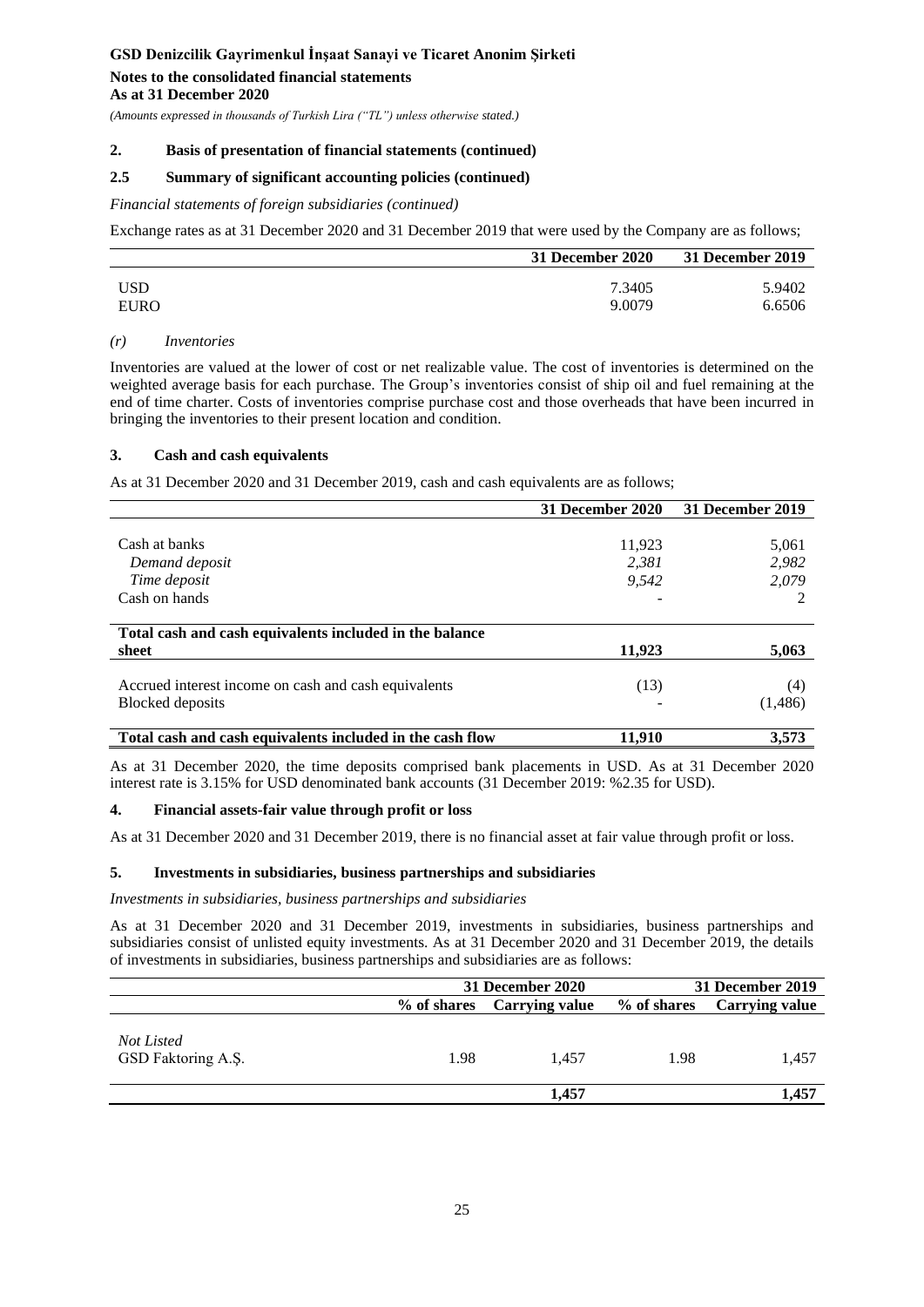# **Notes to the consolidated financial statements As at 31 December 2020**

*(Amounts expressed in thousands of Turkish Lira ("TL") unless otherwise stated.)*

#### **6. Related party disclosures**

A company is defined as a related party of the Company, if one of the companies has control power on the other company or has a significant impact on financial and administrative decisions of the other company. The Company is ultimately controlled by GSD Holding that owns the 68% (31 December 2019: 77.96%) of its shares and that is the principal shareholder of the Company. The ultimate parent of the Company is GSD Holding and in the accompanying financial statements GSD Holding and its related companies are disclosed as related parties. In addition, related parties include the Company's principal owners, management, Board of Directors and their families.

#### **(a) Banks**

|                                              | 31 December 2020 | 31 December 2019 |
|----------------------------------------------|------------------|------------------|
| Deposit at banks<br>GSD Yatırım Bankası A.Ş. | 20<br>20         |                  |
| Lease liabilities<br>M. Turgut Yılmaz        | 406<br>406       | 695<br>695       |

#### **b) Other balances and transactions with related parties**

As at 31 December 2020 and 31 December 2019, other receivables due to related parties are as follows;

|                        | 31 December 2020 | 31 December 2019 |
|------------------------|------------------|------------------|
|                        |                  |                  |
| Mila Maritime Limited  | 67               | 48               |
| Dodo Maritime Limited  | 64               | 46               |
| Neco Maritime Limited  | 53               | 89               |
| Zeyno Maritime Limited | 66               | -47              |
|                        |                  |                  |
| Total                  | 250              | 230              |

Other receivables from related parties consist of the receivables arising from the services rendered by the Group to maritime companies that are not in the scope of consolidation.

As at 31 December 2020 and 31 December 2019, trade payables due to related parties are as follows;

|                  | <b>31 December 2020</b> | 31 December 2019 |
|------------------|-------------------------|------------------|
| GSD Holding A.S. |                         |                  |
| <b>Total</b>     |                         |                  |

Trade payables due to related parties comprised of representation services that are provided by GSD Holding.

Transactions with related parties as at 31 December 2020 and 31 December 2019 are as follows;

| Group companies of the parent                         | 31 December 2020 | 31 December 2019 |
|-------------------------------------------------------|------------------|------------------|
|                                                       |                  |                  |
| Mila Maritime Ltd. - Commercial management commission | 659              | 629              |
| Zeyno Maritime Ltd.- Commercial management commission | 714              | 541              |
| Neco Maritime Ltd.- Commercial management commission  | 522              | 474              |
| Dodo Maritime Ltd. - Commercial management commission | 615              | 487              |
| GSD Faktoring A.S.- Dividends                         |                  | 495              |
| GSD Yatırım Bankası A.Ş. - Interest income            | (453)            | (265)            |
| Zeyno Maritime Ltd - Interest income                  | (198)            | (171)            |
| GSD Yatırım Bankası A.Ş. - Share payments             | (423)            | (400)            |
| GSD Holding - Share payments                          | (1,798)          | (82)             |
|                                                       |                  |                  |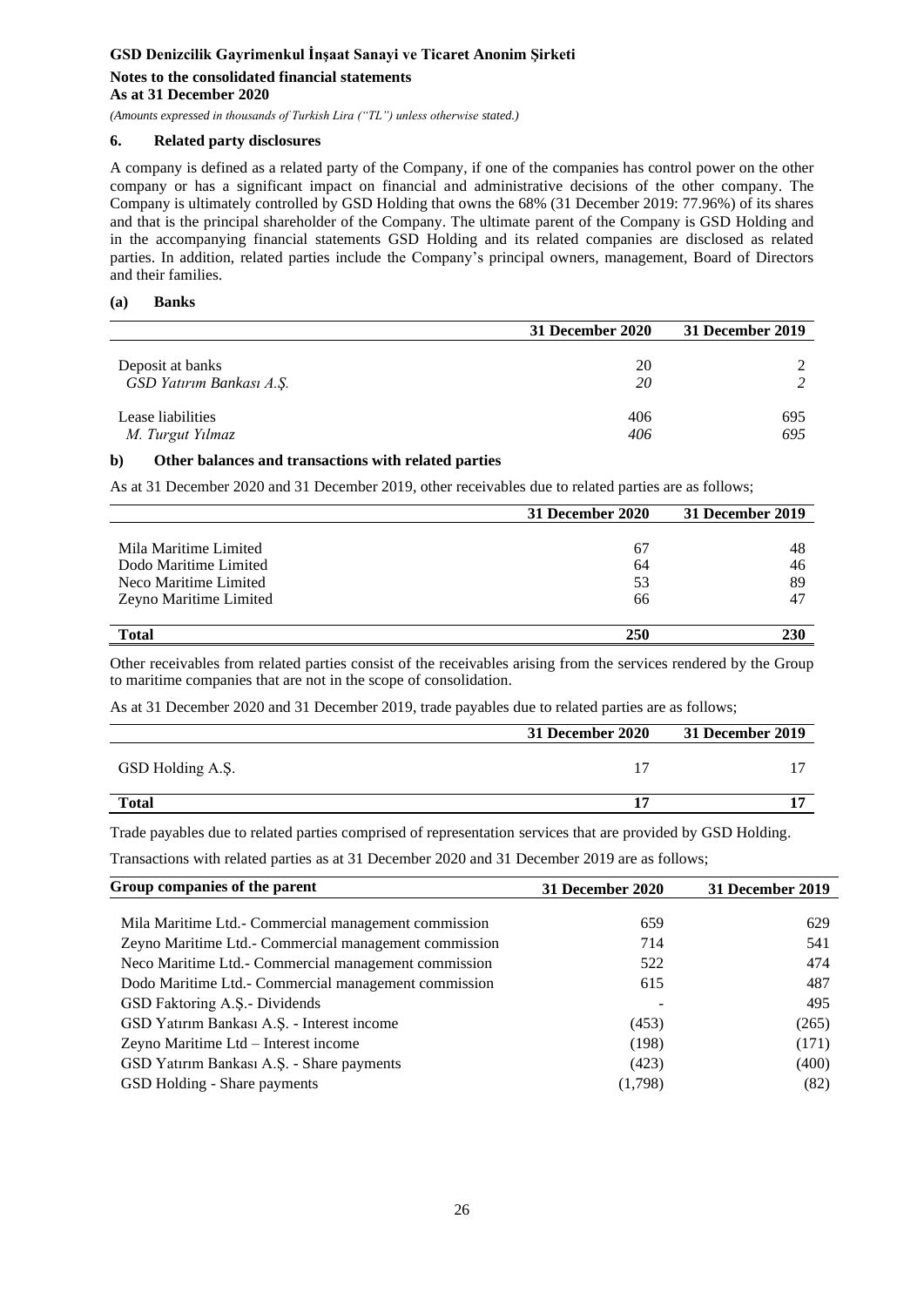# **Notes to the consolidated financial statements As at 31 December 2020**

*(Amounts expressed in thousands of Turkish Lira ("TL") unless otherwise stated.)*

#### **6. Related party disclosures (continued)**

#### **(c) Derivative financial transactions**

As at 31 December 2020, the Group does not have any derivative transactions with related parties (31 December 2019: None).

### **(d) Key management benefits**

Total benefit of key management for the period ended 31 December 2020 is TL 1,530 (31 December 2019: TL 1,381).

#### **(e) Other related party transactions**

As at 31 December 2020, GSD Holding has provided surety amounting to TL 315,188 to credit institutions as a guarantee against its open lines of credit (31 December 2019: TL 408,449).

### **f) Loans from related parties**

|                                            | 31 December 2020 | 31 December 2019 |
|--------------------------------------------|------------------|------------------|
| Short-term borrowings from related parties | 95.652           | 14.339           |
| Dönem sonu karsılık tutarı                 | 95.652           | 14.339           |

### **7. Trade receivables and payables**

#### **7.1 Trade receivables**

As at 31 December 2020 and 31 December 2019, details of trade receivables are as follows;

|                                          | 31 December 2020 | 31 December 2019 |
|------------------------------------------|------------------|------------------|
| Trade receivables from marine activities | 4.209            | 2.248            |
| Doubtful trade receivables               | 1.980            | 1.980            |
| Provision for doubtful trade receivables | (1.980)          | .980)            |
|                                          | 4.209            | 2.248            |

As at 31 December 2020 and 31 December 2019, movements in the provision for doubtful trade receivables:

|                                        | 31 December 2020 | 31 December 2019 |
|----------------------------------------|------------------|------------------|
| Provision at the beginning of the year | 1.980            | 1.980            |
| Provision at the end of period         | 1.980            | .980             |

### **7.2 Trade payables**

As at 31 December 2020 and 31 December 2019, details of trade payables are as follows;

|                                            | 31 December 2019 | 31 December 2019 |
|--------------------------------------------|------------------|------------------|
|                                            |                  |                  |
| Trade payables from VAT refund receivables | 78               |                  |
| Trade payables from marine activities      | 42               |                  |
| Other trade payables <sup>(*)</sup>        |                  |                  |
|                                            | 137              |                  |

(\*) Other trade payables comprised of representation services that are provided by GSD Holding.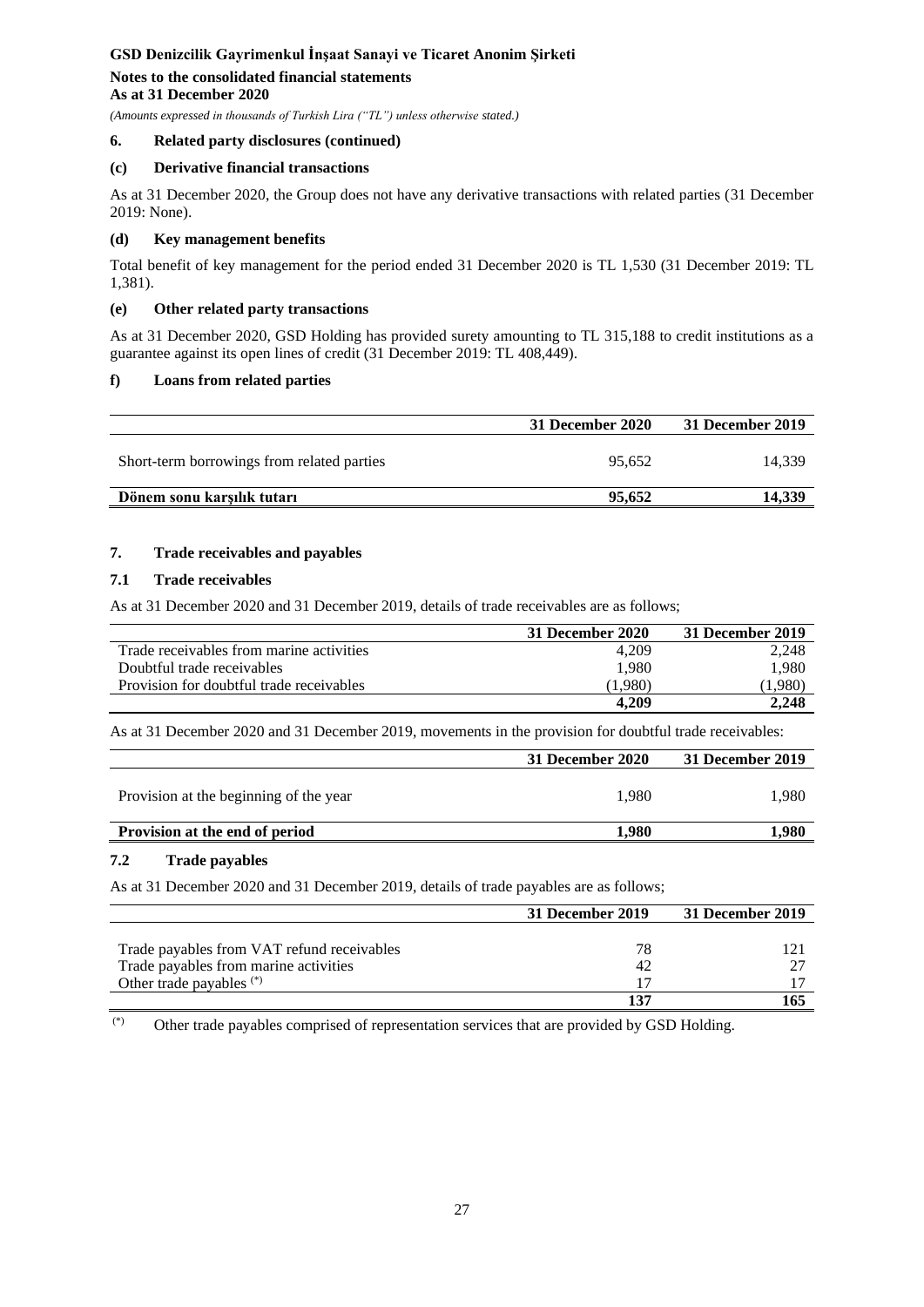# **Notes to the consolidated financial statements As at 31 December 2020**

*(Amounts expressed in thousands of Turkish Lira ("TL") unless otherwise stated.)*

#### **8. Receivables and payables from finance sector activities**

#### **8.1 Receivables from finance sector activities**

As at 31 December 2020 and 31 December 2019, details of short-term receivables from finance sector operations are as follows;

|                                    | 31 December 2020 | 31 December 2019 |
|------------------------------------|------------------|------------------|
|                                    |                  |                  |
| Finance lease receivables (net)    | 14               |                  |
| Doubtful receivables               | 5,025            | 4,113            |
| Provision for doubtful receivables | (5,025)          | (4, 113)         |
|                                    | 14               |                  |

The Group does not have long-term receivables from finance sector operations as at 31 December 2020 (31 December 2019: None). The Group's credit, liquidity and market risk exposures resulting from financial sector receivables are disclosed in Note 33.

#### *8.1.1 Finance lease receivables*

As at 31 December 2020 and 31 December 2019, details of finance lease receivables are as follows;

|                                           | 31 December 2020 | 31 December 2019 |  |
|-------------------------------------------|------------------|------------------|--|
|                                           |                  |                  |  |
| Short-term finance lease receivables      |                  |                  |  |
| Finance lease receivables, not due        | 21               | Iб               |  |
| Unearned interest income (-)              | CZ.              |                  |  |
| Short-term finance lease receivables, net | 14               |                  |  |
|                                           |                  |                  |  |
| Total finance lease receivables, net      | 14               |                  |  |
|                                           |                  |                  |  |

### *8.1.2 Doubtful receivables*

The Company books provisions for doubtful leasing receivables on a customer basis. Provision amounts consist of receiavables from uncollectable repayments and uncollectable guarantees acquired for those receivables.

The movement of the provisions which are booked for doubtful receivables are as follows;

|                                                                                                      | 31 December 2020 | 31 December 2019    |
|------------------------------------------------------------------------------------------------------|------------------|---------------------|
| <b>Balance at January 1</b><br>Current period provisions (Note 25)<br>Current period collections (-) | 4.113<br>912     | 3,822<br>292<br>(1) |
| <b>Provision net of recoveries</b>                                                                   | 912              | 291                 |
| <b>Balance at 31 December</b>                                                                        | 5,025            | 4.113               |

The doubtful receivables provision expenses that are booked within the period are accounted in cost of finance sector activities.

#### **8.2 Payables from finance sector activities**

As at 31 December 2020 and 31 December 2019, details of payables from finance sector operations are as follows;

|                   | 31 December 2020 31 December 2019 |
|-------------------|-----------------------------------|
| Advances received |                                   |
|                   |                                   |
|                   |                                   |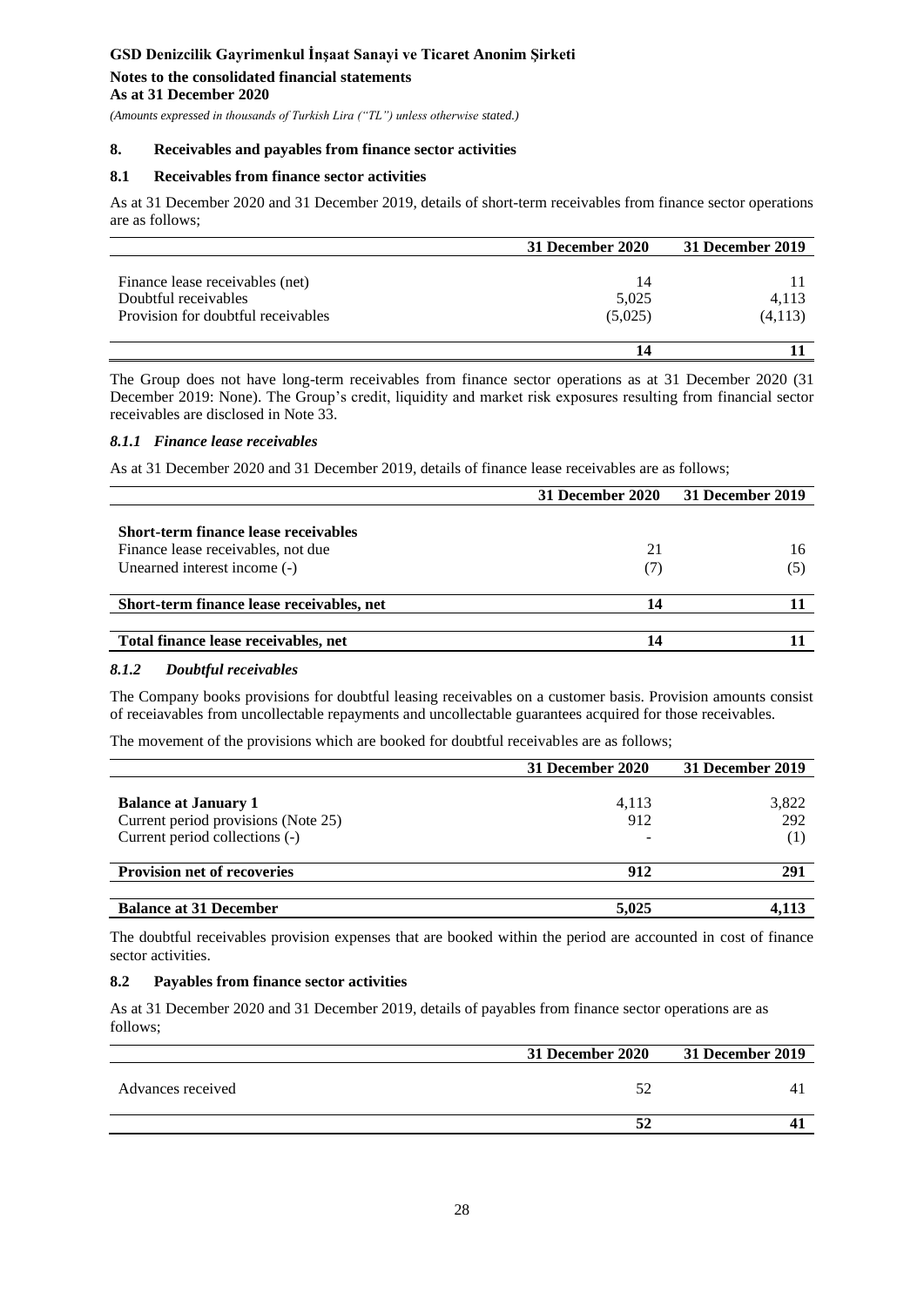#### **Notes to the consolidated financial statements As at 31 December 2020**

*(Amounts expressed in thousands of Turkish Lira ("TL") unless otherwise stated.)*

### **9. Other receivables and payables**

#### **9.1 Other receivables**

As at 31 December 2020 and 31 December 2019, details of other receivables are as follows;

|                                                               | 31 December 2020 31 December 2019 |     |
|---------------------------------------------------------------|-----------------------------------|-----|
| Other receivables due to related parties<br>Other receivables | 42                                | 230 |
|                                                               | 42                                | 232 |

# **9. Other receivables and payables (continued)**

# **9.2 Other payables**

As at 31 December 2020 and 31 December 2019, details of other payables are as follows;

|                                                                 | <b>31 December 2020</b> | <b>31 December 2019</b> |
|-----------------------------------------------------------------|-------------------------|-------------------------|
| Other tax payables<br>Social security premium payables<br>Other | 170<br>38<br>-          | 88                      |
|                                                                 | 208                     |                         |

# **10. Inventories**

As at 31 December 2020 and 31 December 2019, details of inventories are as follows;

|          | 31 December 2020 31 December 2019 |     |
|----------|-----------------------------------|-----|
| Ship oil | 557                               | 664 |
|          | 557                               | 664 |

### **11. Prepaid expenses**

As at 31 December 2020 and 31 December 2019, details of prepaid expenses that are classified in current assets are as follows;

|                                       | 31 December 2020 | 31 December 2019 |  |
|---------------------------------------|------------------|------------------|--|
|                                       |                  |                  |  |
| Insurance expenses                    | 653              | 406              |  |
| Ship annual tonnage tax expenses      | 19               |                  |  |
| Prepaid miscellaneous expenses        |                  |                  |  |
| Ship annual registration fee expenses |                  |                  |  |
| Prepaid loan commission expenses      |                  |                  |  |
|                                       |                  |                  |  |
|                                       |                  |                  |  |

As at 31 December 2020 and 31 December 2019, there are no prepaid expenses classified in non-current assets.

#### **12. Current income tax assets**

As at 31 December 2020, the current income tax assets amounting to TL 25 consist of tax deductions from interest income derived from bank deposits which are not yet deducted (31 December 2019: TL 195).

#### **13. Assets held for sale**

As at 31 December 2020, assets held for sale amounting to TL 76 comprised of a land which were acquired from certain customers in exchange for finance lease receivables (31 December 2019: TL 76).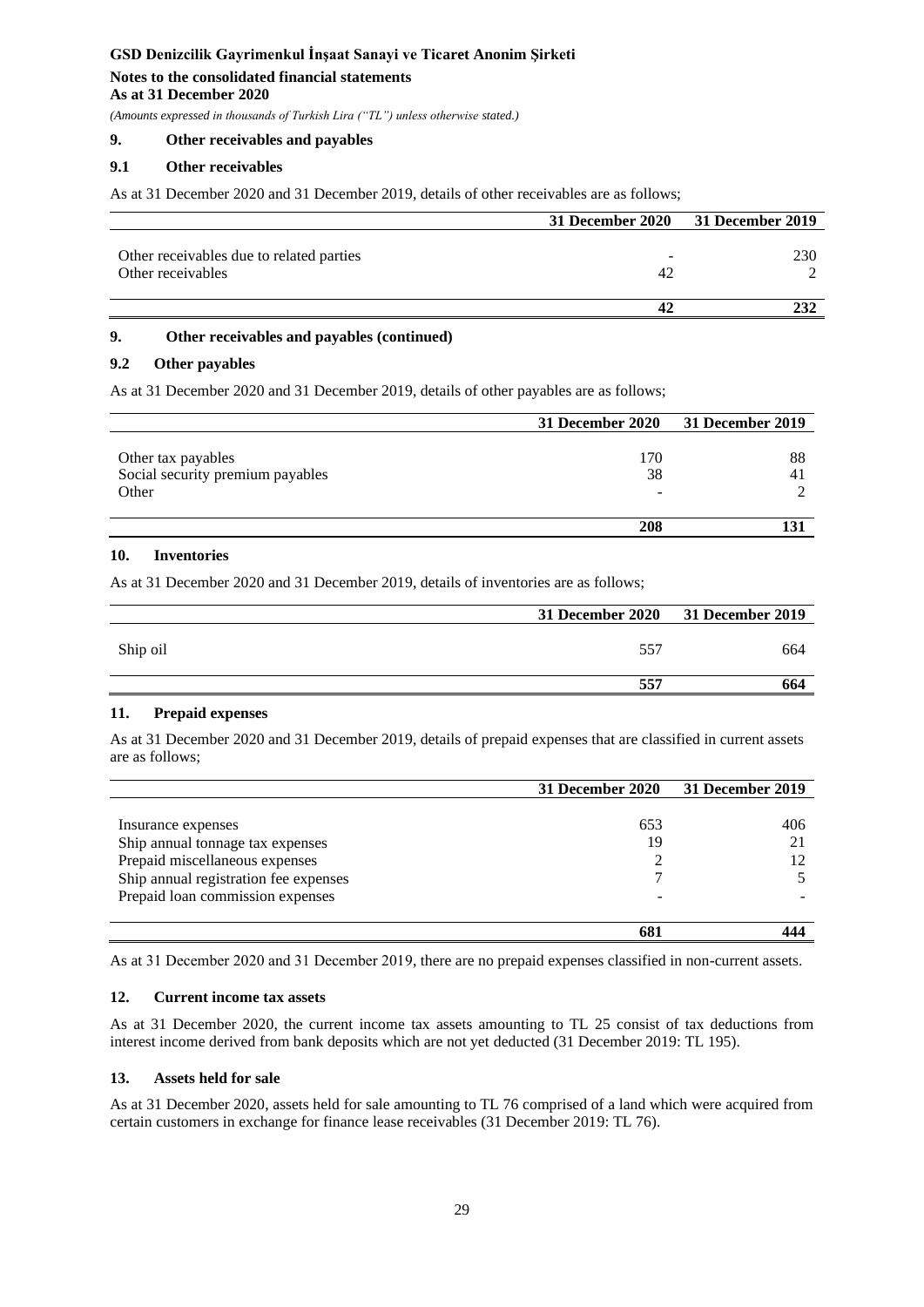### **Notes to the consolidated financial statements As at 31 December 2020**

*(Amounts expressed in thousands of Turkish Lira ("TL") unless otherwise stated.)*

# **14. Tangible Assets**

Movement of tangible assets for the period ended 31 December 20120 are as follows;

|                         | 1 January 2020 | <b>Additions</b>         | <b>Disposals</b>         | <b>Currency</b><br>translation<br>differences | 31 December<br><b>2020</b> |
|-------------------------|----------------|--------------------------|--------------------------|-----------------------------------------------|----------------------------|
| Cost                    |                |                          |                          |                                               |                            |
| Ships                   | 307,684        | $\overline{\phantom{a}}$ |                          | 72,695                                        | 380,379                    |
| Drydock                 | 12,248         | 294                      |                          | 2,763                                         | 15,305                     |
| Machinery and equipment | 26             | $\overline{\phantom{a}}$ |                          |                                               | 26                         |
| Vehicles                | 509            | 5                        | $\overline{\phantom{0}}$ |                                               | 514                        |
| Furnitures and fixtures | 1,568          | 66                       |                          |                                               | 1,634                      |
|                         | 322,035        | 365                      |                          | 75,458                                        | 397,858                    |

|                |                          |                  | translation | 31 December |
|----------------|--------------------------|------------------|-------------|-------------|
| 1 January 2020 | charge                   | <b>Disposals</b> | differences | <b>2020</b> |
|                |                          |                  |             |             |
| 82,386         | 15,701                   | ۰                | 19,423      | 117,510     |
| 2,346          | 3,061                    |                  | 553         | 5,960       |
| 26             | $\overline{\phantom{0}}$ | -                | -           | 26          |
| 223            | 102                      | -                |             | 325         |
| 1,434          | 39                       | ۰                |             | 1,473       |
| 86,415         | 18,903                   |                  | 19,976      | 125,294     |
|                |                          |                  |             |             |

**Net book value 235,620 272,564**

Movement of tangible assets for the year ended 31 December 2019 are as follows;

|                                 |                |                               |                  | <b>Currency</b><br>translation                | 31 December         |
|---------------------------------|----------------|-------------------------------|------------------|-----------------------------------------------|---------------------|
|                                 | 1 January 2019 | <b>Additions</b>              | <b>Disposals</b> | differences                                   | 2019                |
| Cost                            |                |                               |                  |                                               |                     |
| Ships                           | 270,126        | 2,679                         |                  | 34,879                                        | 307,684             |
| Drydock                         | 3,812          | 7,430                         |                  | 1,006                                         | 12,248              |
| Machinery and equipment         | 26             |                               |                  |                                               | 26                  |
| Vehicles                        | 509            |                               |                  |                                               | 509                 |
| Furnitures and fixtures         | 1,492          | 110                           | (34)             |                                               | 1,568               |
|                                 | 275,965        | 10,219                        | (34)             | 35,885                                        | 322,035             |
|                                 | 1 January 2019 | <b>Current</b> year<br>charge | <b>Disposals</b> | <b>Currency</b><br>translation<br>differences | 31 December<br>2019 |
|                                 |                |                               |                  |                                               |                     |
| <b>Accumulated depreciation</b> |                |                               |                  |                                               |                     |
| Ships                           | 61,647         | 12,781                        |                  | 7,958                                         | 82,386              |
| Drydock                         | 508            | 1,772                         |                  | 66                                            | 2,346               |
| Machinery and equipment         | 26             |                               |                  |                                               | 26                  |
| Vehicles                        | 120            | 103                           |                  |                                               | 223                 |
| Furnitures and fixtures         | 1,448          | 19                            | (33)             |                                               | 1,434               |
|                                 | 63,749         | 14,675                        | (33)             | 8,024                                         | 86,415              |
| Net book value                  | 212,216        |                               |                  |                                               | 235,620             |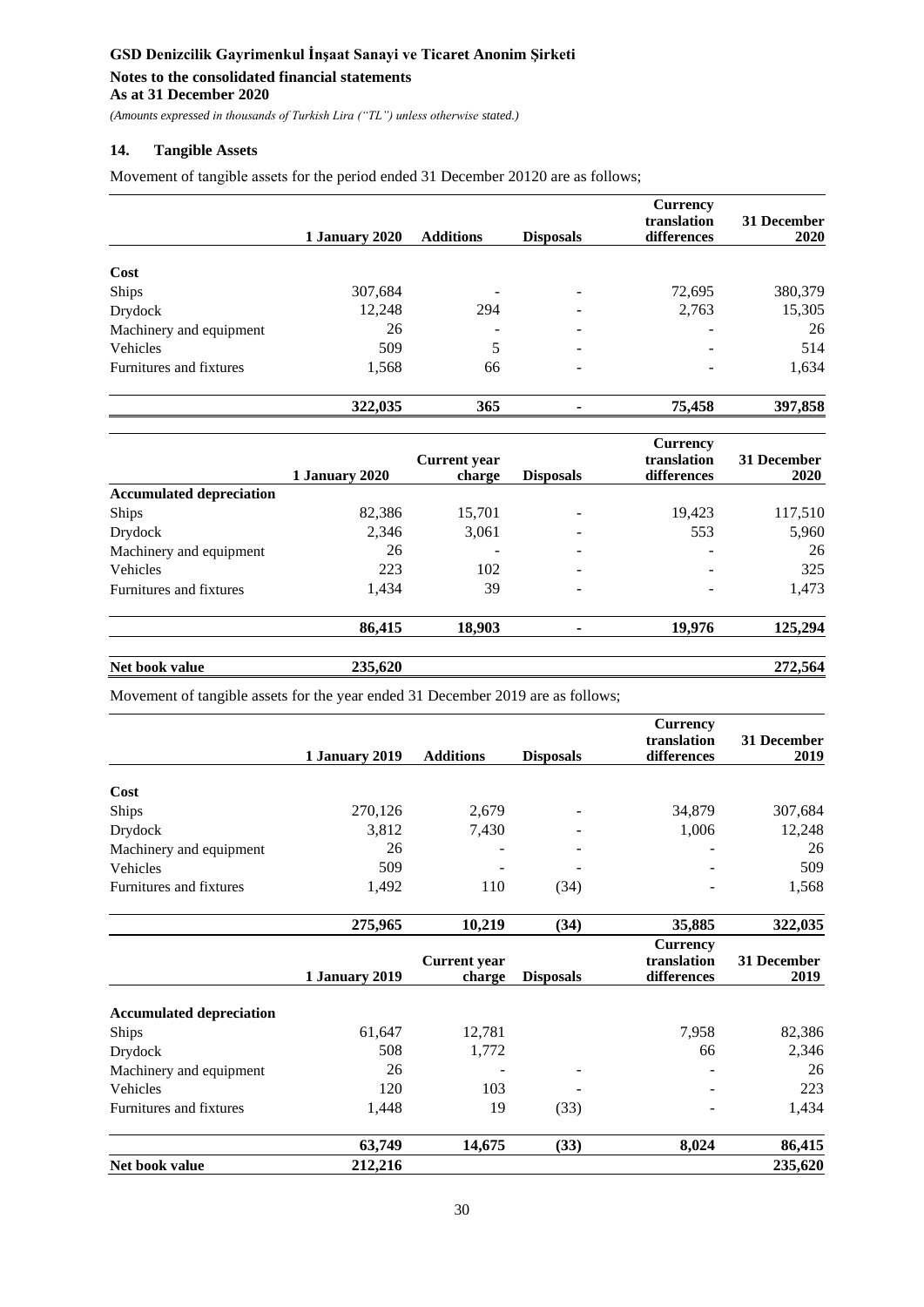# **Notes to the consolidated financial statements As at 31 December 2020**

*(Amounts expressed in thousands of Turkish Lira ("TL") unless otherwise stated.)*

### **14. Tangible Assets (continued)**

As at 31 December 2019, the ships were pledged to banks in return for the borrowings used for financing the ships (Note 18). As at 31 December 2020, all loans to DVB Bank SE have been repaid and mortgages on ships have been lifted.

GSD Denizcilik Gayrimenkul İnşaat Sanayi ve Ticaret A.Ş. has taken the higher value of use determined through fair value whose sales expenses are deducted as amount recoverable and discounted cash flow methods in the impairment calculation made taking each of the dry cargo ships, owned by its two maritime affiliates located in Malta, into account as cash generating units as basis as at 31 December 2020 in accordance with TAS 36 and has not booked a provision for impairment as at 31 December 2020 since the value of use are higher than carrying amounts for each of the five ships. Discounted cash flow calculations, used to determine amount recoverable, have been started based on final budgeting of technical management company made for leasing contracts which are considered to be concluded in near future in the framework of current market conditions through examining current ship leasing agreements and realisations in previous periods for income. Cash flows which can occur in depreciation period have been tried to be anticipated using expectations and assumptions generated by Group management on direction, level and timing of market based on recent condition of freight market and impacts related to its development and it is deducted to reporting date with a discount rate appropriate to structure of the Group and market. Amounts deducted from cost while determining amount subject to depreciation have been used as cash inflow in value of use calculation. Selection of periods in which fixed or variable based leasing are applied or locations of ships on the expiration of leasing period are main factors which can cause different realizations from those which have been anticipated under assumptions in calculations. On the other hand, the realization of assumptions are bounded to variable factors directing global dry cargo ship transportation market. The Group management believes that any changes reasonably occurring in any of aforementioned main assumptions shall not cause total carrying amounts of aforementioned cash generation units being higher than the total recoverable amounts.

The COVID-19 outbreak has had a number of impacts on the global maritime industry and our operations, where GSD Marin and GSD Shipping B.V are located. In early 2020, the time charter rates for the first quarter were affected due to the rapid spread of the coronavirus and the reduced demand for goods from China. The negative effects of the epidemic on the global maritime industry and operations started to decrease from the second quarter, and the developments in the bulk cargo segment, in which we operate with six ships as a group, have become promising. While the Baltic bulk index (BDI) was around 400 in May 2020, it rose to 1,366 as of 31 December 2020 and to 1,675 as of the end of February 2021, with the contribution of the upward movement in commodity prices, and a serious recovery in the maritime sector has entered. Difficulties experienced during crew changes due to travel restrictions around the world have been regulated since the second half of the year as the restrictions became flexible, and important operations such as spare parts supply and ship visits by service engineers continued uninterrupted.

While preparing the consolidated financial statements dated 31 December 2020, the possible effects of the COVID-19 outbreak were evaluated and the estimates and assumptions used in the preparation of the consolidated financial statements were reviewed. In this context, possible impairment losses that may occur in the consolidated financial statements as of 31 December 2020 have been reevaluated.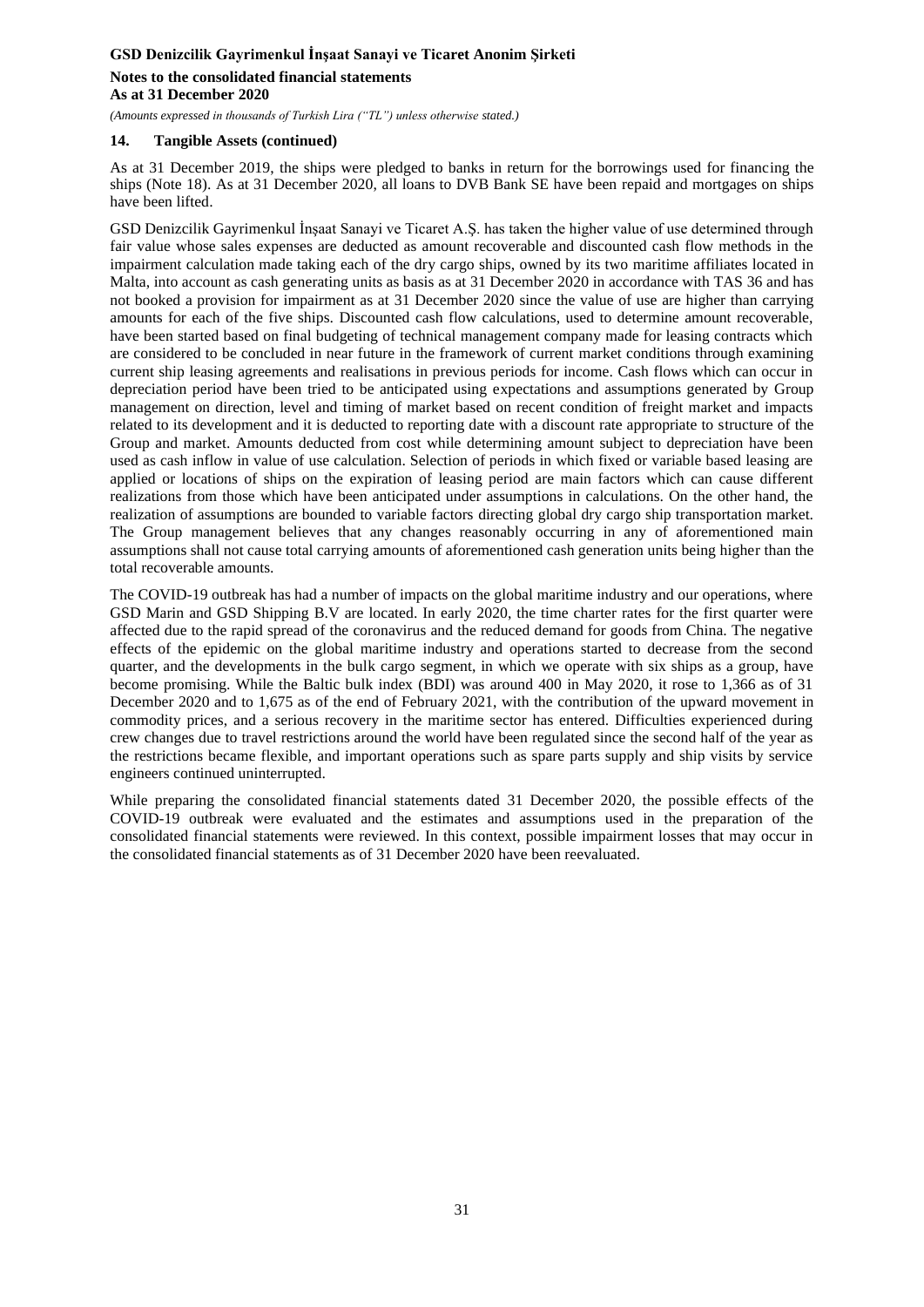# **Notes to the consolidated financial statements As at 31 December 2020**

*(Amounts expressed in thousands of Turkish Lira ("TL") unless otherwise stated.)*

# **15. Right of use assets**

As at 31 December 2020 and 31 December 2019, details of right of use assets are as follows;

|                  | 1 January 2020 <sup>(*)</sup> | <b>Additions</b> | <b>Disposals</b> | <b>Currency</b><br>translation<br>differences | 31 December<br>2020 |
|------------------|-------------------------------|------------------|------------------|-----------------------------------------------|---------------------|
|                  |                               |                  |                  |                                               |                     |
| Cost             |                               |                  |                  |                                               |                     |
| <b>Buildings</b> | 924                           | 6                | -                | -                                             | 930                 |
| Vehicles         | 399                           | -                | -                | -                                             | 399                 |
|                  |                               | -                |                  |                                               |                     |
|                  | 1,323                         | O                |                  |                                               | 1,329               |

|                                 |                | <b>Current</b> year |                          | <b>Currency</b><br>translation | 31 December |
|---------------------------------|----------------|---------------------|--------------------------|--------------------------------|-------------|
|                                 | 1 January 2020 | charge              | <b>Disposals</b>         | differences                    | 2020        |
| <b>Accumulated depreciation</b> |                |                     |                          |                                |             |
| <b>Buildings</b>                | 290            | 318                 | -                        | ۰                              | 608         |
| Vehicles                        | 107            | 132                 | $\overline{\phantom{a}}$ | ۰                              | 239         |
|                                 | 397            | 450                 |                          | ٠                              | 847         |
| Net book value                  | 926            |                     |                          |                                | 482         |

|                  | 1 January 2019 <sup>(*)</sup> | <b>Additions</b> | <b>Disposals</b> | <b>Currency</b><br>translation<br>differences | 31 December<br>2019 |
|------------------|-------------------------------|------------------|------------------|-----------------------------------------------|---------------------|
| Cost             |                               |                  |                  |                                               |                     |
| <b>Buildings</b> | 813                           | 111              | -                |                                               | 924                 |
| Vehicles         | 69                            | 330              |                  |                                               | 399                 |
|                  | 882                           | 441              | ۰                |                                               | 1,323               |

|                                 | 1 January 2019 | <b>Current</b> year<br>charge | <b>Disposals</b>         | <b>Currency</b><br>translation<br>differences | 31 December<br>2019 |
|---------------------------------|----------------|-------------------------------|--------------------------|-----------------------------------------------|---------------------|
| <b>Accumulated depreciation</b> |                |                               |                          |                                               |                     |
|                                 |                |                               |                          |                                               |                     |
| <b>Buildings</b>                |                | 290                           |                          |                                               | 290                 |
| Vehicles                        |                | 107                           | $\overline{\phantom{a}}$ | -                                             | 107                 |
|                                 |                | 397                           |                          |                                               | 397                 |
| Net book value                  | 882            |                               |                          |                                               | 926                 |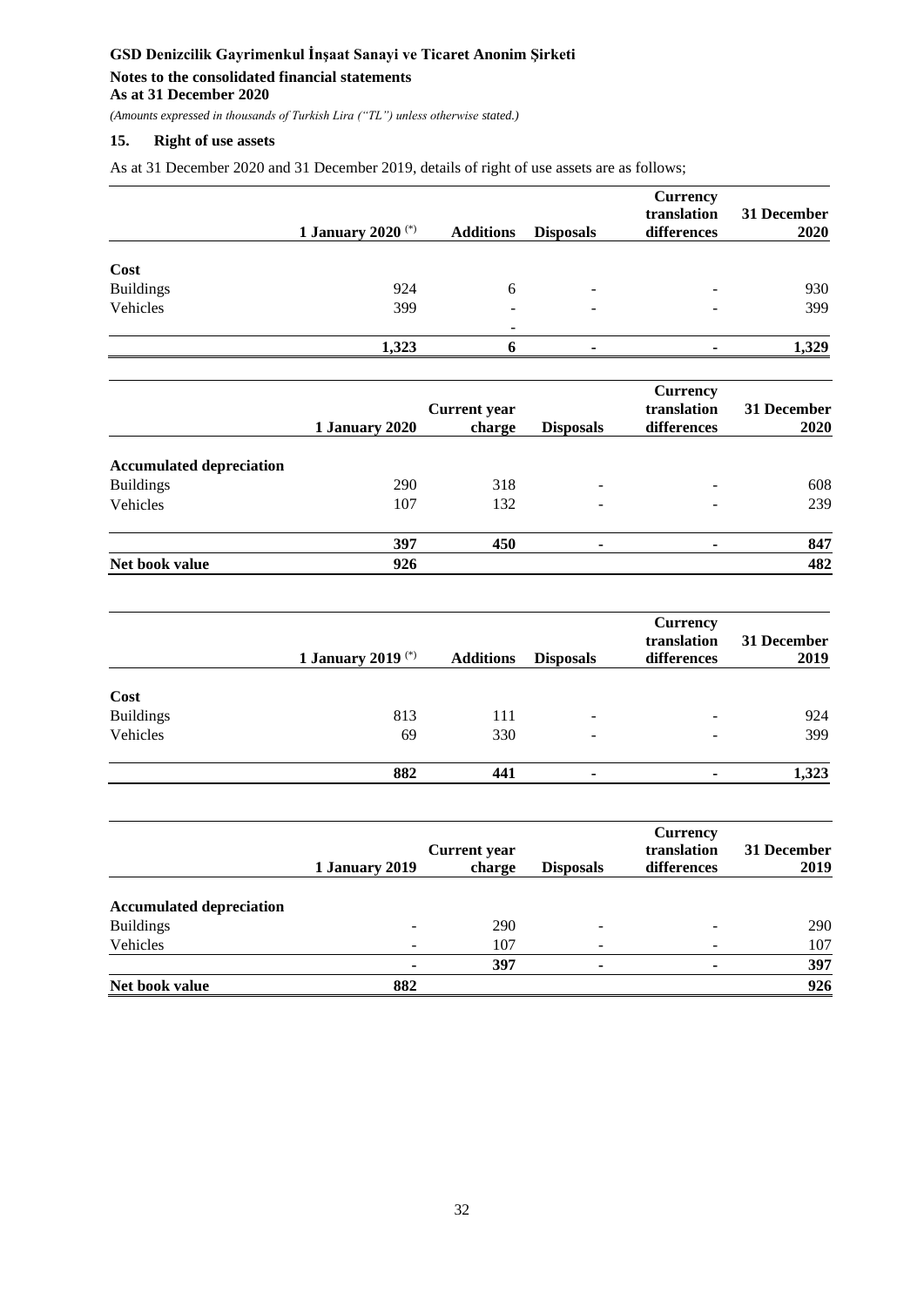## **Notes to the consolidated financial statements As at 31 December 2020**

*(Amounts expressed in thousands of Turkish Lira ("TL") unless otherwise stated.)*

### **16. Intangible assets**

As at 31 December 2020 and 31 December 2019, details of intangible assets of the Group are as follows:

|                                               | 31 December 2020 | 31 December 2019 |
|-----------------------------------------------|------------------|------------------|
|                                               |                  |                  |
| Net book value at the beginning of the period | 203              | 165              |
| Addition to software rights                   |                  | 133              |
| Current period depreciation                   | (110)            | (95)             |
|                                               |                  |                  |
| Net book value                                | 95               | 203              |

#### **17. Financial liabilities**

#### **17.1 Borrowing costs**

In the consolidated financial statements of the Group dated 31 December 2020, there is no capitalized borrowing cost (31 December 2019: None).

#### **17.2 Bank borrowings**

As at 31 December 2020 and 31 December 2019 borrowings consist of bank loans and payables from lease transactions. Details of bank loans and payables from lease transactions are as follows:

|                                                    |                 | 31 December 2020   |                    |                          |                    | 31 December 2019   |                                             |  |
|----------------------------------------------------|-----------------|--------------------|--------------------|--------------------------|--------------------|--------------------|---------------------------------------------|--|
|                                                    | <b>Currency</b> | Original<br>amount | Carrying<br>amount | Interest rate %          | Original<br>amount | Carrying<br>amount | Interest rate %                             |  |
| Fixed interest                                     | <b>USD</b>      | 13,242             | 97,205             | 2.50%-4.65%              | 2,414              | 14,339             | 4.25%                                       |  |
| <b>Short-term borrowings</b>                       |                 | 13,242             | 97,205             |                          | 2,414              | 14,339             |                                             |  |
| Fixed interest                                     | <b>USD</b>      | 1,274              | 9,353              | 3.07%                    |                    |                    |                                             |  |
| Floating interest                                  | <b>USD</b>      | ٠                  | ٠                  | $\overline{\phantom{a}}$ | 6,383              | 37,918             | Libor $3M + 2.80\%$ ,<br>Libor $3M + 3.15%$ |  |
| Short-term portion of long-term<br>bank borrowings |                 | 1,274              | 9,353              |                          | 6,383              | 37,918             |                                             |  |
| Fixed interest                                     | <b>USD</b>      | 1,260              | 9,249              | 3.07%                    |                    |                    |                                             |  |
| Floating interest                                  | <b>USD</b>      | ٠                  | ٠                  | $\overline{\phantom{a}}$ | 8,735              | 51,887             | Libor $3M + 3.15%$                          |  |
| Long-term portion of long-term<br>bank borrowings  |                 | 1,260              | 9,249              |                          | 8,735              | 51,887             |                                             |  |
| <b>Total long-term borrowings</b>                  |                 |                    | 18,602             |                          |                    | 89,805             |                                             |  |
| <b>Total</b>                                       |                 |                    | 115,807            |                          |                    | 104,144            |                                             |  |

The Group's credit, liquidity and market risk exposures resulting from its financial liabilities are disclosed in Note 33.

Repayment schedule of the borrowings that are originally medium term and long term loans are as follows;

|                 | 31 December 2020      |                          |                          | 31 December 2019         |
|-----------------|-----------------------|--------------------------|--------------------------|--------------------------|
|                 | <b>Fixed interest</b> | <b>Floating interest</b> |                          | <b>Floating interest</b> |
|                 |                       |                          |                          |                          |
| Up to 1 year    | 106,558               | $\overline{\phantom{a}}$ | 14,339                   | 37,918                   |
| Up to 2 years   | 9,249                 | $\overline{\phantom{a}}$ |                          | 51,887                   |
| Up to $3$ years |                       | $\overline{\phantom{a}}$ | $\overline{\phantom{a}}$ |                          |
|                 |                       |                          |                          |                          |
|                 | 115,807               | ٠                        | 14,339                   | 89,805                   |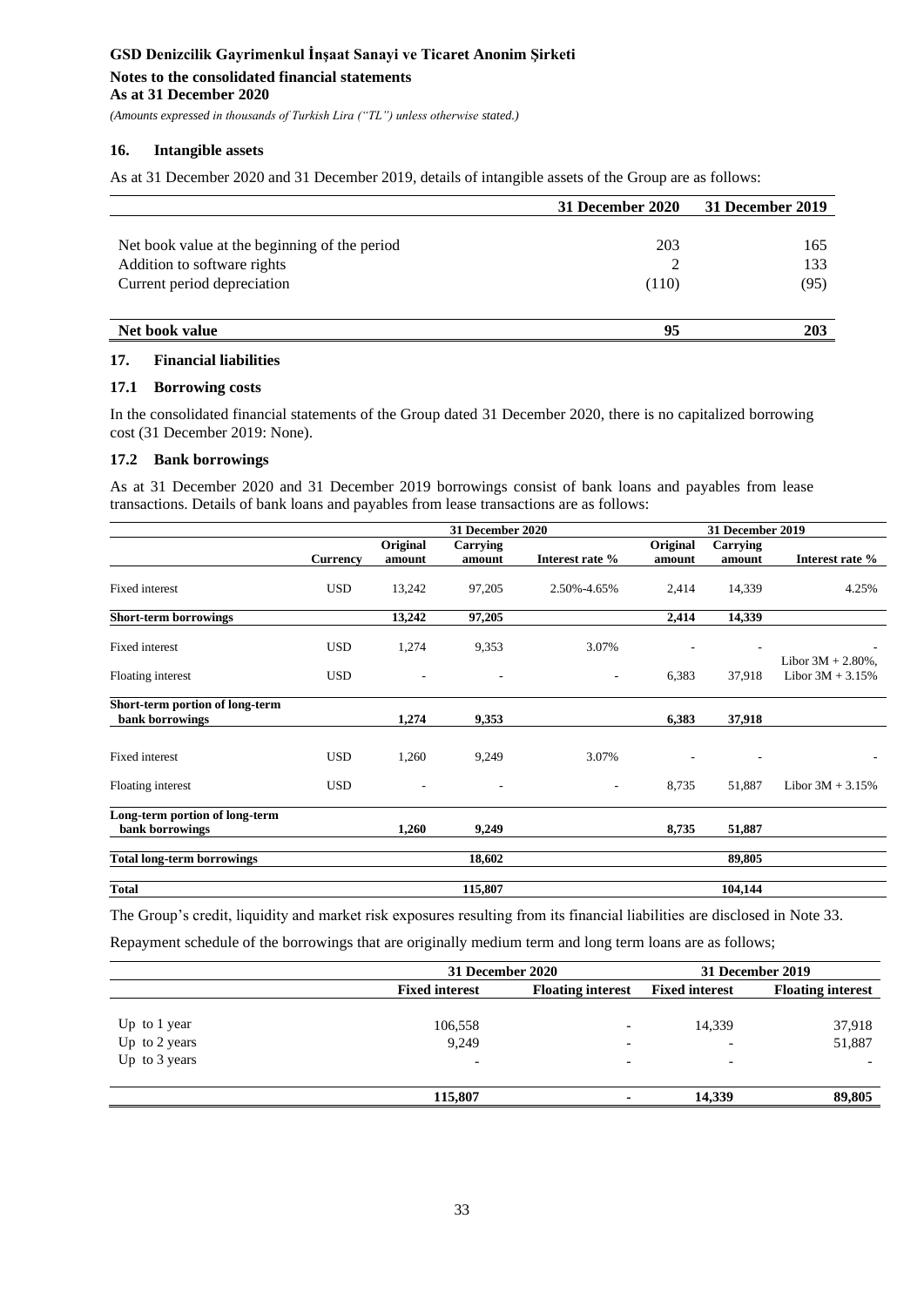# **Notes to the consolidated financial statements As at 31 December 2020**

*(Amounts expressed in thousands of Turkish Lira ("TL") unless otherwise stated.)*

#### **18. Commitments**

#### **18.1 Guarantees given**

The Guarantees, Pledges and Mortgages ("GPMs") that the Company gave as at 31 December 2020 and 31 December 2019 are as follows:

|                                                                                                                                                                                                                 |                               | 31 December 2020 |                               |                               | 31 December 2019 |                               |
|-----------------------------------------------------------------------------------------------------------------------------------------------------------------------------------------------------------------|-------------------------------|------------------|-------------------------------|-------------------------------|------------------|-------------------------------|
| GPMs given by the Company                                                                                                                                                                                       | <b>Total TL</b><br>Equivalent | TL               | <b>USD</b> (TL<br>Equivalent) | <b>Total TL</b><br>Equivalent | TL               | <b>USD</b> (TL<br>Equivalent) |
| A. Total Amount of GPMs that were Given on Behalf of Its Own<br><b>Legal Entity</b><br>1. Letters of guarantee that were given by the Group bank as cash                                                        | 133                           | 133              | $\blacksquare$                | 35,911                        | 133              | 35,778                        |
| collateral surety<br>2. Letters of guarantee that were given by the non-group bank as<br>cash collateral surety                                                                                                 | 133                           | 133              |                               | 133                           | 133              |                               |
| 3. Cash                                                                                                                                                                                                         |                               |                  |                               | 1,486                         |                  | 1,486                         |
| 4. Tangible asset mortgage given as cash collateral surety $(*)$<br>5. Participation share given<br>as cash collateral surety (*)<br>B. Total Amount of GPMs that was Given in Favor of the                     |                               |                  | $\overline{a}$                | 34,292                        |                  | 34,292                        |
| Partnerships that were Included in the Scope of Full<br>Consolidation                                                                                                                                           |                               |                  |                               | 162,464                       |                  | 162,464                       |
| 1. Bails given as cash collateral surety (*)                                                                                                                                                                    |                               |                  |                               | 89,805                        |                  | 89,805                        |
| 2. Tangible asset mortgage given as cash collateral surety $(*)$                                                                                                                                                |                               |                  |                               | 72,659                        |                  | 72,659                        |
| 3. Bank deposit pledge given as cash collateral<br>C. Total Amount of GPMs that Other Third Parties give With The<br><b>Purpose of Assuring Debts for Conducting Ordinary</b>                                   |                               |                  |                               |                               |                  |                               |
| <b>Commercial Activities</b>                                                                                                                                                                                    |                               |                  |                               |                               |                  |                               |
| D. GPMs that were Given the Scope of the Article 12/2 of the<br>Corporate Governance Communiqué                                                                                                                 |                               |                  |                               |                               |                  |                               |
| E. Total Amount of the Other GPMs Given<br>i. Total Amount of GPMs that were Given In Favor of the ultimate                                                                                                     | 40,415                        |                  | 40,415                        | 32,705                        |                  | 32,705                        |
| shareholder                                                                                                                                                                                                     |                               |                  |                               |                               |                  |                               |
| ii. Total Amount of GPMs that were Given In Favor of Other Group<br>Companies that are not Included in the Scope of Articles B and $C^{(*)}$<br>iii. Total Amount of GPMs that were Given In Favor of the Third | 40,415                        | $\overline{a}$   | 40,415                        | 32,705                        |                  | 32,705                        |
| Parties that are not Included in the Scope of Article C                                                                                                                                                         |                               |                  |                               |                               |                  |                               |
| <b>Total</b>                                                                                                                                                                                                    | 40,548                        | 133              | 40,415                        | 231,080                       | 133              | 230,947                       |

(\*) The bank credits used during the purchase of bulk dry cargo ships M / V Cano and M / V Hako, owned by Cano Maritime Limited and Hako Maritime Limited, were fully paid and closed in 2020. Mortgages on the ships have been removed. Since Hako Maritime Limited Company has no credit risk subject to mortgage, the blocked amount in DVB Bank SE has been resolved.

(\*\*) On 6 June 2018, 100% shares of Zeyno Maritime Limited owned by the Company were transferred to GSD Shipping B.V. On 6 December 2018, 100% shares of Dodo Maritime Limited and Neco Maritime Limited owned by the Company were transferred to GSD Shipping B.V. Companies have been consolidated until the date of transfer and foreign translation differences, which are followed under equity, have been transferred to gain on sale of subsidiaries. The amount arises from the guarantee given by the Company for the loans that have not been matured yet.

As at 31 December 2020 and 31 December 2019, Guarantees/Pledges/Mortgages (GPM) consist of letters of guarantee, guarantees, ship mortgage, pledge of share and bails that are given to the following institutions:

|              | 31 December 2020 | 31 December 2019 |
|--------------|------------------|------------------|
| <b>Banks</b> | 40.548           | 231,080          |
|              | 40,548           | 231,080          |

As at 31 December 2020 and 31 December 2019, the Company has no guarantees, pledges or mortgages except the letters of guarantee – presented above – given on behalf of its own legal entity.

As at 31 December 2020, the rate of the other GPMs the Company have given to the Company's shareholders' equity is 23% (31 December 2019: 23%).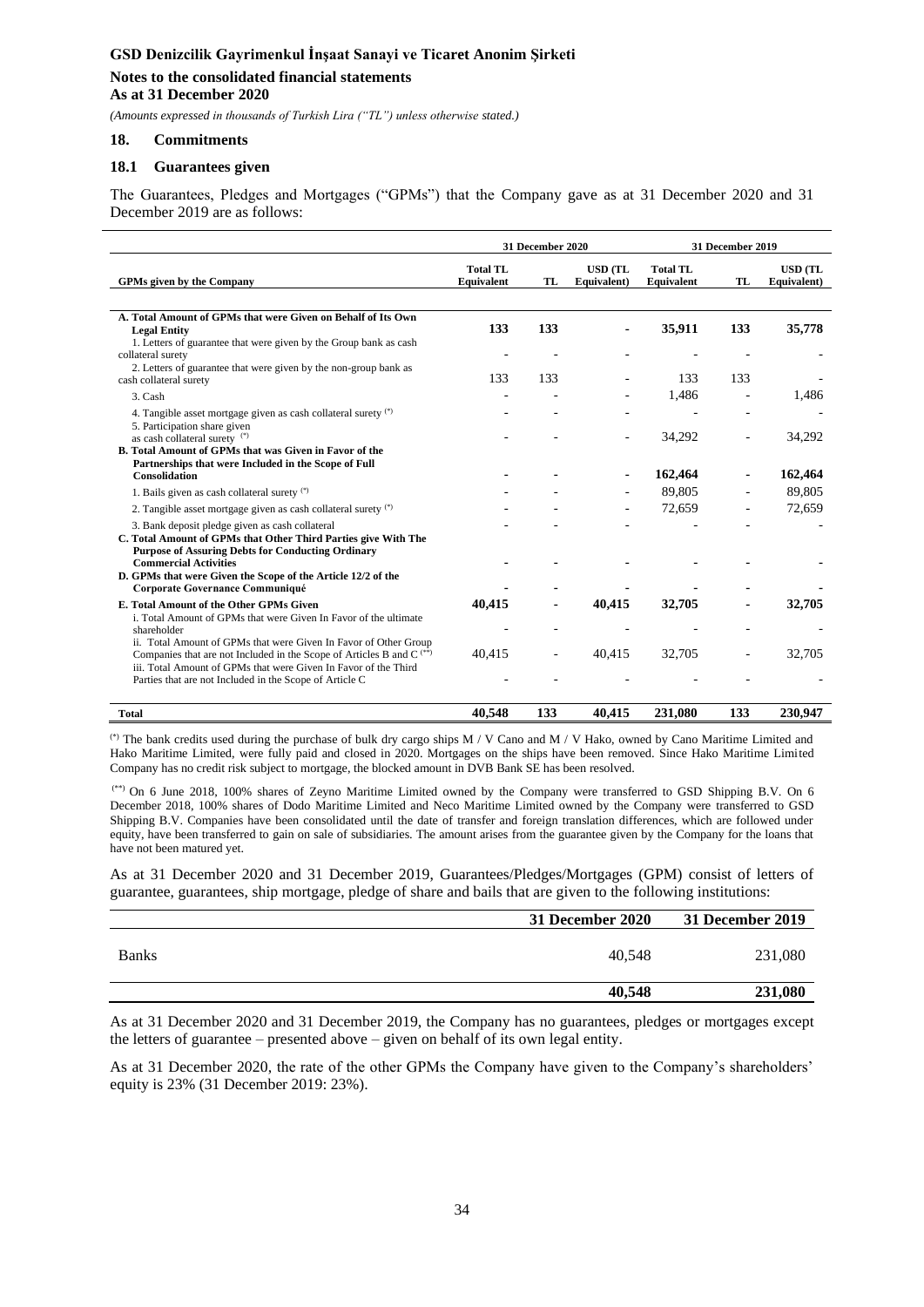# **Notes to the consolidated financial statements As at 31 December 2020**

*(Amounts expressed in thousands of Turkish Lira ("TL") unless otherwise stated.)*

#### **18. Commitments (continued)**

### **18.2 Guarantees Taken**

As at 31 December 2020 and 31 December 2019, the details of the guarantees that were obtained in return for the Company's receivables from finance sector activities are as follows:

|           | 31 December 2020 | 31 December 2019 |
|-----------|------------------|------------------|
| Mortgages | 3,721            | 3.721            |
|           | 3.721            |                  |

# **18.3 Other**

As at 31 December 2020, GSD Holding has provided surety amounting to TL 315,188 to credit institutions as a guarantee against its open lines of credit (31 December 2019: TL 408,449).

#### **19. Employee benefit obligations**

The Company does not have any employee benefit obligations as at 31 December 2020 (31 December 2019: None).

#### **20. Deferred income**

As at 31 December 2020, the amount of deferred income amounting to TL 1,542 stems from early collection of monthly rents of ships (31 December 2019: TL 820).

#### **21. Provision for employee benefits**

#### **21.1 Provision for short-term employee benefits**

As at 31 December 2020 and 31 December 2019, details of provision for short-term employee benefits are as follows:

|                          | 31 December 2020 | 31 December 2019 |
|--------------------------|------------------|------------------|
| Employee bonus provision | 213              | つつら              |
|                          | 213              | 225              |

As at 31 December 2020 and 31 December 2019, the movement of employee bonus provision is as follows:

|                                       | 31 December 2020 | 31 December 2019 |
|---------------------------------------|------------------|------------------|
| Balance at the beginning of the year  | 225              | 179              |
| Paid provision for the current period | (194)            | (179)            |
| Provision for the current period      | 182              | 225              |
| Balance at the end of the period      | 213              | 225              |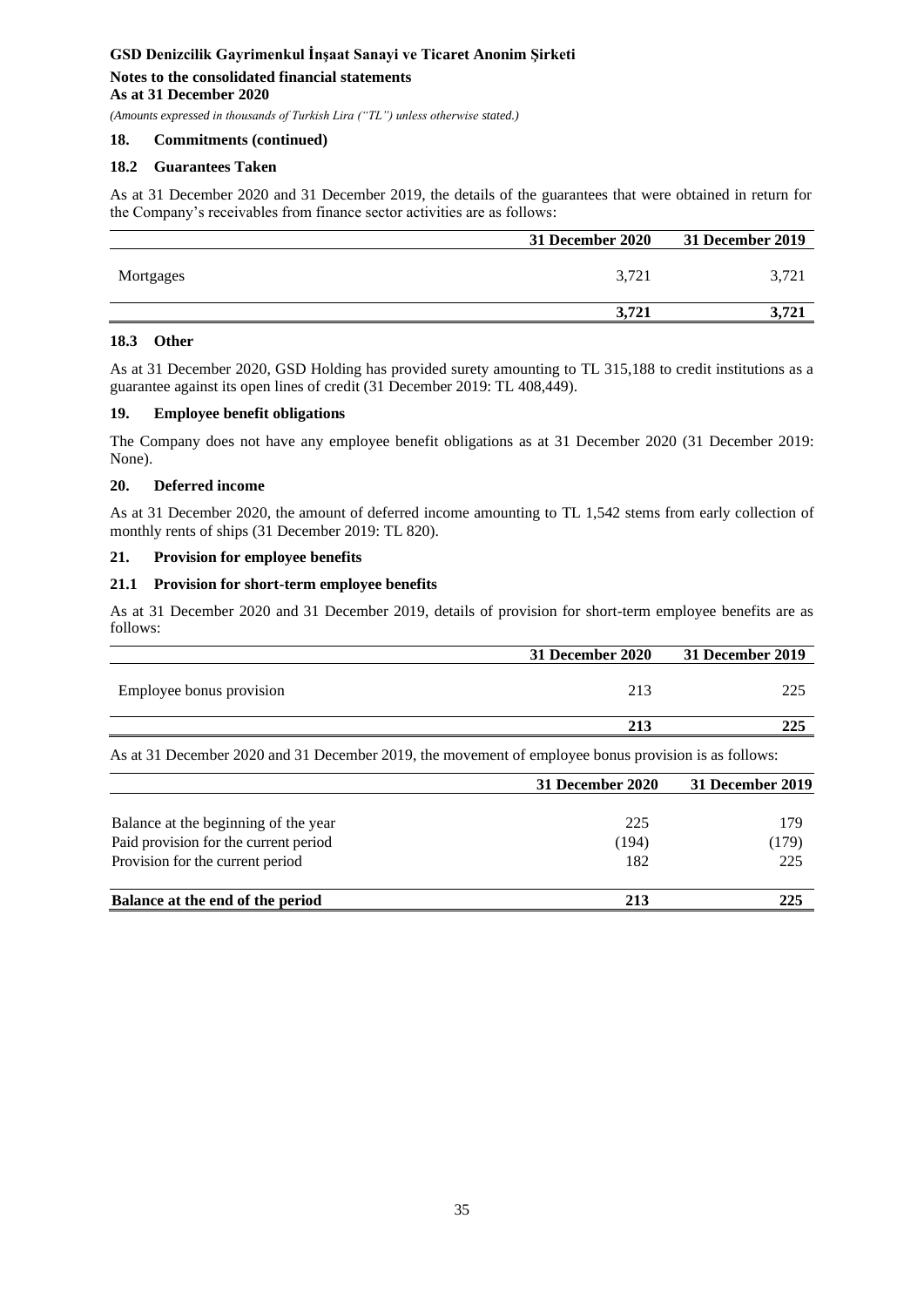# **Notes to the consolidated financial statements As at 31 December 2020**

*(Amounts expressed in thousands of Turkish Lira ("TL") unless otherwise stated.)*

#### **21. Provision for employee benefits (continued)**

#### **21.2 Provision for long-term employee benefits**

As at 31 December 2020 and 31 December 2019, details of provision for long-term employee benefits are as follows;

|                                        | 31 December 2020 | 31 December 2019 |
|----------------------------------------|------------------|------------------|
|                                        |                  |                  |
| Provision for employee benefits        | 733              | 909              |
| Employee termination benefit provision | 275              | 414              |
| Unused vacation provision              | 458              | 495              |
|                                        |                  |                  |
|                                        | 733              | 909              |

#### *Employee termination benefit provision*

According to the Turkish Labor Law, there is an obligation to pay the severance pay to the employees whose employment contract is terminated to be entitled to severance pay. The severance payment equals to the monthly wage for every service year and this amount is limited to full TL 7,117.17 as at 31 December 2020 (31 December 2019: full TL 6,379.86). The Group recognized actuarial gain/(loss) under profit and loss and other comprehensive income according to the Employee Benefits (TAS 19) standard published on the official gazette on 12 March 2013, no. 28585.

As at 31 December 2020 and 31 December 2019, movement of provision for employee termination benefits is as follows:

|                                          | 31 December 2020 | 31 December 2019 |
|------------------------------------------|------------------|------------------|
|                                          |                  |                  |
| Balance at the beginning of the year     | 414              | 272              |
| Actuarial gain/loss                      | 24               | 89               |
| Interest cost                            | 8                |                  |
| Provision for the current period         | 83               | 36               |
| Provision payment for the current period | (254)            |                  |
| Balance at the end of the period         | 275              | 414              |

#### *Unused vacation provision*

According to the governing labor law in Turkey, in case the labor contract ends for some reason, the Company is obliged to pay the earning that the employees are entitled but did not use to that person or beneficiaries as at that person's earning on the contract ending date. According to TAS 19 unused vacation provisions identified as "Benefits to employees" are accrued in the earned periods and are not discounted. The provision for the unused leaves as at 31 December 2020 and 31 December 2019 is the total undiscounted liability amount that all the employees are entitled which corresponds to the days of their unused leaves.

As at 31 December 2020 and 31 December 2019, movement of provision for unused vacations is as follows:

|                                       | 31 December 2020 | 31 December 2019 |
|---------------------------------------|------------------|------------------|
| Balance at the beginning of the year  | 495              | 400              |
| Paid provision for the current period | (37)             |                  |
| Provision for the current period      |                  | 95               |
| Balance at the end of the period      | 458              | 495              |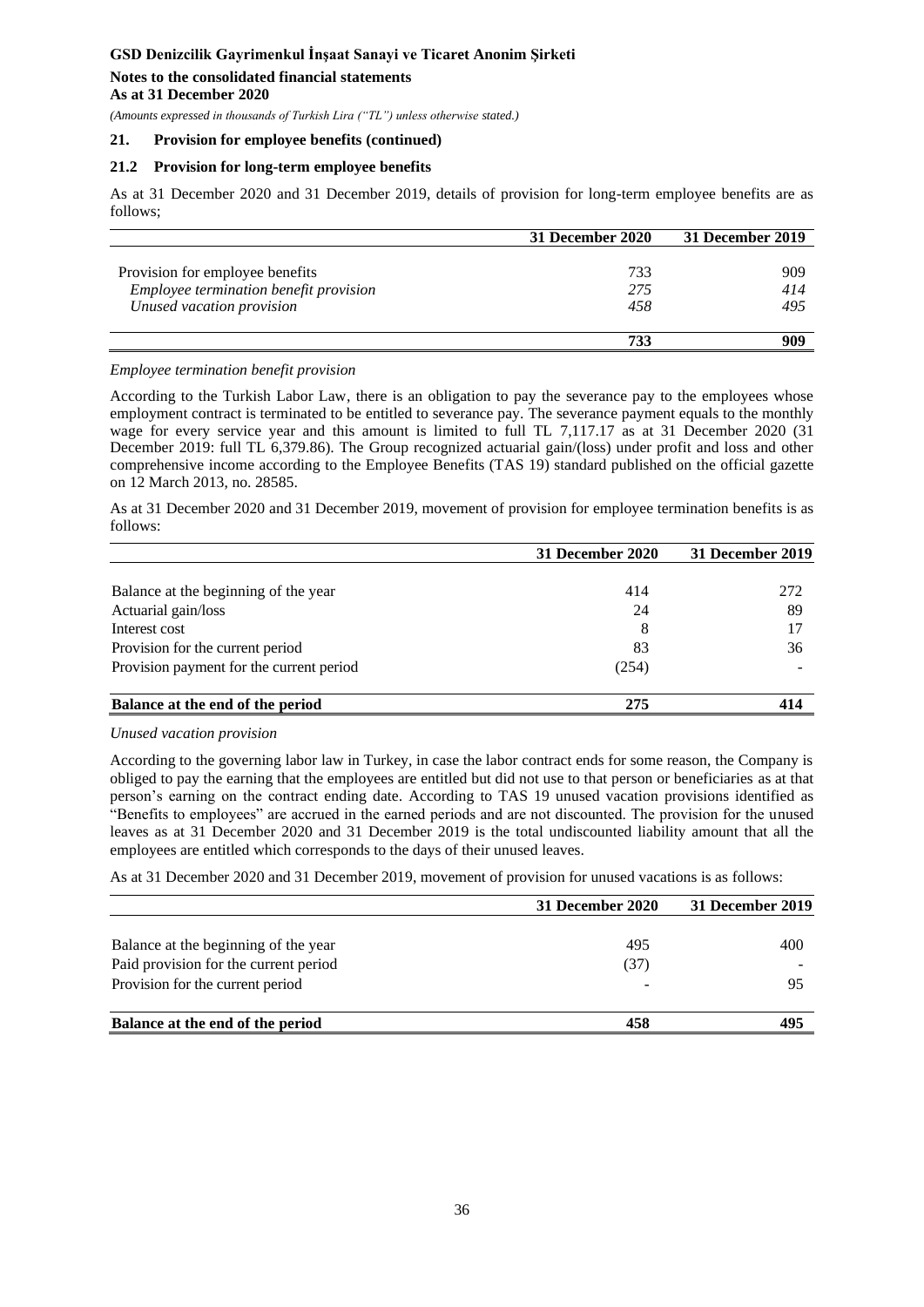# **Notes to the consolidated financial statements As at 31 December 2020**

*(Amounts expressed in thousands of Turkish Lira ("TL") unless otherwise stated.)*

#### **22. Other current and non-current assets**

As at 31 December 2020 and 31 December 2019, details of other current assets are as follows:

|              | <b>31 December 2020</b> | 31 December 2019 |
|--------------|-------------------------|------------------|
| Deferred VAT | 1.045                   | 896              |
|              | 1.045                   | 896              |

As at 31 December 2019 and 31 December 2018, the Company does not have other non-current assets.

#### **23. Equity**

#### **23.1 Paid-in share capital**

As at 31 December 2020, the Company's nominal value of authorized share capital amounts to TL 52,181 (31 December 2019: TL 52,181 ) comprising 5,218,085,564 registered shares of par value of 1 Kuruş ("Kr") each. (One TL is equivalent to a hundred Kr). As at 31 December 2020 and 31 December 2019, the shareholding structure of the Company is disclosed in Note 1.

#### **23.2 Adjustment to share capital**

As at 31 December 2020, the Company's inflation-adjustment differences amount to TL 24,085 (31 December 2019: 24,085).

### **23.3 Repurchase of shares (-)**

In accordance with the CMB's press releases on the repurchased shares dated 21 July 2016 and 25 July 2016, according to the board of directors decision of GSD Denizcilik Gayrimenkul İnşaat Sanayi ve Ticaret A.Ş. has repurchased its share for a total consideration of TL 3,223 (31 December 2019: TL 3,223). The Company did not purchase new shares in 2020. In 2020, the Company sold all repurchased Group C shares having a nominal value of 3,411 TL, at an amount of TL 12.552.

#### **23.4 Share premium**

Premiums concerning shares consist of issuance premiums of shares. Issuance premiums of shares denote the cash inflows received as a result of shares sold with market prices. These premiums are recognized under shareholders' equity and cannot be distributed, however can be used for future capital increases. Losses of the Company sourcing from sales of repurchased shares at an amount of TL 140 have been tracked in premiums related to shares account.

As of 31 December 2020, the Company's share premiums are TL 1, the sales losses of its repurchased shares are TL 141, and the sales profits of its repurchased shares are 9,329 TL, totaling TL 9,189 (31 December 2019: share premiums are TL 1 and sales losses of repurchased shares are TL 141).

# **23.5 The effect of merger under common control**

The merger of these two companies through the acquisition of GSD Dış Ticaret Anonim Şirketi by GSD Denizcilik Gayrimenkul İnşaat Sanayi ve Ticaret A.Ş. as a whole with all assets, liabilities and all rights, receivables, payables and obligations, and the merger or these two companies within the body of GSD Denizcilik Gayrimenkul İnşaat Sanayi ve Ticaret A.Ş. is a merger covering jointly controlled entities and therefore is not subject to "TFRS 3 Business Combinations". In accordance with the decree of the Public Oversight, Accounting and Auditing Standards Authority dated July 21, 2013 "in order to eliminate the differences which may occur in the implementation of the accounting policies; since recognition of jointly controlled entities using the pooling of interest method and therefore the exclusion of goodwill in the financial statements, when using the pooling of interests method, the adjustment of financial statements as if the merger was made as at the beginning of the reporting period in which joint control occurred and the comparative presentation as at the beginning of the reporting period in which joint control occurred and seeing from the parent company's point in reflecting the jointly controlled business combinations in the financial statements will be appropriate, it is necessary to restate the financial statement in the consolidation process in accordance with the provisions of TAS on the date on which the company controlling the group acquired the control of the companies with joint control power and after as if preparing financial statements in accordance with TAS including business combination accounting and to use an account of "Effect of Mergers Covering Jointly Controlled Initiatives or Entities " under equity in order to eliminate the possible asset-liability inconsistency to occur due to the merger of jointly controlled entities."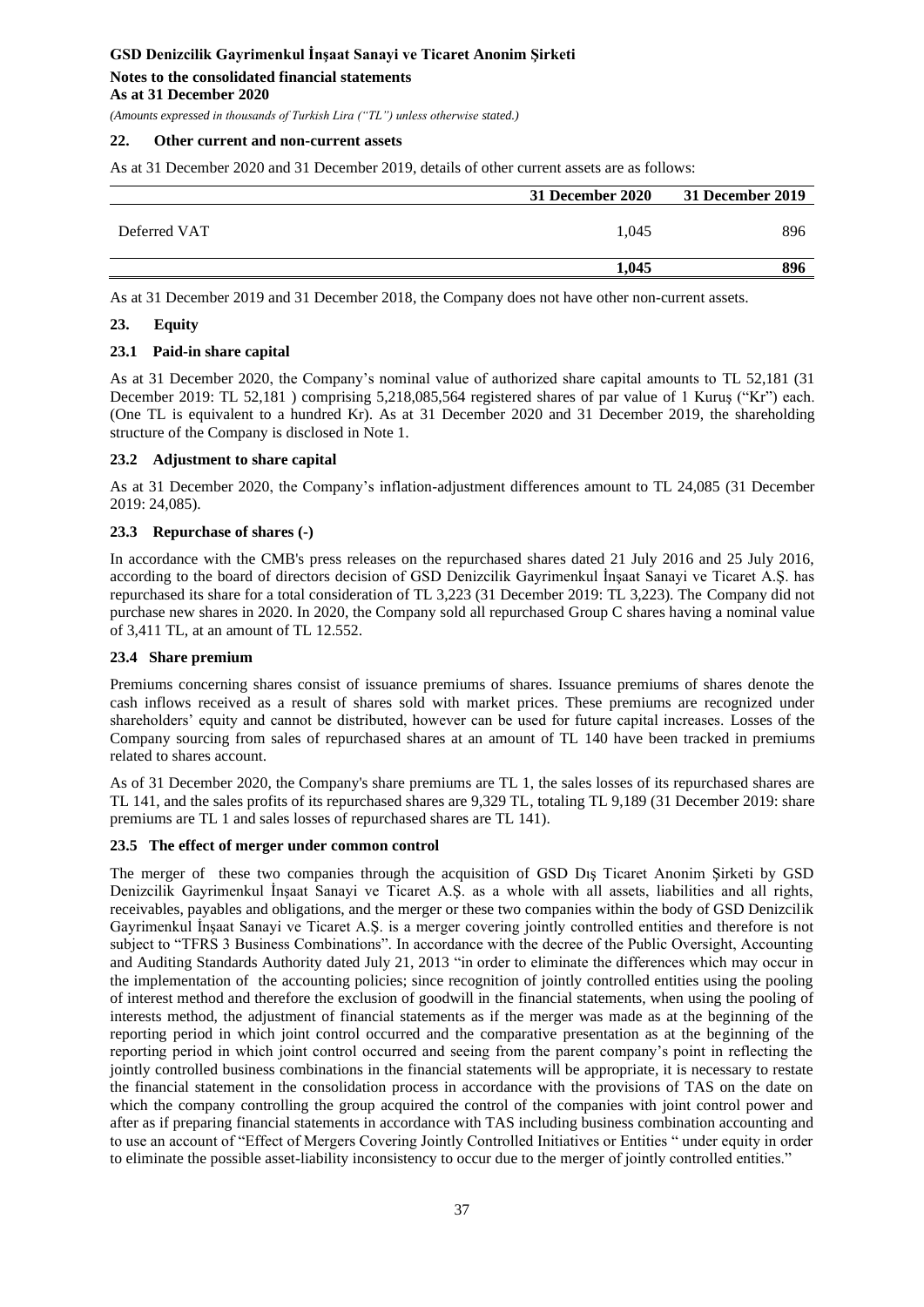# **Notes to the consolidated financial statements As at 31 December 2020**

*(Amounts expressed in thousands of Turkish Lira ("TL") unless otherwise stated.)*

#### **23. Equity (continued)**

#### **23.5 The effect of under common control business merger (continued)**

As at 31 December 2020, the Company has merger effects covering jointly controlled initiatives or entities amounting to TL (12,181) (31 December 2019: TL (12,181)).

#### **23.6 Other comprehensive income or expenses not to be reclassified to profit or loss**

The Company's accumulated other comprehensive income and expenses arising from the reclassification to profit or loss measurement losses on defined benefit plans are summarized below.

Provision for employment termination benefits is calculated by estimating the present value of the future probable obligation arising from the retirement of the employees of the Group. The Group has adopted the amendments to TAS 19 which were applicable as at 1 January 2014 and recognized all actuarial gains and losses in other comprehensive income. Actuarial loss recognized under equity in the balance sheet amounts to TL 19 as at 31 December 2020 (31 December 2019: TL 71).

#### **23.7 Other comprehensive income or expenses to be reclassified to profit or loss**

#### *Foreign currency translation differences*

Assets and liabilities denominated in foreign currencies at the reporting date are retranslated to the functional currency at the exchange rate at that date. Foreign currency differences arising on translation of foreign currency transactions are recognised in the income statement. As at 31 December 2020, foreign currency translation differences of the Company amount to TL 135,728 (31 December 2019: TL 98,537).

#### **23.8 Restricted reserves**

According to the Turkish Commercial Code, legal retained earnings are composed of primary and secondary legal reserves. Until the primary legal reserves reach 20% of the Company's capital, they are reserved at the rate of 5% of the profit for the period. The secondary legal reserves are reserved at the rate of 10% of all the dividend distributions that exceed 5% of the Company capital. Primary and secondary legal reserves cannot be distributed unless they exceed 50% of the total capital however they can be used for covering the losses in case the voluntary reserves are consumed.

As at 31 December 2020 and 31 December 2019, restricted reserves movement is as follows:

|                                                      | 31 December 2020 | 31 December 2019 |
|------------------------------------------------------|------------------|------------------|
|                                                      |                  |                  |
| Primary legal reserves                               | 7,222            | 6,875            |
| Special funds                                        | 6,747            | 6,747            |
| Repurchased share provision / (classification) $(*)$ | 3,223            | 3,223            |
| Legal reserves inflation differences                 | 2,313            | 2,313            |
| Balance at the end of the period                     | 19,505           | 19,158           |

(\*) Arises from the context of press announcements related to the repurchased shares by CMB dated 21 July 2016 and 25 July 2016.

### **23.9 Prior years' profits/(losses)**

As at 31 December 2020 and 31 December 2019, movements of prior years' profits/(losses) are as follows:

|                                                 | 31 December 2020 | 31 December 2019 |
|-------------------------------------------------|------------------|------------------|
| Balance at 1 January                            | (32, 139)        | (67, 675)        |
| Profits/(losses) for the prior period           | (15, 421)        | 35,543           |
| Repurchase of shares (provision)/classification | 9,329            |                  |
| Gains/losses from defined benefits plan         | (71)             | (7)              |
| <b>Balance at end of period</b>                 | (38,302)         | (32,139)         |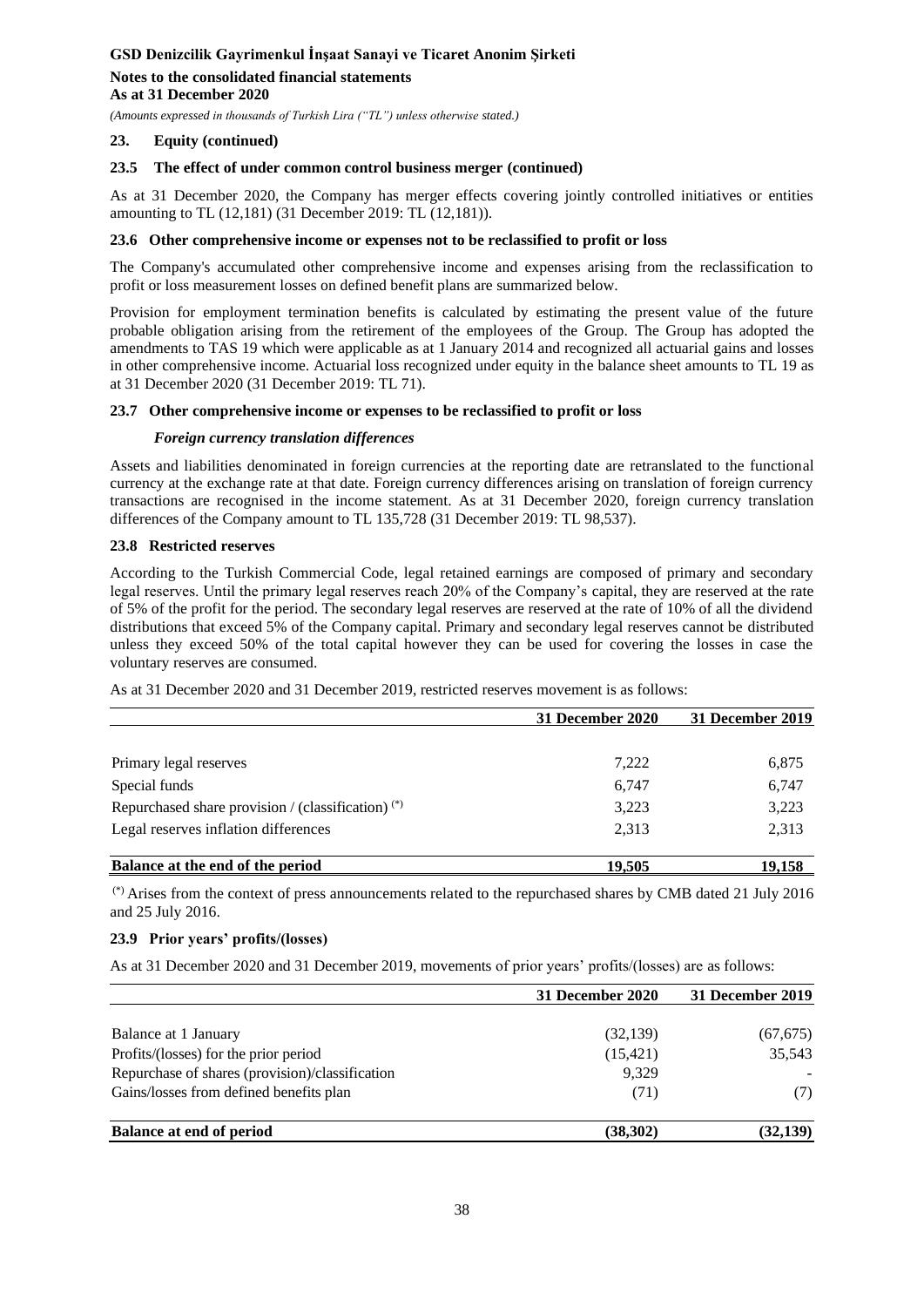# **Notes to the consolidated financial statements As at 31 December 2020**

*(Amounts expressed in thousands of Turkish Lira ("TL") unless otherwise stated.)*

### **23. Equity (continued)**

#### **23.10 Distribution on earnings**

Listed companies distribute dividends as required by the Turkish Commercial Code ("TCC") and the CMB as follows:

According to the Turkish Commercial Code ("TCC"), legal retained earnings are composed of primary and secondary legal reserves. Until the primary legal reserves reach 20% of the Company's capital, they are reserved at the rate of 5% of the profit for the period. The secondary legal reserves are reserved at the rate of 10% of all the dividend distributions that exceed 5% of the company capital. Primary and secondary legal reserves cannot be distributed unless they exceed 50% of the total capital however they can be used for covering the losses in case the voluntary reserves are consumed.

The inflation adjustment differences arising at the initial application of inflation accounting which are recorded under "accumulated losses" could be netted off from the profit to be distributed based on CMB profit distribution regulations. In addition, the aforementioned amount recorded under "accumulated losses" could be netted off with net income for the period, if any, undistributed prior period profits, and inflation adjustment differences of extraordinary reserves, legal reserves and capital, respectively.

According to the regulations of Capital Markets Board (CMB) of Turkey, there is no minimum required profit distribution for the exchange-traded companies and the net distributable profit of an exchange-traded company preparing consolidated financial statements is calculated by taking into regard its net profit arising from its financial statements in accordance with Turkish Financial Reporting Standards as much as the total of the items that may be distributed as dividend arising from its statutory financial statements based on its books of account.

The exchange-traded companies in Turkey distribute their profits by the resolution of their general assemblies in accordance with the relevant legislations and within the guidelines stated in their profit distribution policies determined by their general assemblies. The profit distribution policies of the exchange-traded companies must contain at least whether any profit will be distributed or not and if it will be distributed, the profit distribution rate determined for shareholders and other profit-sharing persons; method of payment of the dividend; time of payment of the dividend providing that the dividend distribution process will start latest by the end of the accounting period during which the general assembly meeting was held; whether advance dividend will be distributed or not and, if it will be distributed, the related principles in respect of this.

The Company adopted a policy of not distributing cash or bonus dividend and distributing retained earnings by way of share capital increases through bonus issue by capitalization of internal resources within the regulatory framework of CMB and re-evaluating this policy every year, pursuant to its profit distribution policy explained below.

Dividends are distributed to all outstanding shares as at the distribution date equally in proportion to their ownership percentage in share capital regardless of the issue and acquisition dates of these shares. The rights arising from the dividend privilege are reserved. In the capital increases of public companies, bonus shares are distributed to outstanding shares as at the date of share capital increase.

### *Profit distribution policy*

The Ordinary General Assembly of the Company has resolved on 31 May 2018 that the profit distribution policy of Company for the year 2018 and the subsequent years pursuant to the Corporate Governance Principles is the distribution of profits as bonus shares by means of share capital increases from internal resources through the capitalisation of profits, to the extent that the criteria stipulated by the regulatory framework of CMB in relation to share capital increases through bonus issue are met, in order to finance the growth by way of retention of earnings in equity through the accumulation of profits in extraordinary reserves by considering the growth plans, investing activities and existing financial structures of the associated companies and subsidiaries and this policy is to be re-evaluated every year by taking into account the regulations of the Capital Markets Board regarding profit distribution and the liquidity position of the Company.

Pursuant to the article 16/8 of the Communiqué on Shares (VII-128.1) promulgated by the Capital Markets Board of Turkey (the CMB), without prejudice to statutory obligations with respect to share capital increase, the applications of publicly traded companies to the CMB for share capital increases by capitalisation of internal resources excluding period profit which will result in the adjusted share price dropping below full TL 2, the share price being calculated as the average of the weighted average trading prices in stock exchange within 30 days prior to the disclosure of share capital increase to the public, are not put into process by the CMB.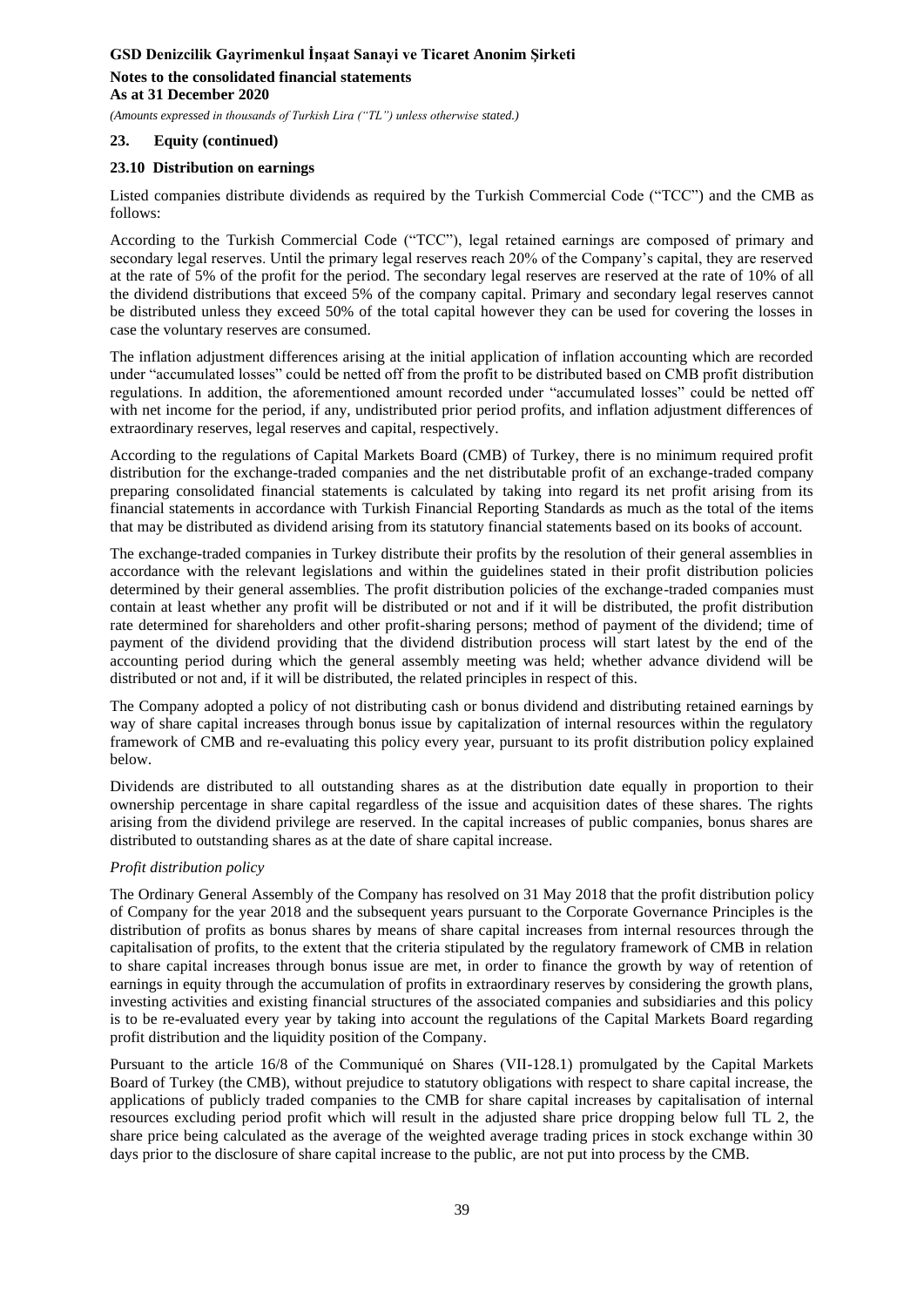# **Notes to the consolidated financial statements As at 31 December 2020**

*(Amounts expressed in thousands of Turkish Lira ("TL") unless otherwise stated.)*

### **23. Equity (continued)**

#### **23.10 Distribution on earnings (continued)**

#### *Decision on distribution*

By the General Assembly Meeting of the year 2019 dated 14 May 2020, it has been decided to offset the net profit of TL 15,421 in the financial statements of the Company to the prior year's losses.

### **24. Marine sector revenues and expenses**

The details of marine sector revenues and expenses for the periods ended 31 December 2020 and 31 December 2019 are as follows:

|                                                   | 1 January-       | 1 January-       |
|---------------------------------------------------|------------------|------------------|
|                                                   | 31 December 2020 | 31 December 2019 |
| Ship lease income                                 | 40,879           | 38,846           |
| Revenues from intra-group service activities      | 2,510            | 2,163            |
| Other income                                      | 1,182            | 276              |
| <b>Marine sector income</b>                       | 44,571           | 41,285           |
| Ship depreciation expense                         | (18, 762)        | (14, 553)        |
| Personnel expenses                                | (13, 404)        | (11,283)         |
| Various ship equipment, oil and fuel expenses     | (6,928)          | (5,455)          |
| Ship insurance expenses                           | (1,989)          | (1,536)          |
| Technical management fees                         | (1,631)          | (1,378)          |
| Maintanence and repair expenses                   | (1,245)          | (28)             |
| Rent expense paid back                            | (1,248)          | (313)            |
| Expenses from intra-group service activities      | (859)            | (738)            |
| Other expenses                                    | (92)             | (98)             |
| <b>Marine sector expenses</b>                     | (46, 158)        | (35, 382)        |
| Gross profit/(loss) from marine sector activities | (1,587)          | 5,903            |

Subsidiaries of the Company registered in Malta with 100% shareholding each owns a ship. All ships generate revenue by time charter agreements.

#### **25. Interest and other income/interest, commission and other expenses**

The details of interest and other income and interest, commission and other expenses for the periods ended 31 December 2020 and 31 December 2019 are as follows:

|                                                       | 1 January-              | 1 January-<br>31 December 2019 |
|-------------------------------------------------------|-------------------------|--------------------------------|
|                                                       | <b>31 December 2020</b> |                                |
| Finance lease interest income                         |                         |                                |
| Finance lease receivables default income              |                         |                                |
| Finance lease receivables foreign exchange gains      |                         |                                |
| <b>Total interest and other income</b>                | 8                       | 10                             |
| Provision for finance operations                      | (912)                   | (292)                          |
| Total finance sector acivities income/(expenses), net | (904)                   | (292)                          |
| Gross profit/(loss) from finance sector activities    | (904`                   | $282^{\circ}$                  |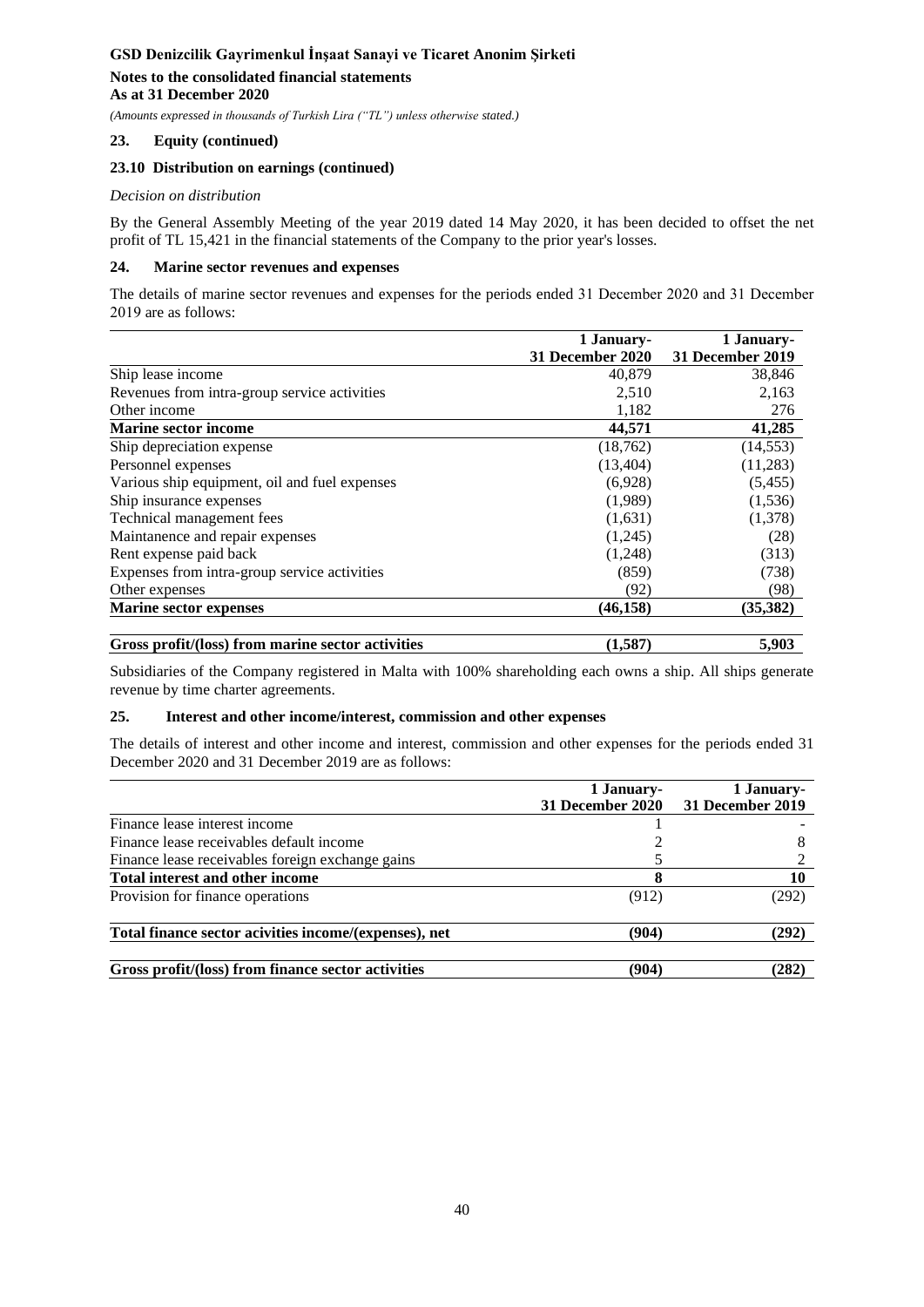# **Notes to the consolidated financial statements As at 31 December 2020**

*(Amounts expressed in thousands of Turkish Lira ("TL") unless otherwise stated.)*

# **26. General administrative expenses**

The details of general administrative expenses for the periods ended 31 December 2020 and 31 December 2019 are as follows:

|                                                     | 1 January-<br>31 December 2020 | 1 January-<br><b>31 December 2019</b> |
|-----------------------------------------------------|--------------------------------|---------------------------------------|
|                                                     |                                |                                       |
| Personnel expenses                                  | 3,842                          | 3,790                                 |
| Depreciation expenses                               | 701                            | 614                                   |
| Purchases of services from related parties expenses | 294                            | 287                                   |
| Vehicle and travel expenses                         | 258                            | 259                                   |
| Audit expenses                                      | 225                            | 205                                   |
| Donation, support, social responsibility expenses   | 50                             | 50                                    |
| Quotation expenses                                  | 8                              | 8                                     |
| Tax, duty and charge expenses                       | 17                             | ⇁                                     |
| Other                                               | 415                            | 179                                   |
| <b>Total</b>                                        | 5,810                          | 5.399                                 |

The details personnel expenses that are included in general administrative expenses for the periods ended 31 December 2020 and 31 December 2019 are as follows:

|                                                         | 1 January-<br>31 December 2020 | 1 January-<br>31 December 2019 |
|---------------------------------------------------------|--------------------------------|--------------------------------|
| Wages and salaries                                      | 3,065                          | 3,012                          |
| Social security premium expenses – employer's share     | 206                            | 284                            |
| Employee termination benefit, unused vacation and bonus |                                |                                |
| provision expenses                                      | 83                             | 177                            |
| Employee termination benefit and bonus paid             | 488                            | 317                            |
| <b>Total</b>                                            | 3.842                          | 3.790                          |

### **27. Other operating income**

The details of other operating income for the periods ended 31 December 2020 and 31 December 2019 are as follows:

|                                                  | 1 January-<br>31 December 2020 | 1 January-<br>31 December 2019 |
|--------------------------------------------------|--------------------------------|--------------------------------|
| Foreign currency exchange income from operations | 3,688                          | 7,197                          |
| Interest received from banks                     | 164                            | 1,010                          |
| Employee termination benefit cancellation income | 303                            |                                |
| Other                                            | 60                             | 249                            |
| <b>Total</b>                                     | 4.215                          | 8.456                          |

# **28. Other operating expenses**

The details of other operating expenses for the periods ended 31 December 2020 and 31 December 2019 are as follows:

|                                                  | 1 January-<br>31 December 2020 | 1 January-<br>31 December 2019 |
|--------------------------------------------------|--------------------------------|--------------------------------|
| Foreign currency exchange losses from operations | 1.278                          | 2,753                          |
| <b>Total</b>                                     | 1.278                          | 2,753                          |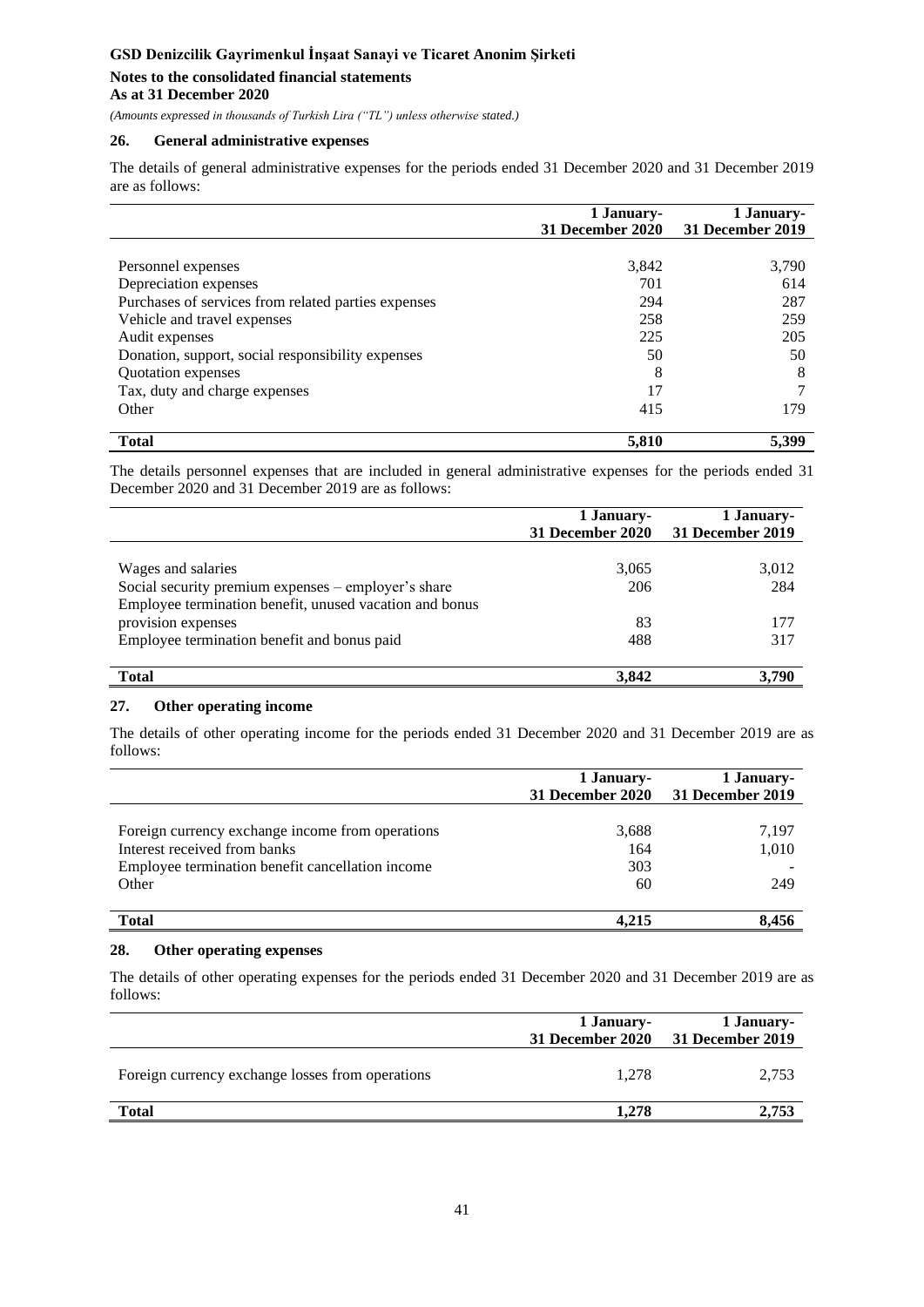# **Notes to the consolidated financial statements As at 31 December 2020**

*(Amounts expressed in thousands of Turkish Lira ("TL") unless otherwise stated.)*

#### **29. Income/expenses from investment activities**

The details of income from investment activities for the periods ended 31 December 2020 and 31 December 2019 are as follows;

|                 | 1 January-               | 1 January-       |
|-----------------|--------------------------|------------------|
|                 | 31 December 2020         | 31 December 2019 |
| Dividend income | $\overline{\phantom{a}}$ | 495              |
| <b>Total</b>    |                          | 495              |
|                 |                          |                  |

For the period ended 31 December 2020 and 31 December 2019, there are no operating expenses from investment activities. .

The Group does not have any expenses related to the investment activities for the periods ended 31 December 2020 and 31 December 2019

### **30. Financial income and expenses**

The Group does not have any financial income for the periods ended 31 December 2020 and 31 December 2019.

The details of financial expenses for the periods ended 31 December 2020 and 31 December 2019 are as follows:

|                                                  | 1 January-<br>31 December 2020 | 1 January -<br>31 December 2019 |
|--------------------------------------------------|--------------------------------|---------------------------------|
|                                                  |                                |                                 |
| Foreign currency exchange losses from borrowings | 5,766                          | 4,681                           |
| Interest expense                                 | 5,234                          | 7,402                           |
| Other financial expenses                         | 153                            | 75                              |
| <b>Total</b>                                     | 11.153                         | 12,158                          |

# **31. Tax Assets and Liabilities**

### *Corporation Tax*

As at 31 December 2020, corporation tax rate is 22% (31 December 2019: 22%). According to the provisional Article 10 of the Law No. 7061 of 5 December 2017, numbered 30261, "Amendments to Certain Tax Laws and Some Other Laws" and the Law No. 5520 on Corporate Income Tax Law, it is foreseen that the corporation tax that should be paid over the profits of the tax years 2018, 2019 and 2020 will be calculated as 22%. For the Company's estimated tax liabilities related to current period activity results, necessary provisions are booked in the accompanying financial statements.

The corporation tax rate on taxable corporation income is calculated by the addition of disallowable expenses and deduction of tax exempt income. (previous years' losses and investment incentives utilized, if any).

In Turkey advance tax is calculated and accrued on quarterly basis. In the period that ended on 31 December 2020, the advance tax rate is 22%. According to the Turkish tax legislation, the tax losses can be deducted from tax basis as long as they do not exceed 5 years. However tax losses cannot offset against retained earnings.

In Turkey, tax regulations do not provide a procedure for final agreement of tax assessments. The corporation tax declarations are submitted to the tax office until the evening of the 25th day of the fourth month following the end of the accounting period. Nevertheless, the authorities authorized to perform tax and audit can examine the accounting records for retrospective of five years and the tax amounts to be paid can change if any erroneous transaction is determined.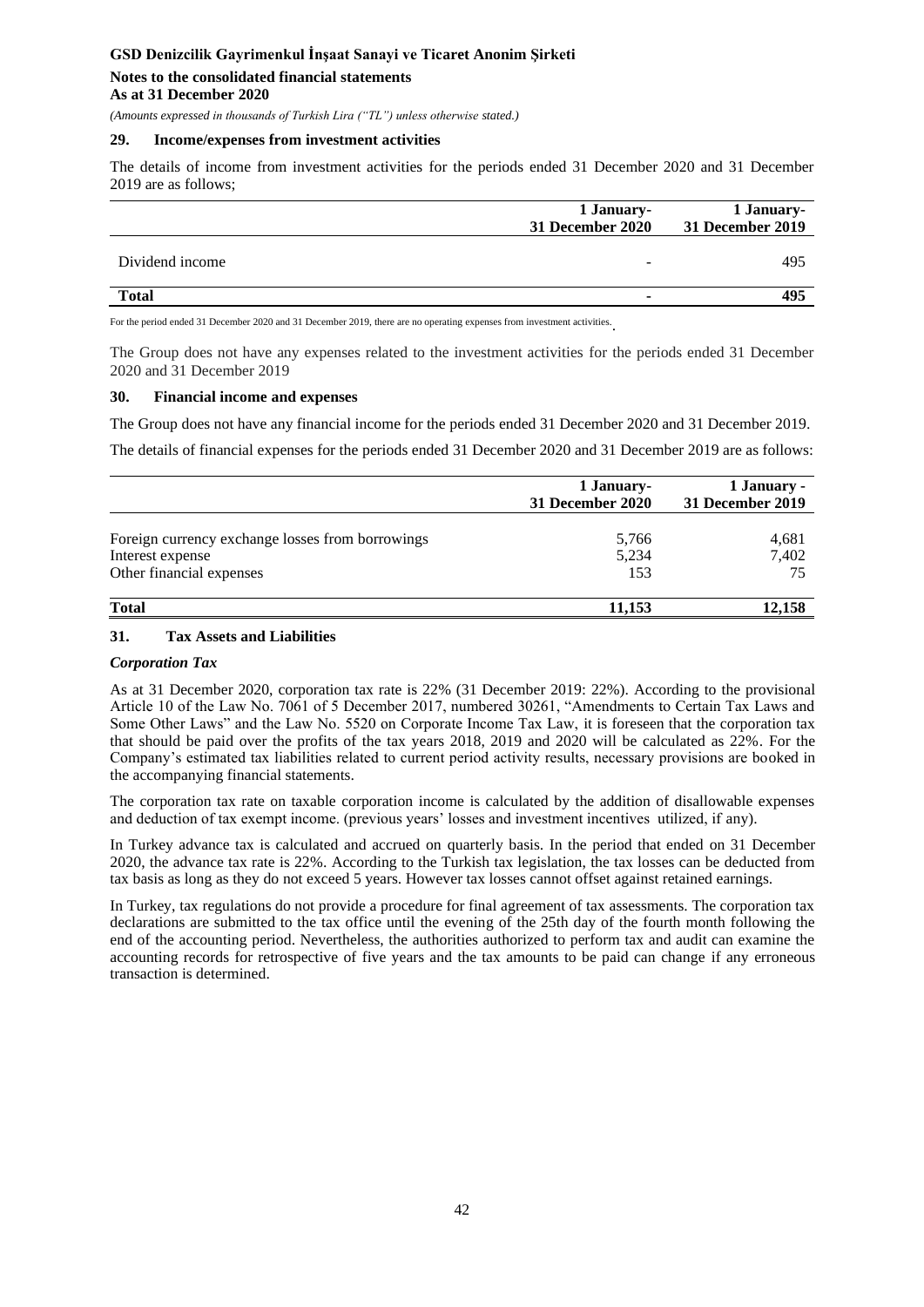**Notes to the consolidated financial statements As at 31 December 2020**

*(Amounts expressed in thousands of Turkish Lira ("TL") unless otherwise stated.)*

#### **31. Tax Assets and Liabilities (continued)**

#### *Withholding Tax*

In addition to the corporation tax, withholding tax should be calculated on dividends distributed except for the ones distributed to resident corporations and Turkish branches of foreign companies. The income withholding tax was applied as 10% to all companies between the dates  $24$  April  $2003 - 22$  July 2006. This rate has been applied as 15% effective from 22 July 2006 based on the Decision of Council of Ministers no. 2006/10731. The dividends not distributed and added to capital are exempt from withholding tax.

For the investment incentive amount benefited in relation to investment incentive certificates obtained before 24 April 2003, withholding tax at 19.8% should be calculated. 40% of the investment expenditures incurred after such date, without investment incentive certificate, and directly relevant with companies' production activities can be deducted from the taxable income. No accrual is made for investment expenditures benefited without investment incentive certificates. The Company is obliged to accrue an Income Tax Withholding at a ratio of 19.8% as a result of using investment allowance belonging to previous period before 24 April 2003. The Income Tax Withholding amount of the Company, did not calculate based on Investment allowance belonging to period before 24 April 2003, as at 31 December 2020 and the final payment amount shall be the amount accrued through Corporate Tax Declaration.

#### *Investment Incentives*

The Provisional article 69 was added to the Income Tax Law no. 193 with the Law no. 5479 that came into force as at the date of 1 January 2006, and that was published on the official gazette on 8 April 2006, no. 26133. This article sets forth that the taxpayers can deduct their investment incentive amounts that they will calculate only from their incomes belonging to the years 2006, 2007 and 2008 according to the legislation clauses that are in effect on 31 December 2005 (including the clauses concerning tax rate). Thus the investment discount practice was abolished as at the date of 1 January 2006.

Within this frame, the taxpayers' – who did not use all their investment incentive exception rights or some of them in the three years of time – rights were removed as at the date of 31 December 2008. On the other hand, articles 2 and 15 of the Law no. 5479 and article 19 of the Income Tax Law were abolished as at the date of 1 January 2006 therefore it was not allowed to benefit from investment incentive exception based on the investment expenditures made between the dates 1 January 2006 and 8 April 2006.

However, in accordance with the decision of Turkish Constitutional Court made in the meeting dated 15 October 2009, the abolishment decision of 1 January 2006 about the aforementioned provisional article no. 69 about investment incentive, clauses of 2006, 2007 and 2008 of the Income Tax Law, and article no. 19 was cancelled due to being unconstitutional. The time limit regarding the investment incentive has been removed as well. In accordance with the decision of the Turkish Constitutional Court, the cancellation about the investment incentive is to enter into force with its publication on the Official Gazette. Therefore the Constitutional Court decision was published on the Official Gazette on 8 January 2010, no. 27456 and entered into force.

According to this, the investment incentive amounts that are transferred to the year 2006 due to lack of income, and the investment incentive amounts that stem from the investments that started before 2006 and continued after this date within the scope of economic and technical wholeness can be used not only in 2006, 2007 and 2008 but in the following years as well. With the new regulation, it is provided to continue to benefit from the investment incentive exception that could not be deducted and transferred to the following periods without limiting the number of years. "The Income Tax Law and the Law about the Amendments of Some Laws and Decree Laws" was published on the Official Gazette on 1 August 2010, no. 27659. With the law, it is stated that the amount that will be deducted as investment incentive exception cannot exceed 25% of the current year income. With the amendment, the principle that the corporation tax rate of the institutions to be benefited from investment discount to be the current rate (20%) instead of 30% is adopted.

Constitutional Court decided – date 9 February 2012, decision no. 2012/9 (Docket No: 2010/93) – the sentence "the discount amount as the investment incentive exception in determining tax bases cannot exceed 25% of the relevant income" to be unconstitutional and to be cancelled. The aforementioned sentence was added to the article 5 of the Law no. 6009 and provisional article no. 69, sub clause no. 1 of the Income Tax Law. After the decision of the Constitutional Court, the necessary regulations were made by the Revenue Administration. According to these regulations, taxpayers can benefit from the investment incentive without considering the 25% limit in the 2011 Annual Corporation Tax Declaration they will submit.

The Company has a remaining investment allowance stock at an amount of TL 135,267 thousand, which belongs to period before 24 April 2003, as at 31 December 2018. The Company is obliged to accrue Income Tax Withholding at a ratio of 19.8 % because of its use of investment allowance belonging to period 24 April 2003.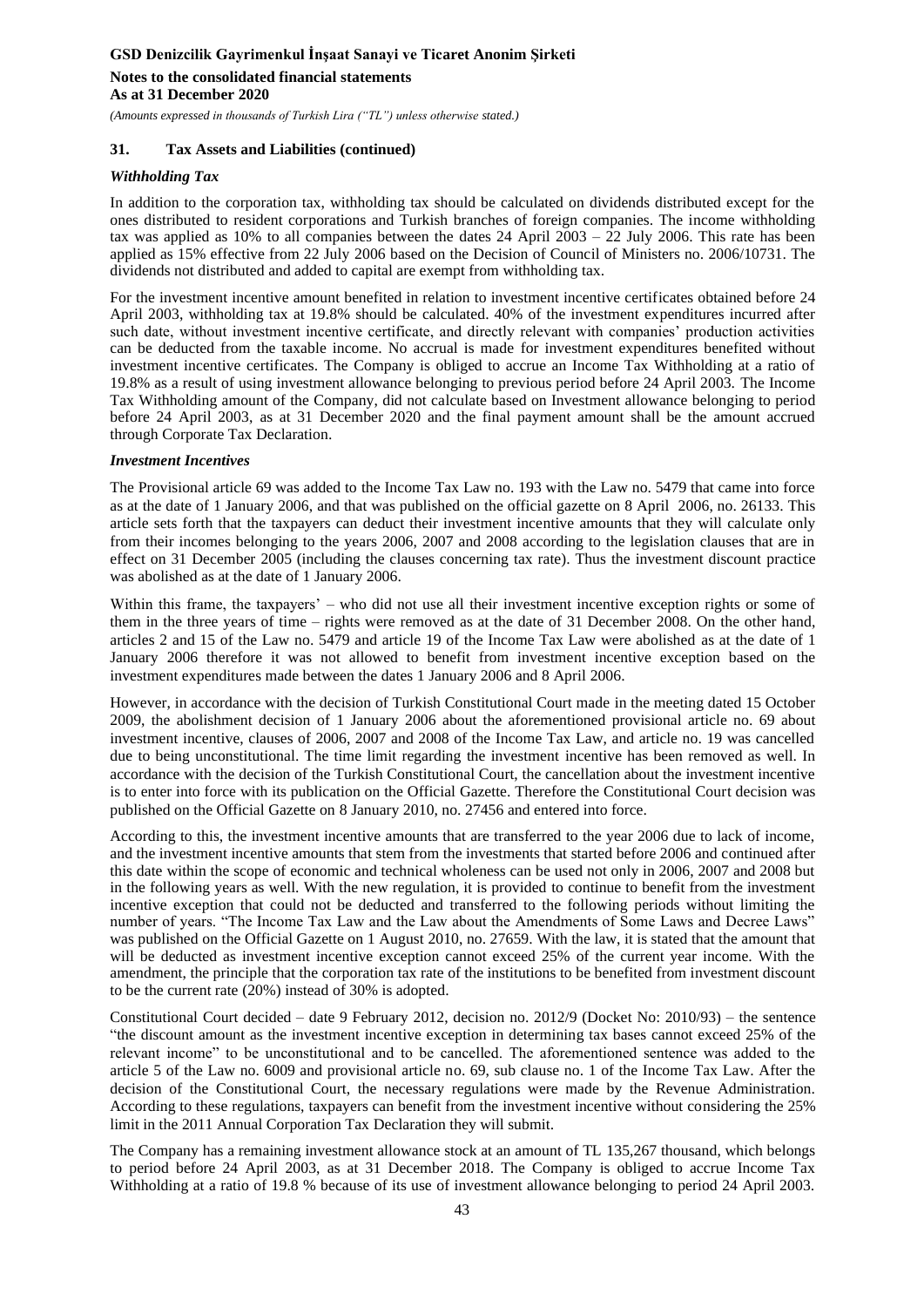# **Notes to the consolidated financial statements As at 31 December 2020**

*(Amounts expressed in thousands of Turkish Lira ("TL") unless otherwise stated.)*

### **31. Tax Assets and Liabilities (continued)**

#### *Investment Incentives (continued)*

As at 31 December 2020, the Company has no used investment allowance which belongs to period before 24 April 2003 and withholding tax related to investment allowance and the final payment amount shall be the amount accrued through Corporate Tax Declaration.

Articles of Income Tax Law related to Investment Allowance have been amended with the Law numbered 4842 and dated 9 April 2003 and it is mentioned that investment allowance exemption shall be 40% of the investment which is made in scope of criteria included in the Law for the acquisition of investment goods. Income tax withholding is not applied in Investment Allowance Exemptions benefited in accordance with the aforementioned provision. The Company has used an investment allowance in scope of Law numbered 4842, the investment incentive allowance of the Company has ended within the scope of the Law numbered 4842.

As at 31 December 2020, the Group will be able to use the unused investment discount that amounts to TL 175,343 (31 December 2018: TL 160,707) by deducting from the future income.

#### *Transfer Pricing*

In Turkey, transfer pricing regulations are indicated in the article 13 – titled "hidden income distribution via transfer pricing" – of the Corporation Tax Law. The notification dated 18 November 2007 regarding hidden income distribution via transfer pricing regulates the details about the practice.

If the taxpayer purchases goods or services from/to its related parties at a value or price that is considered to be non arm's length, then such income is regarded fully or partially distributed in a hidden way via transfer pricing. Hidden income distribution via this kind of transfer pricing is considered non-deductable expense for corporation tax base. Buying, selling, production and construction transactions, renting and subletting transactions, borrowing and lending money, transactions that require payments like premium, wage, etc. are considered buying or selling goods or services under all circumstances.

Companies are obliged to fill out the transfer pricing form that is attached to the annual corporation tax declaration. In this form, all the amounts belonging to the transactions performed with the related companies in the accounting period and the transfer pricing methods relating to these transactions are indicated.

The tax provisions for the periods ended 31 December 2020 and 31 December 2019 consist of the following:

| Current period income tax                                       | 1 January-<br>31 December 2020 | 1 January-<br>31 December 2019 |
|-----------------------------------------------------------------|--------------------------------|--------------------------------|
|                                                                 |                                |                                |
| Current period corporation tax income/(expenses) <sup>(*)</sup> | (758)                          | 669                            |
| Deferred tax income/(expenses)                                  | 140                            | (676)                          |
| Total tax income/(expenses)                                     | (618)                          |                                |

(\*) Current period corporation tax income arises from the foreign exchange differences of the due from subsidiaries and recognised in the statement of profit or loss and affect the current period taxation. There is no deferred tax effect of these receivables and current period tax.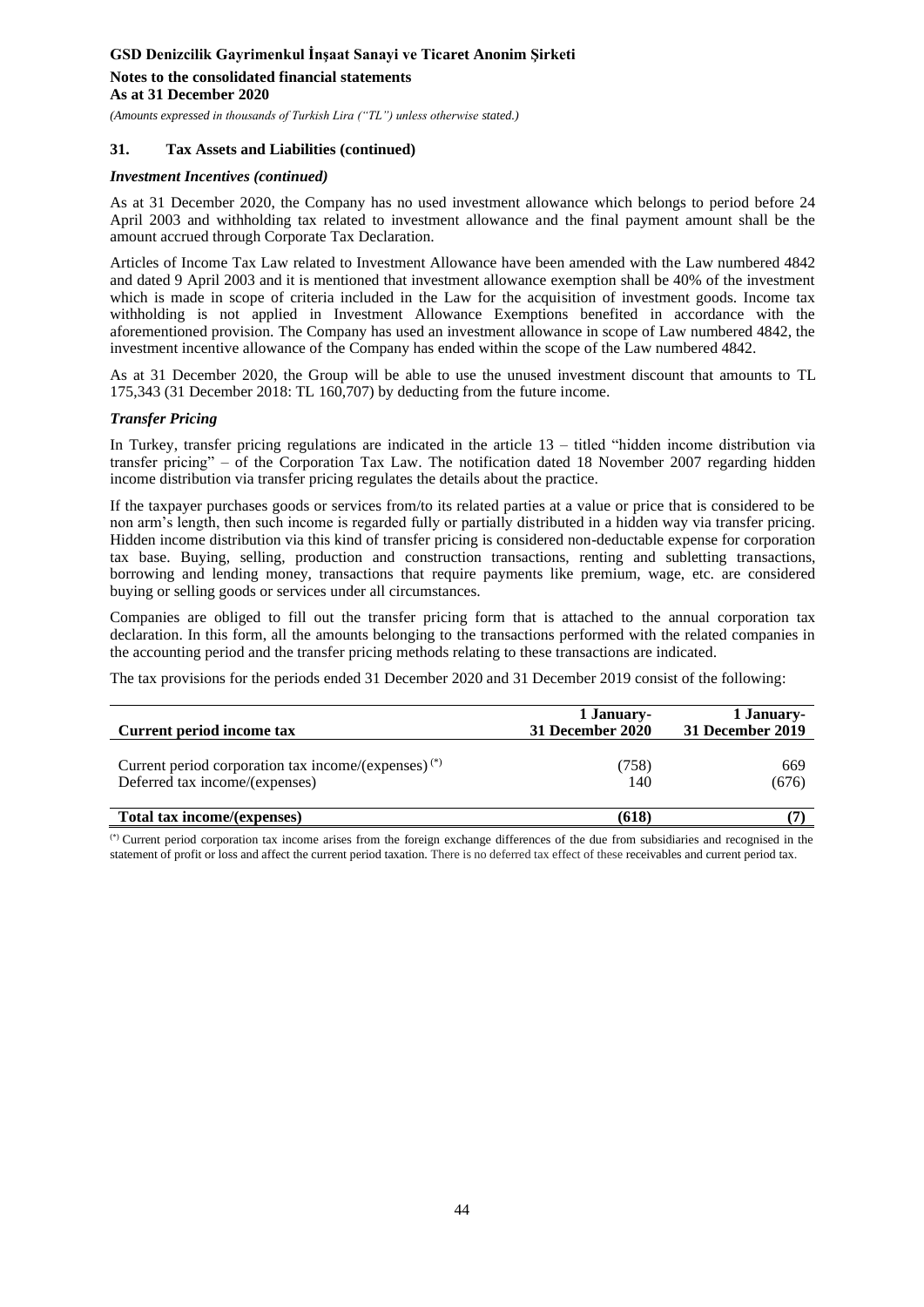# **Notes to the consolidated financial statements As at 31 December 2020**

*(Amounts expressed in thousands of Turkish Lira ("TL") unless otherwise stated.)*

### **31. Tax assets and liabilities (continued)**

For the periods ended 31 December 2020 and 31 December 2019, the provision for income tax in the statement of profit or loss is different from the amount computed by applying the statutory tax rate of income before tax:

|                                                  | 1 January-<br>31 December 2020 | 1 January-<br>31 December 2019 |
|--------------------------------------------------|--------------------------------|--------------------------------|
|                                                  |                                |                                |
| Profit/(loss) before the reported tax            | (16,517)                       | (5,738)                        |
| Tax calculated based on the reported profit/loss | 3,633                          | 1,262                          |
| Amount of disallowable expenses                  | (467)                          | (471)                          |
| Amount of tax exempt income                      | 285                            | 292                            |
| Subsidiary tax effect <sup>(*)</sup>             | (2,233)                        | (1,312)                        |
| Effect of cash dividend income                   |                                | 109                            |
| Other                                            | (1,836)                        | 113                            |
| Tax income/(expense)                             | (618)                          |                                |

(\*) The Company's subsidiaries in Malta are exempt from tax according to the laws of the country they are registered. The current or prior period profits of subsidiaries are subject to 22% corporate tax in Turkey to be taxed in the current period profit of the Company for the years 2018, 2019 and 2020, in the period when they are recognized as profit by the Company that has 100% capital shares, having been received through dividend distribution in cash or by bonus issue or through share capital increase by bonus issue.

The Company calculates deferred tax assets and liabilities arising from the effecs of the evaluation differences between TFRS and Tax Procedural Law (TPL).

As at 31 December 2020 and 31 December 2019, the list of temporary differences and related deferred tax assets and liabilities by using current tax rates are as follows:

|                                                         | 31 December 2020 | 31 December 2019 |
|---------------------------------------------------------|------------------|------------------|
| Provision for doubtful receivables                      | 826              | 643              |
| Employee termination benefits and other employee rights | 189              | 232              |
| Other                                                   | 26               | 21               |
| <b>Deferred tax assets</b>                              | 1.041            | 896              |
| Deferred tax assets, net                                | 1.041            | 896              |

The corporate tax rate for corporate earnings for 2018, 2019 and 2020 periods will be applied as 22%. Since this change will be effective in taxation of the periods beginning on 1 January 2020, 22% is used for the temporary differences which are likely to be recovered in 2018, 2019 and 2020, and 20% is used for the part which are likely to be recovered over three years in the calculation of deferred tax.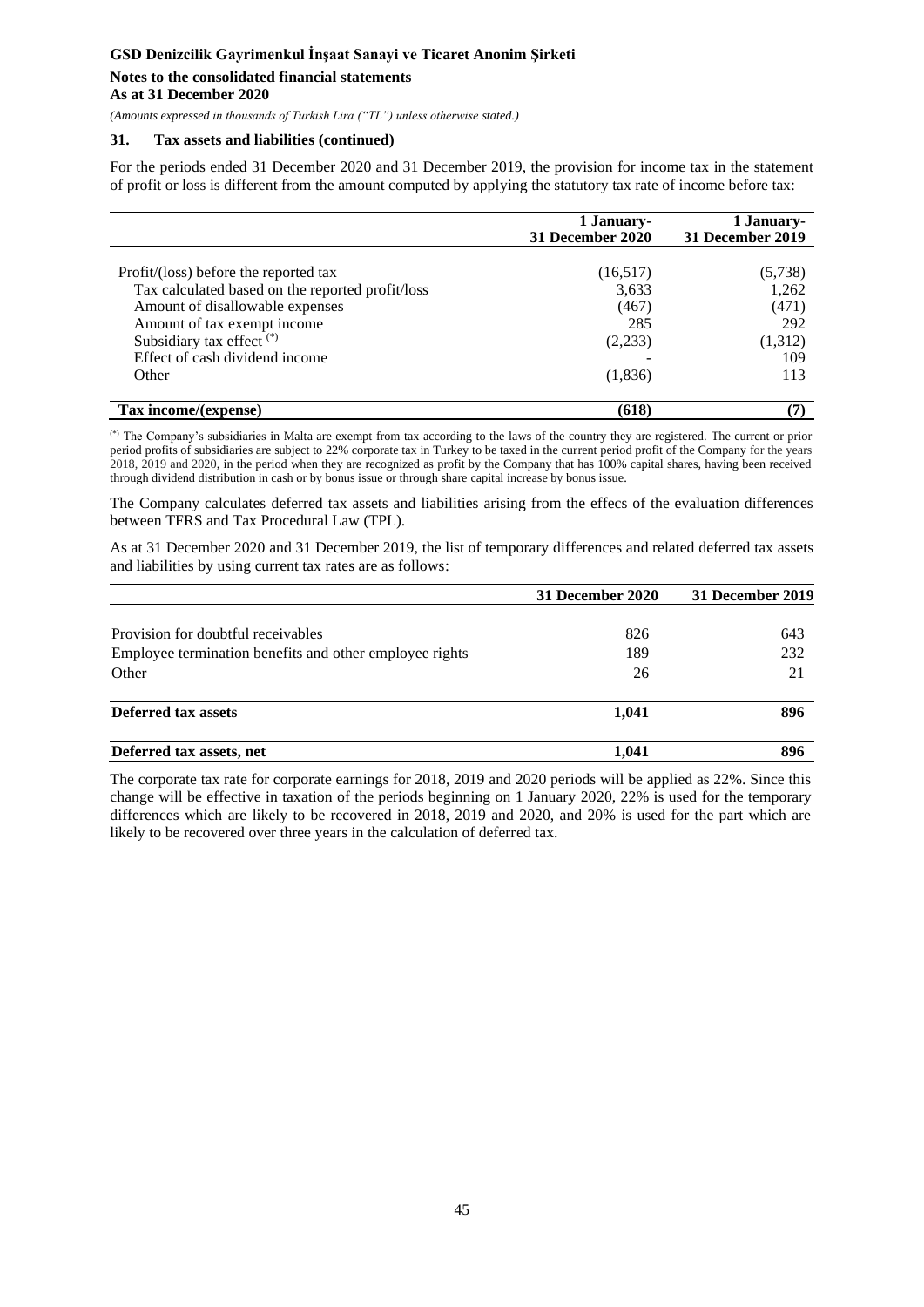# **Notes to the consolidated financial statements As at 31 December 2020**

*(Amounts expressed in thousands of Turkish Lira ("TL") unless otherwise stated.)*

### **31. Tax assets and liabilities (continued)**

As at 31 December 2020 and 31 December 2019, movement of deferred tax assets is as follows;

|                                                                    | 31 December 2020 | 31 December 2019 |
|--------------------------------------------------------------------|------------------|------------------|
|                                                                    |                  |                  |
| Opening balance                                                    | 896              | 1,554            |
| Deferred tax income/(expense) that is recognized in profit or loss | 140              | (676)            |
| Deferred tax that is recognized in shareholders' equity            |                  |                  |
| Balance at the end of period                                       | 1.041            | 896              |

### **32. Earnings/(losses) per share**

Earnings/(losses) per share calculation for the periods ended 31 December 2020 and 31 December 2019 are as follows:

|                                                                                             | 1 January-<br>31 December 2020 | 1 January-<br>31 December 2019 |
|---------------------------------------------------------------------------------------------|--------------------------------|--------------------------------|
| Net profit $\ell$ (loss) for the period<br>Weighted average number of ordinary shares $(*)$ | (17, 135)<br>50.958            | (5,745)<br>48,770              |
| Basic earnings/(losses) expressed in 1 TL per share                                         | (0.336)                        | (0.118)                        |

(\*) By the Board of Directors Meeting dated 26 July 2016, the Company has decided to repurchase its shares according to the announcements of CMB on 21 July 2016 and 25 July 2016 in order to protect investors. The Company has repurchased TL 3,411 nominal value of C group shares amounting to TL 3,223. The Company did not purchase new shares in 2020. In 2020, the Company sold all repurchased Group C shares having a nominal value of 3,411 TL, at an amount of TL 12.552. as at the report date (31) December 2019: Repurchased TL 3,411 nominal value of C group shares amounting to TL 3,223.).

### **33. The nature and level of the risks that stem from financial instruments**

#### **33.1 Financial risk management purposes and policies**

The Group Companies are exposed to various risks during their activities:

- Credit Risk
- Liquidity Risk
- **Market Risk**

This note is disclosed to give information about the targets, policies and processes in the risk management of the Group companies in case the Group companies are exposed to the aforementioned risks.

The Board of Directors of the Group companies is generally responsible for the establishment and supervision of the risk management frame of the companies.

The risk management policies of the Group companies are formed to determine and analyze the risks that the companies can be exposed to. The purpose of the risk management policies is to form the appropriate risk limit controls, to supervise risks and to adhere to the limits. The Company creates a disciplined and constructive control environment and helps all the employees understand their roles and responsibilities via various training and management standards and processes.

### *33.1.1 Credit risk*

The Group is exposed to credit risk because of its dry cargo transportation. Credit risk is the risk that one party in a mutual relationship suffers a financial loss as a result of the other party not fulfilling his/her commitment regarding a financial instrument. The Company tries to manage credit risk by limiting the transactions made with certain parties and evaluating continuously the trustworthiness of the parties.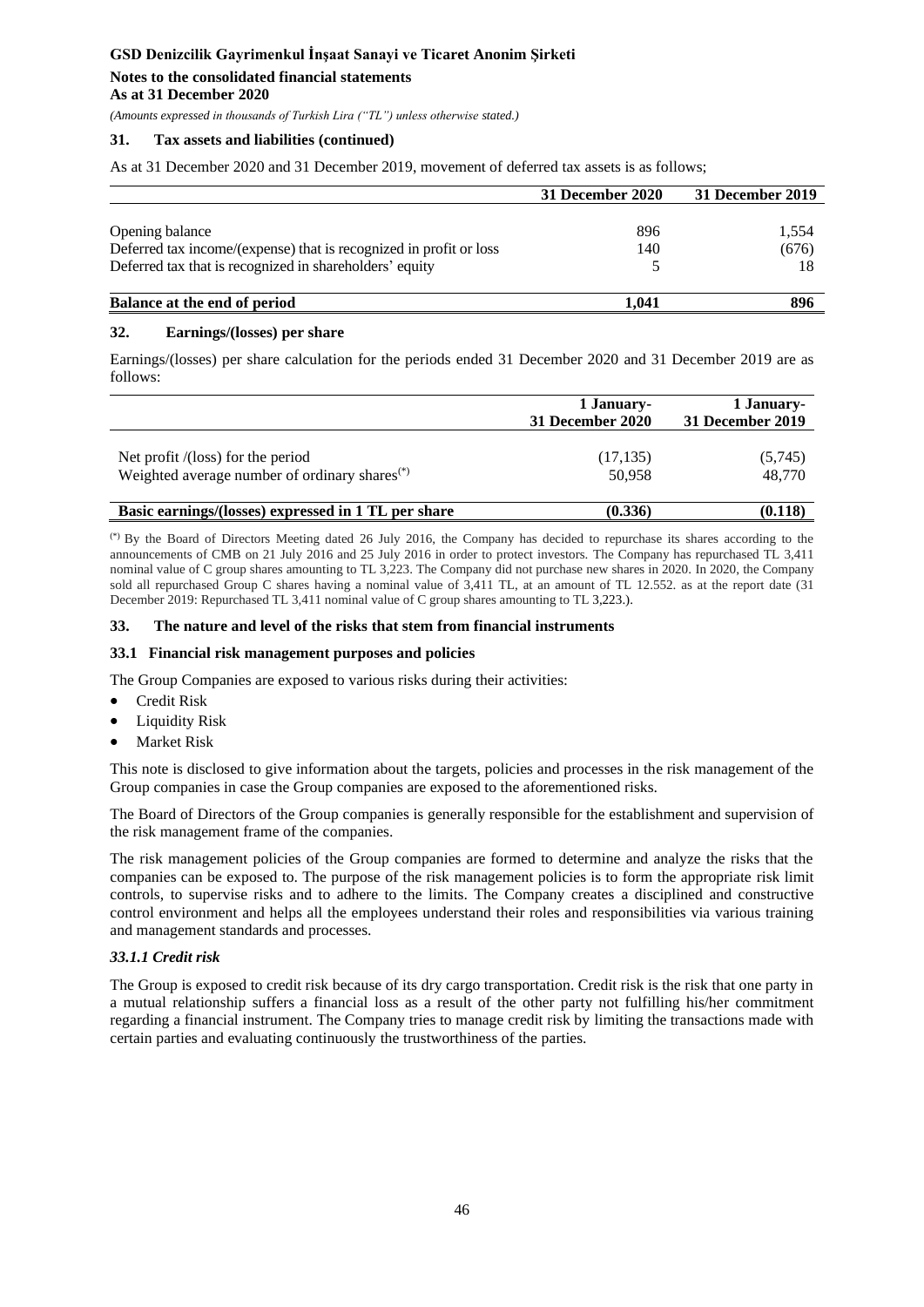**Notes to the consolidated financial statements As at 31 December 2020**

*(Amounts expressed in thousands of Turkish Lira ("TL") unless otherwise stated.)*

#### **33. The nature and level of the risks that stem from financial instruments (continued)**

#### **33.1 Financial risk management purposes and policies (continued)**

### *33.1.1 Credit risk (continued)*

Credit risk concentration is about certain companies operating in similar lines of business or being located in the same geographical region. This concentration is also about changes – that can occur under economic, political and similar other conditions – affecting the commitments of these companies that stem from contracts. Credit risk concentration reveals the Company's sensitivity about its performance of being effective to a certain branch of industry or geographical region.

The Group tries to manage its credit risk by working with International companies which are specialized in their sectors and by doing business in terms of International law.

#### *33.1.2 Liquidity risk*

Liquidity risk come in sight during the funding of the Group companies' activities. This risk includes both the risk of not being able to fund the Group companies' assets in appropriate maturities and dates and the risk of not being able to liquidate an asset with a reasonable price and in an appropriate timeframe. The Group fulfills its funding needs through banks. The Company continuously evaluates liquidity risk by determining the changes and watching the course of these changes in the fund resources that are necessary to reach the company targets.

#### *33.1.3 Market Risk*

The Group protects itself with respect to changing market conditions by using instruments of purchase and sale. The market risk is managed by purchase and sale of derivative financial instruments, within the limits determined by the Company management, and by getting preventive positions.

#### *(i) Foreign currency risk*

The Group carries the foreign currency risk due to the transactions conducted in foreign currencies (such as marine operations, investment activities and bank credits). Since the financial statements of the Group are prepared based on Turkish Lira, the mentioned financial statements are affected by the floating of the foreign currencies with respect to Turkish Lira.

#### *(ii) Interest rate risk*

The activities of the Group companies are exposed to the risk of changes in interest rates when its receivables and loans on interest are redeemed or reprised on different times or amounts. Furthermore, the Group, in case it has loans involving flexible interest rates such as Libor or Eurolibor rates, may also be exposed to the risk of interest rate due to the reprising thereof. The risk management activities aim to optimize the net interest income if the market interest rates in compliance with the basic strategies of the Company are considered.

Sensitivity of the assets, liabilities and off-balance sheet items to interest is evaluated daily and monthly by the Company Management while also taking the developments in the market into account.

Standard method, value exposed to the risk (VaR - Method of Historical Analogy) and methods of Active-Passive risk measurement are used while measuring the risk of interest rate endured by the Group.

Measurements within the context of standard method are conducted on monthly bases via maturity ladder and those within the context of VaR measurements are conducted on daily bases. Active passive measurement model is also conducted on daily basis.

During VaR calculations conducted on daily basis, interest rate risks of securities of Turkish Lira and foreign currency in the portfolio of the Company which are allocated for sale-purchase and ready for sale and offbalance sheet positions are measured. Mentioned calculations are supported with scenario analyses and stress testings.

### *33.2.1 Credit risk*

Sectoral distribution of the receivables originating from finance sector activities is as follows;

|              | 31 December 2020 |     | % 31 December 2019 | $\frac{0}{0}$ |
|--------------|------------------|-----|--------------------|---------------|
| Textile      | 14               | 100 |                    | 100           |
| <b>Total</b> | 14               | 100 |                    | 100           |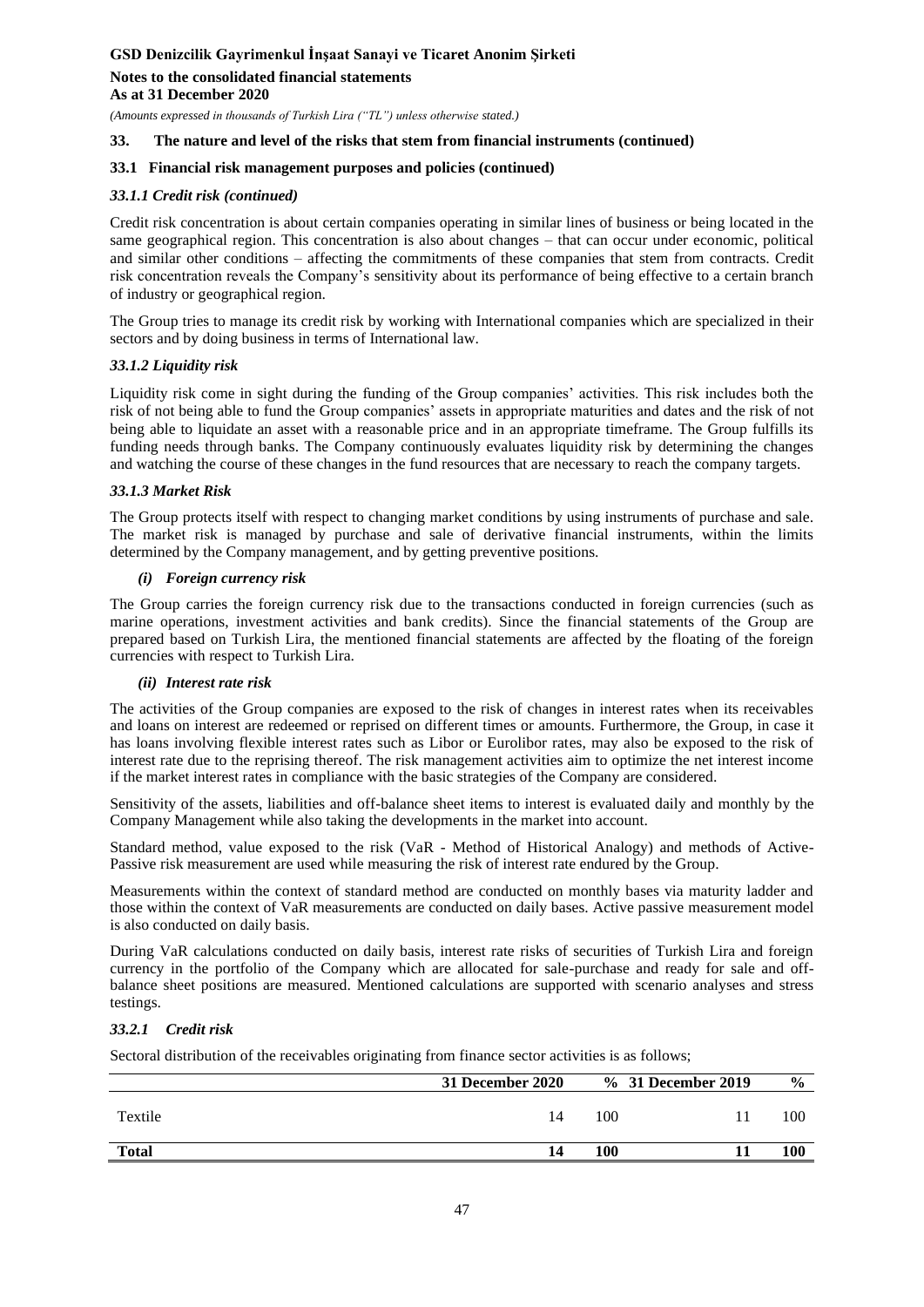#### **Notes to the consolidated financial statements As at 31 December 2020**

*(Amounts expressed in thousands of Turkish Lira ("TL") unless otherwise stated.)*

### **33. The nature and level of the risks that stem from financial instruments (continued)**

# **33.2 Disclosures related to financial risk management (continued)**

# *33.2.1 Credit risk (continued)*

As at 31 December 2020 and 31 December 2019, the assets of the Company which are qualified as credits exposed to credit risk are as in the following table:

|                                                                                           |                           | <b>Receivables originating from</b> |                                    |               |                      |
|-------------------------------------------------------------------------------------------|---------------------------|-------------------------------------|------------------------------------|---------------|----------------------|
|                                                                                           | finance sector activities |                                     | <b>Trade and other receivables</b> |               |                      |
|                                                                                           | <b>Related</b>            |                                     | <b>Related</b>                     |               |                      |
| 31 December 2020                                                                          | parties                   | Third parties                       | parties                            | Third parties | <b>Bank deposits</b> |
|                                                                                           |                           |                                     |                                    |               |                      |
| Maximum loan risks to be endured as at the end of the reporting period                    |                           |                                     |                                    |               |                      |
| $(A+B+C+D+E)$                                                                             |                           | 14                                  | <b>250</b>                         | 4,001         | 11,923               |
| A. Net book value of the financial assets which are undue and have not been impaired      |                           |                                     | 250                                | 4,001         | 11,923               |
| B. Net book value of the financial assets conditions of which have been re-negotiated and |                           |                                     |                                    |               |                      |
| which will otherwise be considered as due or impaired                                     |                           |                                     |                                    |               |                      |
| C. Net book value of the assets which are due but have not been impaired                  |                           | 14                                  |                                    |               |                      |
| - portion guaranteed by securities etc.                                                   |                           | 14                                  |                                    |               |                      |
| D. Net book value of impaired assets                                                      |                           |                                     |                                    |               |                      |
| - Due (gross registered value)                                                            |                           | 5,025                               |                                    | 1,980         |                      |
| - Impairment (-)                                                                          |                           | (5,025)                             |                                    | (1,980)       |                      |
| - Portion of the net value guaranteed by securities etc.                                  |                           |                                     | $\overline{\phantom{0}}$           |               |                      |
| - Undue (gross registered value)                                                          |                           |                                     |                                    |               |                      |
| - Impairment (-)                                                                          |                           |                                     |                                    |               |                      |
| - Portion of the net value guaranteed by securities etc.                                  |                           |                                     |                                    |               |                      |
| E. Elements comprising off-balance sheet loan risk                                        |                           |                                     |                                    |               |                      |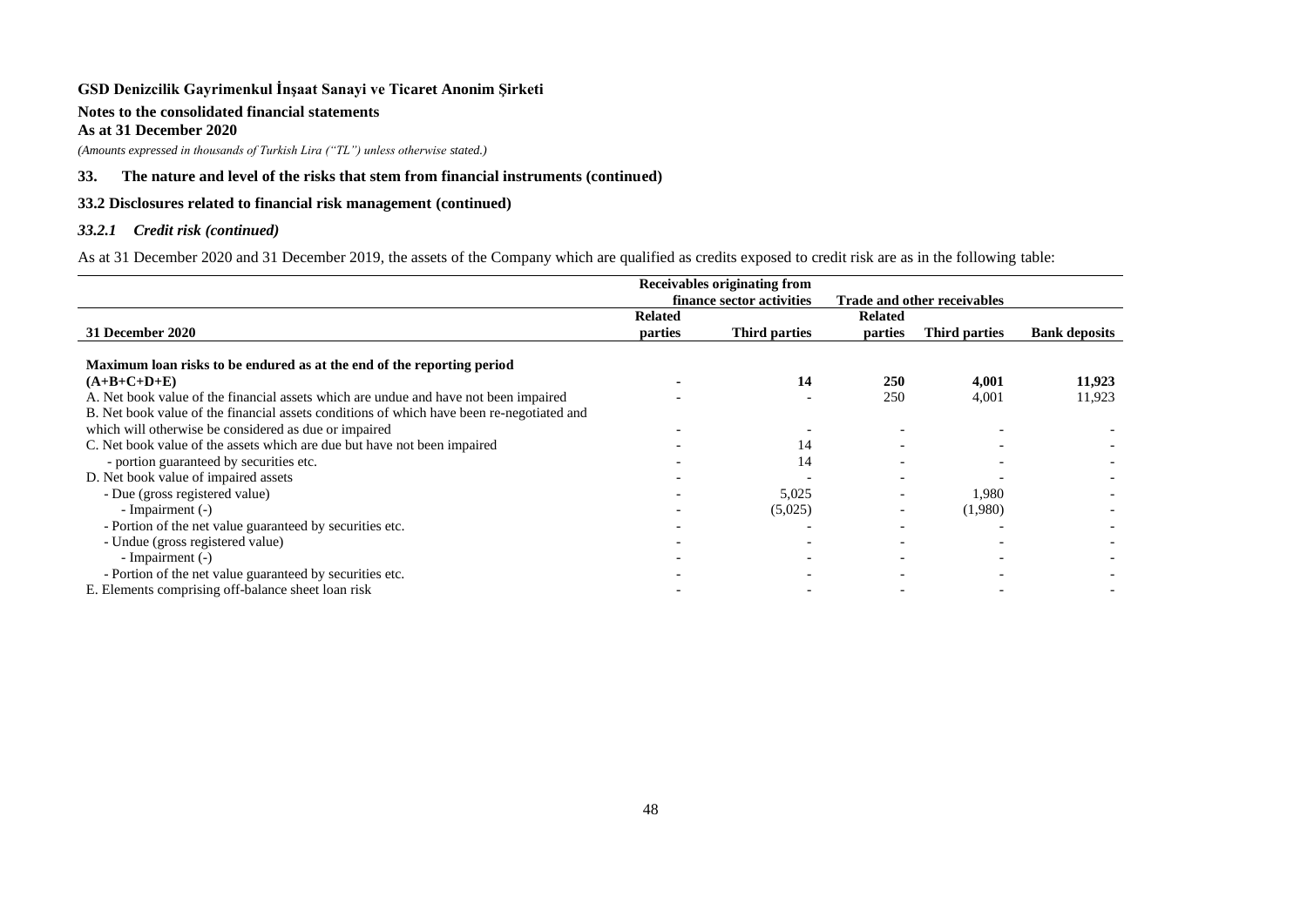#### **Notes to the consolidated financial statements As at 31 December 2020**

*(Amounts expressed in thousands of Turkish Lira ("TL") unless otherwise stated.)*

# **33. The nature and level of the risks that stem from financial instruments (continued)**

### **33.2 Disclosures related to financial risk management (continued)**

# *33.2.1 Credit risk (continued)*

|                                                                                       |                | <b>Receivables</b><br>originating from<br>finance sector |                                    |                          |                      |
|---------------------------------------------------------------------------------------|----------------|----------------------------------------------------------|------------------------------------|--------------------------|----------------------|
|                                                                                       |                | activities                                               | <b>Trade and other receivables</b> |                          |                      |
|                                                                                       | <b>Related</b> |                                                          | <b>Related</b>                     | <b>Third</b>             |                      |
| <b>31 December 2019</b>                                                               | parties        | <b>Third parties</b>                                     | parties                            | parties                  | <b>Bank deposits</b> |
| Maximum loan risks to be endured as at the end of the reporting period                |                |                                                          |                                    |                          |                      |
| $(A+B+C+D+E)$                                                                         |                | 11                                                       | <b>230</b>                         | 2,250                    | 5,061                |
| A. Net book value of the financial assets which are undue and have not been impaired  |                |                                                          | 230                                | 2,250                    | 5,061                |
| B. Net book value of the financial assets conditions of which have been re-negotiated |                |                                                          |                                    |                          |                      |
| and which will otherwise be considered as due or impaired                             |                |                                                          |                                    |                          |                      |
| C. Net booked value of the assets which are due but have not been impaired            |                | 11                                                       |                                    |                          |                      |
| - portion guaranteed by securities etc.                                               |                | 11                                                       |                                    |                          |                      |
| D. Net book value of impaired assets                                                  |                |                                                          |                                    |                          |                      |
| - Due (gross registered value)                                                        |                | 4,113                                                    |                                    | 1,980                    |                      |
| - Impairment (-)                                                                      |                | (4,113)                                                  |                                    | (1,980)                  |                      |
| - Portion of the net value guaranteed by securities etc.                              |                |                                                          |                                    |                          |                      |
| - Undue (gross registered value)                                                      |                | $\overline{\phantom{0}}$                                 |                                    | $\overline{\phantom{a}}$ |                      |
| - Impairment (-)                                                                      |                | $\overline{\phantom{a}}$                                 |                                    | $\overline{\phantom{0}}$ |                      |
| - Portion of the net value guaranteed by securities etc.                              |                |                                                          |                                    |                          |                      |
| E. Elements comprising off-balance sheet loan risk                                    |                |                                                          |                                    |                          |                      |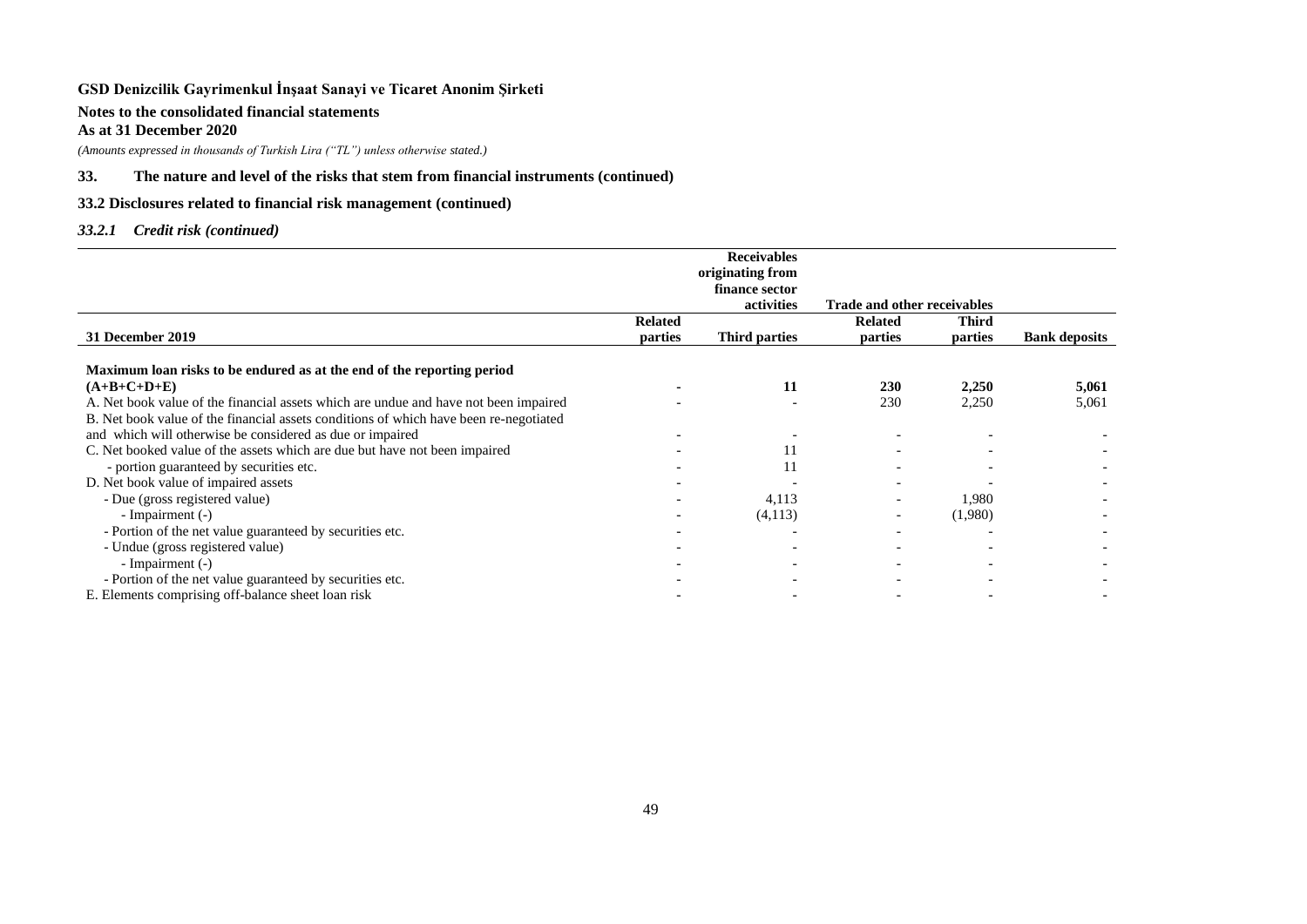#### **Notes to the consolidated financial statements As at 31 December 2020**

*(Amounts expressed in thousands of Turkish Lira ("TL") unless otherwise indicated.)*

#### **33. The nature and level of the risks that stem from financial instruments (continued)**

#### **33.2 Disclosures related to financial risk management (continued)**

#### *33.2.2 Liquidity risk*

The chart below provides the maturity analysis of the financial liabilities of the Group companies based on the remaining maturities as at balance sheet date. The amounts indicated in the chart represent undiscounted amounts based on contracts:

#### **31 December 2020**

| Due Dates In Relation to the<br><b>Contract</b>       | Carrying<br>value | Sum of cash<br>outflow in<br>relation to the<br>contract | Less than 3<br>months | <b>Between 3-</b><br>12 months | <b>Between 1-</b><br>5 years | More<br>than 5<br>vears  |
|-------------------------------------------------------|-------------------|----------------------------------------------------------|-----------------------|--------------------------------|------------------------------|--------------------------|
| <b>Non-derivative Financial</b><br><b>Liabilities</b> | 116,204           | (117,076)                                                | (96, 420)             | (11, 187)                      | (9, 469)                     |                          |
| Bank loans<br>Payables from finance sector            | 115,807           | (116,679)                                                | (96,023)              | (11,187)                       | (9, 469)                     |                          |
| activities                                            | 52                | (52)                                                     | (52)                  | $\overline{\phantom{a}}$       |                              | $\overline{\phantom{0}}$ |
| Trade payables                                        | 137               | (137)                                                    | (137)                 | $\overline{\phantom{a}}$       | $\overline{\phantom{0}}$     | $\overline{\phantom{0}}$ |
| Other payables                                        | 208               | (208)                                                    | (208)                 | $\overline{\phantom{a}}$       | $\overline{\phantom{0}}$     | $\overline{\phantom{0}}$ |
| 31 December 2019                                      |                   |                                                          |                       |                                |                              |                          |
|                                                       |                   | Total oach                                               |                       |                                |                              |                          |

| Due Dates In Relation to the<br>Contract | <b>Carrving</b><br>value | <b>Total cash</b><br>outflow in<br>relation to the<br>contract | Up to<br>3 months | <b>Between 3-</b><br>12 months | <b>Between 1-</b><br>5 years | More<br>than 5<br>vears |
|------------------------------------------|--------------------------|----------------------------------------------------------------|-------------------|--------------------------------|------------------------------|-------------------------|
| <b>Non-derivative Financial</b>          |                          |                                                                |                   |                                |                              |                         |
| <b>Liabilities</b>                       | 104.481                  | (109, 867)                                                     | (18, 142)         | (38,307)                       | (53,418)                     |                         |
| <b>Bank</b> loans                        | 104.144                  | (109, 530)                                                     | (17, 805)         | (38, 307)                      | (53, 418)                    |                         |
| Payables from finance sector             |                          |                                                                |                   |                                |                              |                         |
| activities                               | 41                       | (41)                                                           | (41)              |                                |                              |                         |
| Trade payables                           | 165                      | (165)                                                          | (165)             |                                |                              |                         |
| Other payables                           | 131                      | (131)                                                          | (131)             |                                |                              |                         |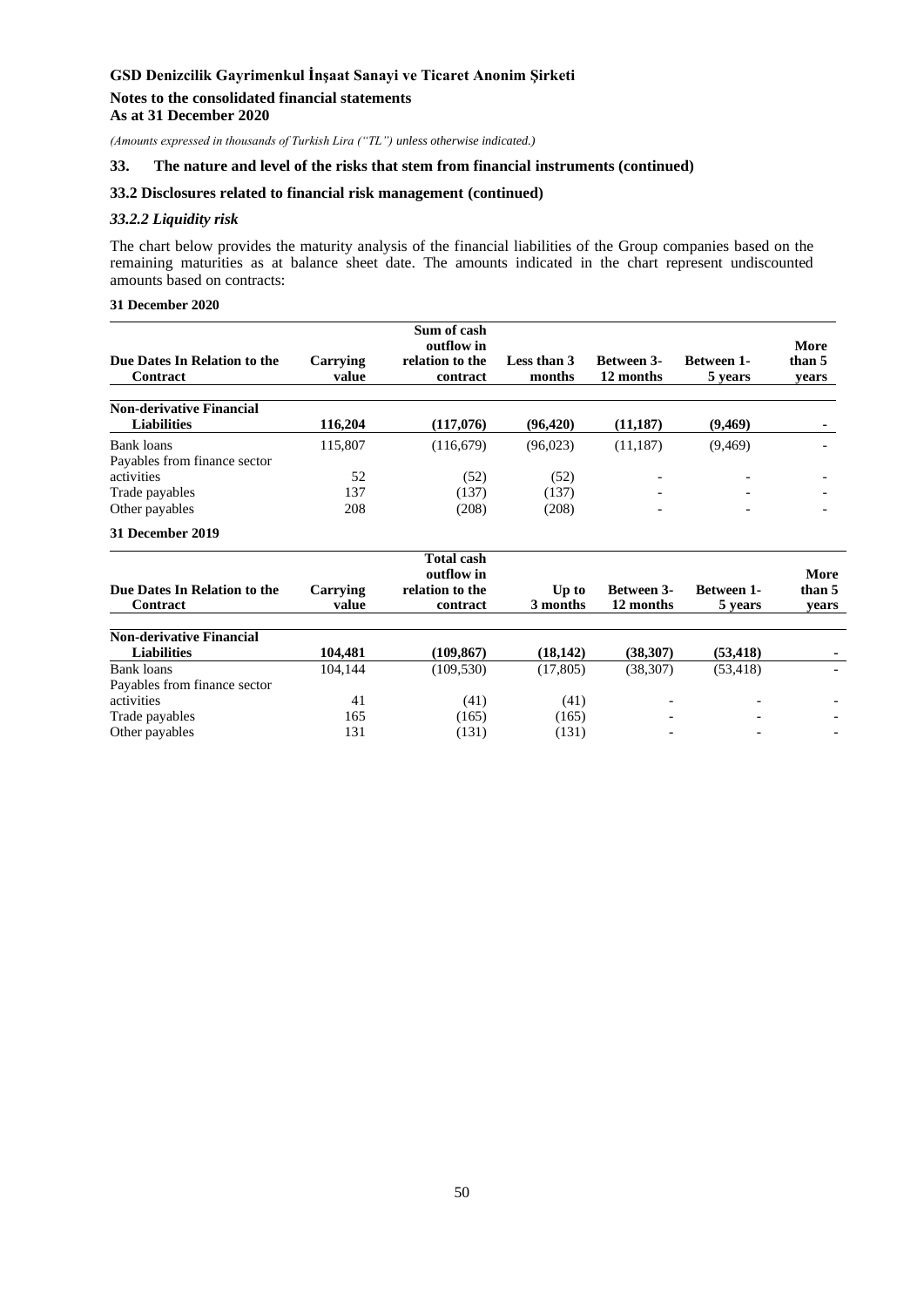#### **Notes to the consolidated financial statements As at 31 December 2020**

*(Amounts expressed in thousands of Turkish Lira ("TL") unless otherwise stated.)*

#### **33. The nature and level of the risks that stem from financial instruments (continued)**

#### *33.2.3 Market risk*

#### *Interest rate risk*

The Company is exposed to the interest rate risk due to the effect of the changes in interest rates on assets yielding interest. The mentioned risk of interest rate is managed by making use of liquid assets as short term investment.

| Interest rate position table                        |                           |                         |        |  |  |  |  |
|-----------------------------------------------------|---------------------------|-------------------------|--------|--|--|--|--|
| <b>Financial instruments with</b>                   |                           | 31 December 31 December |        |  |  |  |  |
| fixed interest                                      |                           | 2020                    | 2019   |  |  |  |  |
|                                                     |                           |                         |        |  |  |  |  |
|                                                     | Finance lease receivables | 14                      |        |  |  |  |  |
|                                                     | Time deposits             | 9,542                   | 2,079  |  |  |  |  |
|                                                     | <b>Bank</b> loans         | 115,807                 | 14,339 |  |  |  |  |
| <b>Financial instruments with floating interest</b> |                           |                         |        |  |  |  |  |
| Bank loans                                          |                           |                         | 89.805 |  |  |  |  |
|                                                     |                           |                         |        |  |  |  |  |

# *Interest rate risk sensitivity analysis*

If the interest rates of the financial instruments with floating interest, on the renewal dates were 100 base points higher/lower and all other variables were to remain stable, the net loss for the period has not been calculated on 31 December 2020 (31 December 2019: TL 48).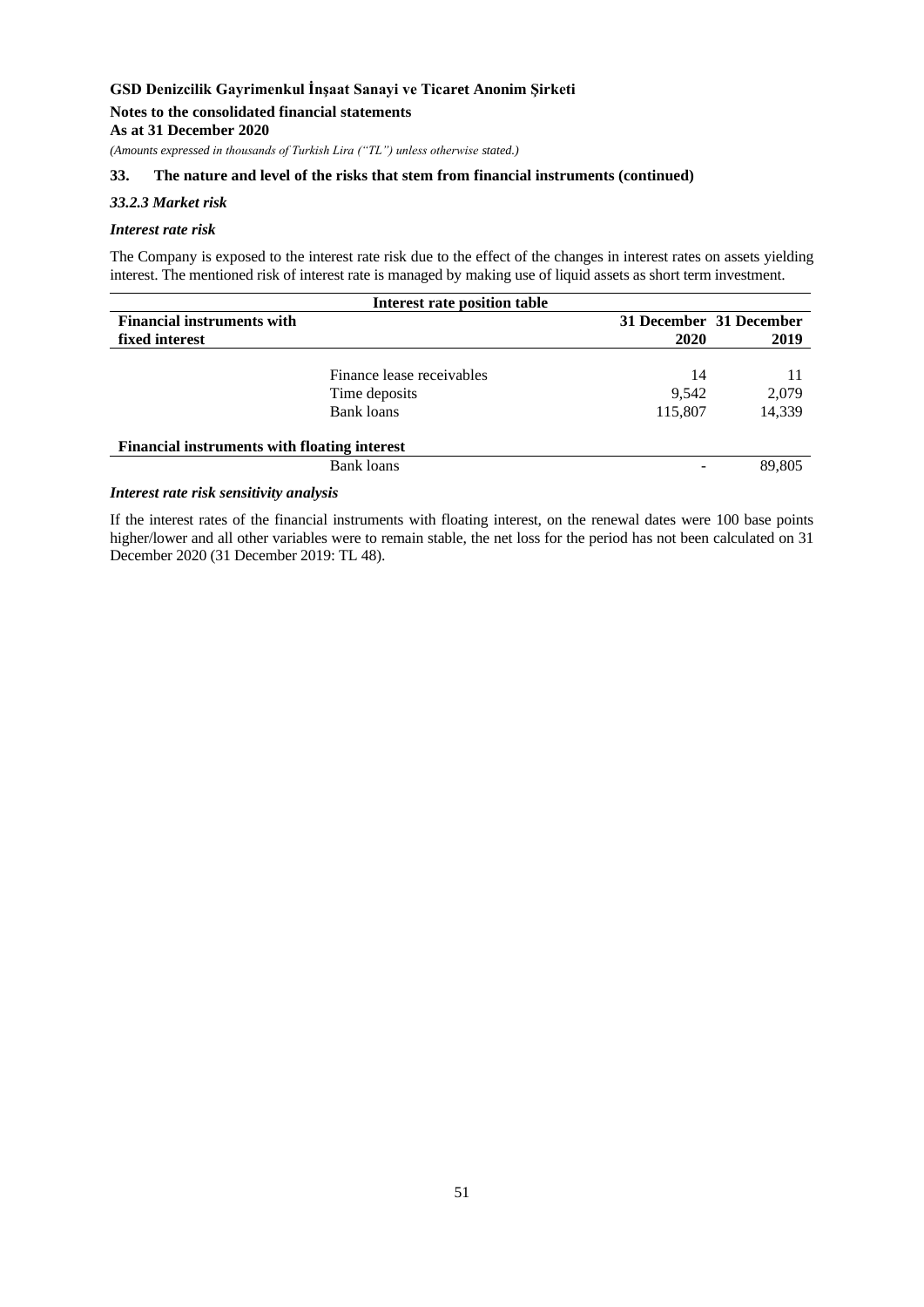# **Notes to the consolidated financial statements**

**As at 31 December 2020**

*(Amounts expressed in thousands of Turkish Lira ("TL") unless otherwise stated.)*

#### **33. The nature and level of the risks that stem from financial instruments (continued)**

#### *33.2.3 Market risk (continued)*

#### *Foreign currency risk*

Foreign currency risk is the risk arising from the change in the value of a financial instrument depending on the changes in foreign exchange rate. The Company is exposed to the risk of currency due to the changes in exchange rates while converting its foreign currency assets to Turkish Lira. Risks of currency are managed by the using of foreign currency liquid assets as short term investment.

The chart below summarizes the foreign currency position risk of the Group in detail as at the dates of 31 December 2020 and 31 December 2019. Foreign currency assets and liabilities of the Group are as follows in foreign currency:

|                                                                                                                                                                                                                      | Foreign currency position chart      |                                         |                                   |                                  |                                  |                                         |                                   |                                    |
|----------------------------------------------------------------------------------------------------------------------------------------------------------------------------------------------------------------------|--------------------------------------|-----------------------------------------|-----------------------------------|----------------------------------|----------------------------------|-----------------------------------------|-----------------------------------|------------------------------------|
|                                                                                                                                                                                                                      | 31 December 2020<br>31 December 2019 |                                         |                                   |                                  |                                  |                                         |                                   |                                    |
|                                                                                                                                                                                                                      | <b>Total TL</b><br>Equivalent        | <b>USD</b> (in<br><b>Turkish Liras)</b> | Euro (in<br><b>Turkish Liras)</b> | Other (in<br>Turkish<br>Liras)   | Total TL<br>Equivalent           | <b>USD</b> (in<br><b>Turkish Liras)</b> | Euro (in<br><b>Turkish Liras)</b> | Other (in<br><b>Turkish Liras)</b> |
| 1. Trade Receivables<br>2a. Monetary financial assets (including cash and bank accounts)<br>2b. Non monetary financial assets<br>3. Other<br>4. Current assets $(1+2+3)$                                             | 3,959<br>11,891<br>1,226<br>17,076   | 3,959<br>11,801<br>1,226<br>16,986      | 90<br>90                          |                                  | 2,248<br>5,028<br>1,071<br>8,347 | 2,248<br>5,018<br>1,071<br>8,337        | 10<br>10                          |                                    |
| 5. Trade receivables<br>6a. Monetary financial assets<br>6b. Non monetary financial assets<br>7. Other<br>8. Non-current assets $(5+6+7)$<br>9. Total assets $(4+8)$                                                 | 272,213<br>272,213<br>289,289        | 272,213<br>272,213<br>289,199           | 90                                |                                  | 235,200<br>235,200<br>243,547    | 235,200<br>235,200<br>243,537           | 10                                | . .<br>$\sim$                      |
| 10. Trade payables<br>11. Financial liabilities<br>12a. Other (Monetary)<br>12b. Other (Non monetary)                                                                                                                | 106,616<br>1,542                     | 105,031<br>1,542                        | 1,585                             |                                  | 27<br>52,277<br>820              | 27<br>52,277<br>820                     | $\sim$<br>53                      |                                    |
| 13. Short-term liabilities $(10+11+12)$<br>14. Trade payables<br>15. Financial Liabilities<br>16 a. Other (Monetary)                                                                                                 | 108,158<br>9,249                     | 106,573<br>9,249                        | 1,585                             | $\blacksquare$                   | 53,124<br>51,887                 | 53,124<br>51,887                        | 53                                | $\sim$                             |
| 16 b. Other (Non monetary)<br>17. Long-term liabilities $(14+15+16)$<br>18. Total liabilities (13+17)                                                                                                                | 9,249<br>117,407                     | 9,249<br>115,822                        | 1,585                             |                                  | 51,887<br>105,011                | 51,887<br>105,011                       | 53                                | $\sim$                             |
| 19. Net Asset/(Liability) Position of the Off-Balance Sheet Foreign Currency Derivative<br>Instruments (19a-19b)<br>19b. Sum of the Off-Balance Sheet Foreign Currency Derivative Products with Passive<br>Character |                                      |                                         |                                   | $\overline{\phantom{a}}$         |                                  |                                         |                                   | ٠<br>$\sim$                        |
| 20. Net Foreign Currency Asset/(Liability) Position (9-18+19)<br>21. Monetary Items Net Foreign Currency Asset/(Liability) Position (=1+2a+5+6a-10-11-<br>$12a-14-15-16a$                                            | 171,882<br>(100, 015)                | 173,377<br>(98, 520)                    | (1, 495)<br>(1, 495)              | $\blacksquare$<br>$\blacksquare$ | 138,536<br>(96, 915)             | 138,526<br>(96, 925)                    | (43)<br>(43)                      | $\sim$<br>$\blacksquare$           |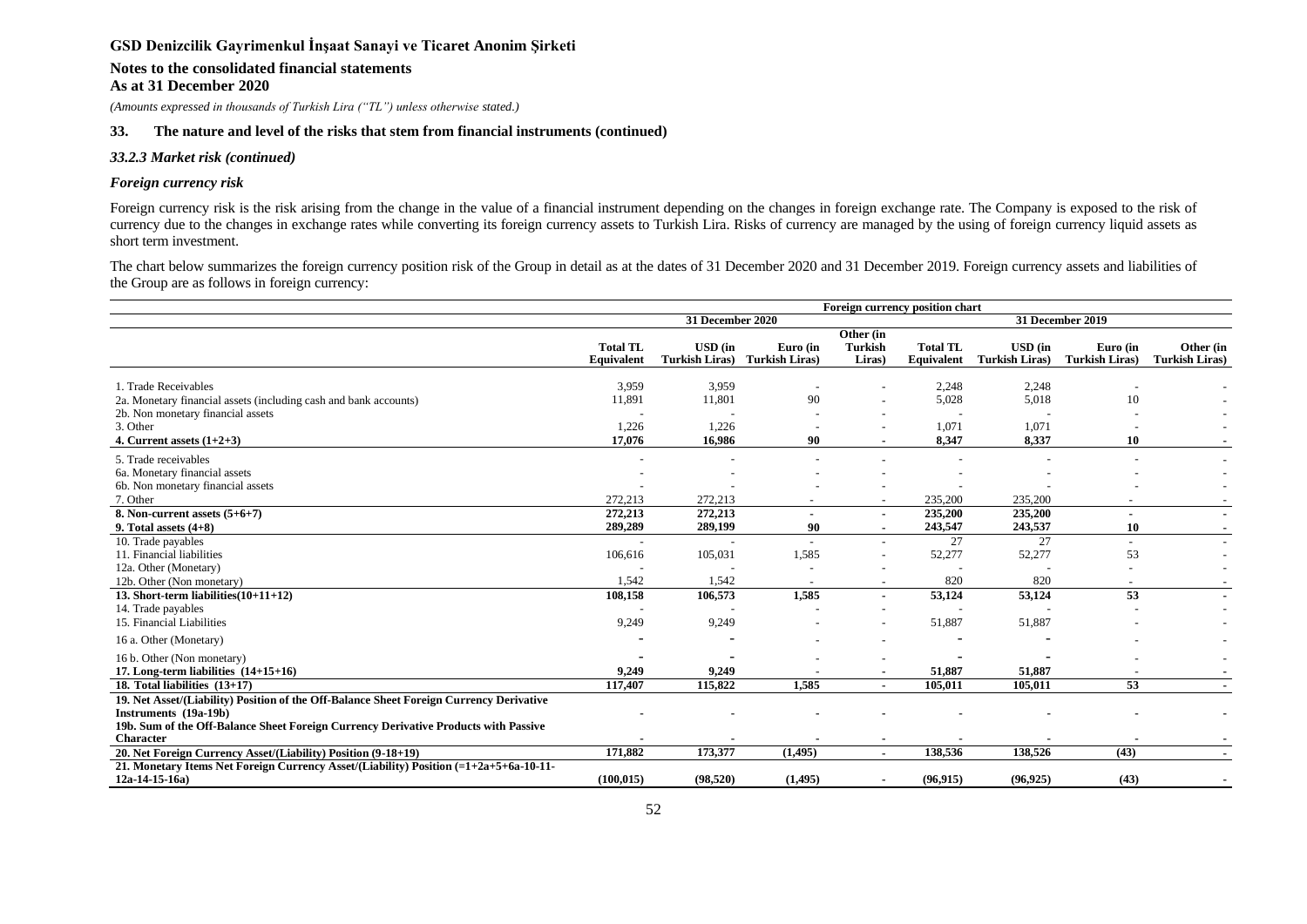**Notes to the consolidated financial statements**

**As at 31 December 2020**

*(Amounts expressed in thousands of Turkish Lira ("TL") unless otherwise stated.)*

#### **33. The nature and level of the risks that stem from financial instruments (continued)**

#### *33.2.3 Market risk (continued)*

#### *Foreign currency risk (continued)*

A 10 percent depreciation of the TL against the following currencies at 31 December 2020 and 31 December 2019 would have increased equity and profit or loss by the amounts shown below. This analysis assumes that all other variables, in particular interest rates, remain constant.

| <b>Foreign Exchange Rate Sensitivity Analysis Table</b>                                                                                      |                                    |                                    |                                    |                                    |  |  |  |
|----------------------------------------------------------------------------------------------------------------------------------------------|------------------------------------|------------------------------------|------------------------------------|------------------------------------|--|--|--|
| 31 December 2020                                                                                                                             |                                    |                                    |                                    |                                    |  |  |  |
|                                                                                                                                              | Profit/(Loss)                      |                                    | Equity                             |                                    |  |  |  |
|                                                                                                                                              | Foreign<br>currency<br>appreciates | Foreign<br>currency<br>depreciates | Foreign<br>currency<br>appreciates | Foreign<br>currency<br>depreciates |  |  |  |
| Change of USD by 10% against TL:<br>1. USD net asset/liability<br>2. Secured portion from USD risk (-)                                       | (1,142)                            | 1,142                              | 18,210                             | (18,210)                           |  |  |  |
| Change of EUR by 10% against TL:<br>3. Euro net asset/liability<br>4. Secured portion from EUR risk (-)                                      |                                    |                                    |                                    |                                    |  |  |  |
| Change of other currencies by 10% against TL:<br>5. Other currencies net asset/liability<br>6. Secured portion from other currencies risk(-) |                                    |                                    |                                    |                                    |  |  |  |

| <b>Foreign Exchange Rate Sensitivity Analysis Table</b>                                                                                      |                                    |                                    |                                    |                                    |  |  |  |
|----------------------------------------------------------------------------------------------------------------------------------------------|------------------------------------|------------------------------------|------------------------------------|------------------------------------|--|--|--|
| 31 December 2019                                                                                                                             |                                    |                                    |                                    |                                    |  |  |  |
|                                                                                                                                              | Profit/(Loss)                      |                                    | <b>Equity</b>                      |                                    |  |  |  |
|                                                                                                                                              | Foreign<br>currency<br>appreciates | Foreign<br>currency<br>depreciates | Foreign<br>currency<br>appreciates | Foreign<br>currency<br>depreciates |  |  |  |
| Change of USD by 10% against TL:<br>1. USD net asset/liability<br>2. Secured portion from USD risk (-)                                       | (1,872)                            | 1,872                              | 16,423                             | (16, 423)                          |  |  |  |
| Change of EUR by 10% against TL:<br>3. Euro net asset/liability<br>4. Secured portion from EUR risk (-)                                      | (3)                                | 3                                  |                                    |                                    |  |  |  |
| Change of other currencies by 10% against TL:<br>5. Other currencies net asset/liability<br>6. Secured portion from other currencies risk(-) |                                    |                                    |                                    |                                    |  |  |  |

#### *Other price risks:*

The Group is exposed to stock price risk arising from the stock investments. Stock investments are conducted for strategic purposes rather than commercial goals. The Group does not actively purchase-sale such investments.

### **34. Financial Instruments**

#### *Fair value of financial instruments*

The estimated fair values of financial instruments have been determined by the Group, using available market information and appropriate valuation methodologies. However, judgment is necessarily required to interpret market data to estimate the fair value. Accordingly, the estimates presented herein are not necessarily indicative of the amounts the Group could realize in a current market exchange.

The following methods and assumptions were used to estimate the fair value of the financial instruments for which is practicable to estimate fair value: